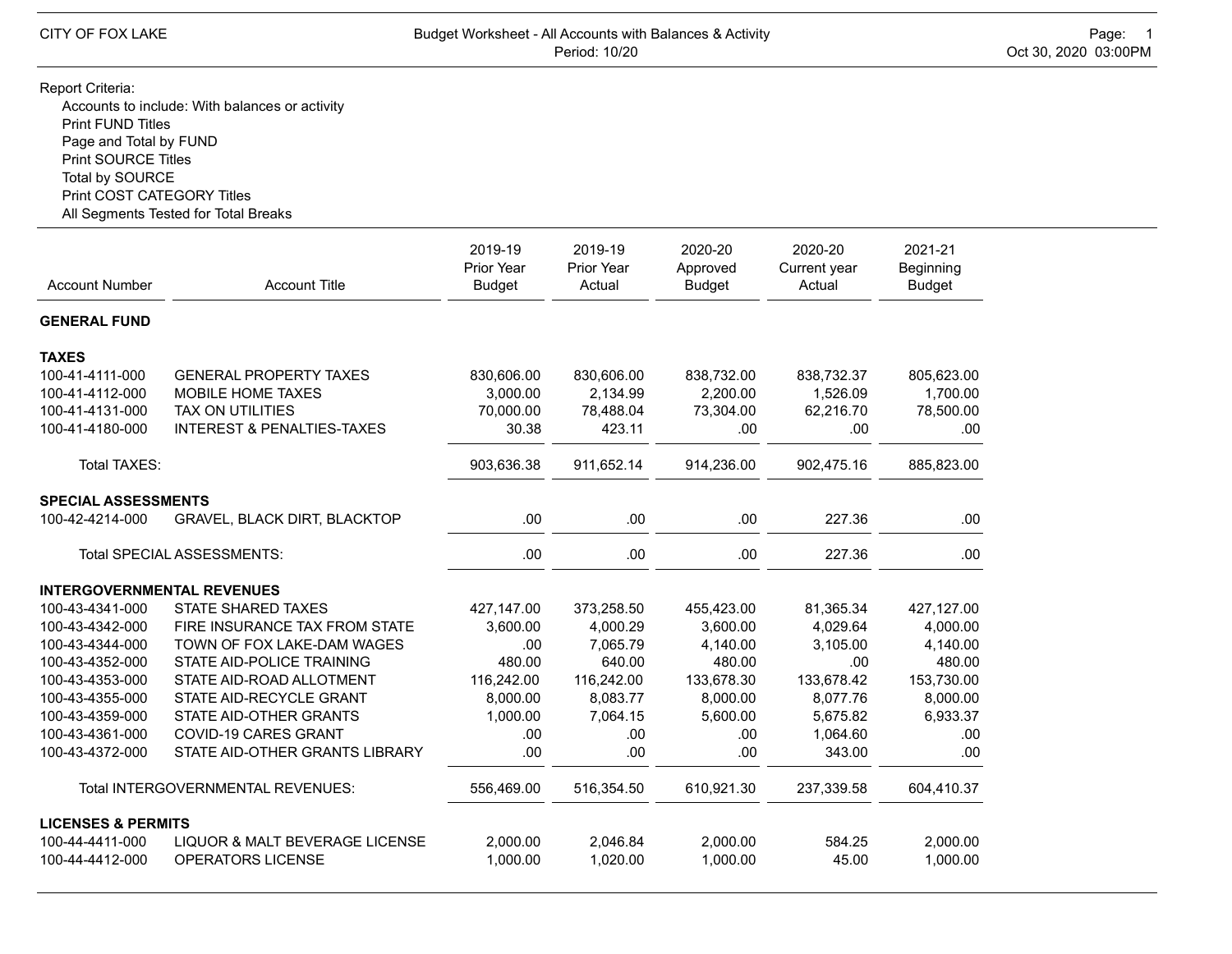| CITY OF FOX LAKE                  |                                    | Budget Worksheet - All Accounts with Balances & Activity<br>Period: 10/20 | Page: 2<br>Oct 30, 2020 03:00PM |                                      |                                   |                                       |  |
|-----------------------------------|------------------------------------|---------------------------------------------------------------------------|---------------------------------|--------------------------------------|-----------------------------------|---------------------------------------|--|
| <b>Account Number</b>             | <b>Account Title</b>               | 2019-19<br>Prior Year<br><b>Budget</b>                                    | 2019-19<br>Prior Year<br>Actual | 2020-20<br>Approved<br><b>Budget</b> | 2020-20<br>Current year<br>Actual | 2021-21<br>Beginning<br><b>Budget</b> |  |
| 100-44-4413-000                   | <b>CIGARETTE LICENSE</b>           | 150.00                                                                    | 300.00                          | 150.00                               | 200.00                            | 200.00                                |  |
| 100-44-4415-000                   | <b>DOG &amp; CAT LICENSES</b>      | 1,600.00                                                                  | 1,213.17                        | 1,400.00                             | 1,439.31                          | 1,200.00                              |  |
| 100-44-4417-000                   | <b>OTHER LICENSES</b>              | 85.00                                                                     | 80.00                           | 75.00                                | 75.00                             | 75.00                                 |  |
| 100-44-4421-000                   | CABLE TV FRANCHISE FEE             | 19,000.00                                                                 | 21,697.82                       | 20,000.00                            | 15,422.82                         | 19,600.00                             |  |
| 100-44-4431-000                   | <b>BUILDING PERMITS</b>            | 5,000.00                                                                  | 21,331.99                       | 6,000.00                             | 9,558.92                          | 6,000.00                              |  |
| 100-44-4432-000                   | <b>ELECTRICAL PERMITS</b>          | 2,000.00                                                                  | 4,563.95                        | 2,000.00                             | 2,530.16                          | 1,500.00                              |  |
| 100-44-4433-000                   | PLUMBING PERMITS                   | 1,000.00                                                                  | 3,701.60                        | 1,000.00                             | 1,873.52                          | 600.00                                |  |
|                                   | Total LICENSES & PERMITS:          | 31,835.00                                                                 | 55,955.37                       | 33,625.00                            | 31,728.98                         | 32,175.00                             |  |
| <b>FINES &amp; FORFEITURES</b>    |                                    |                                                                           |                                 |                                      |                                   |                                       |  |
| 100-45-4511-000                   | <b>COURT PENALTIES &amp; COSTS</b> | 20,000.00                                                                 | 23,595.17                       | 30,000.00                            | 12,984.06                         | 25,000.00                             |  |
| 100-45-4522-000                   | JUDGEMENTS & DAMAGES               | .00                                                                       | 75.68                           | .00                                  | .00                               | .00                                   |  |
|                                   | Total FINES & FORFEITURES:         | 20,000.00                                                                 | 23,670.85                       | 30,000.00                            | 12,984.06                         | 25,000.00                             |  |
| <b>PUBLIC CHARGES FOR SERVICE</b> |                                    |                                                                           |                                 |                                      |                                   |                                       |  |
| 100-46-4612-000                   | <b>PUBLICATION FEES</b>            | 200.00                                                                    | 19.80-                          | 200.00                               | $6.33 -$                          | 100.00                                |  |
| 100-46-4613-000                   | SALE OF MATERIALS & SUPPLIES       | 200.00                                                                    | 1,980.00                        | .00                                  | .00                               | .00                                   |  |
| 100-46-4614-000                   | <b>GENERAL GOVERNMENT</b>          | 2,000.00                                                                  | 1,950.53                        | 2,000.00                             | 2,882.63                          | 2,500.00                              |  |
| 100-46-4621-000                   | POLICE DEPARTMENT FEES             | 1,000.00                                                                  | 1,182.18                        | 1,000.00                             | 4,953.50                          | 1,500.00                              |  |
| 100-46-4631-000                   | SNOW & ICE CONTROL                 | 1,000.00                                                                  | 450.00                          | 500.00                               | 750.00                            | 500.00                                |  |
| 100-46-4641-000                   | <b>GARBAGE COLLECTION</b>          | 94,255.00                                                                 | 91,412.25                       | 91,200.00                            | 70,279.74                         | 95,800.00                             |  |
| 100-46-4642-000                   | <b>WEED CONTROL</b>                | 2,000.00                                                                  | .00                             | 250.00                               | .00                               | 150.00                                |  |
| 100-46-4651-000                   | <b>PARKS</b>                       | 150.00                                                                    | 500.00                          | 300.00                               | 150.00                            | 100.00                                |  |
| 100-46-4652-000                   | <b>WATER RECREATION</b>            | 9,000.00                                                                  | 13,088.22                       | 10,000.00                            | 20,167.59                         | 15,000.00                             |  |
| 100-46-4653-000                   | <b>SWIMMING POOL</b>               | 15,000.00                                                                 | 18,726.69                       | 16,500.00                            | 6,091.25                          | 16,000.00                             |  |
| 100-46-4654-000                   | <b>COMMUNITY CENTER-RENT</b>       | 2,500.00                                                                  | 5,780.00                        | 3,250.00                             | 300.00                            | 1,200.00                              |  |
| 100-46-4655-000                   | <b>CEMETERY</b>                    | 6,000.00                                                                  | 8,160.00                        | 6,500.00                             | 2,250.00                          | 3,000.00                              |  |
| 100-46-4656-000                   | SWIMMING POOL-CONCESSIONS          | .00                                                                       | 1,973.27                        | 2,000.00                             | .00                               | 1,500.00                              |  |
| 100-46-4657-000                   | <b>LIBRARY</b>                     | 33,702.00                                                                 | 36,792.00                       | 38,138.61                            | 37,477.94                         | 33,535.00                             |  |
| 100-46-4690-000                   | OTHER REVENUE                      | 3,000.00                                                                  | 8,637.59                        | 3,000.00                             | 3,699.56                          | 4,000.00                              |  |
|                                   | Total PUBLIC CHARGES FOR SERVICE:  | 170,007.00                                                                | 190,612.93                      | 174,838.61                           | 148,995.88                        | 174,885.00                            |  |
| <b>INTERDEPARTMENTAL CHARGES</b>  |                                    |                                                                           |                                 |                                      |                                   |                                       |  |
| 100-47-4721-000                   | SANITATION SERVICES                | 500.00                                                                    | 853.10                          | 500.00                               | 1,158.49                          | 800.00                                |  |
|                                   | Total INTERDEPARTMENTAL CHARGES:   | 500.00                                                                    | 853.10                          | 500.00                               | 1,158.49                          | 800.00                                |  |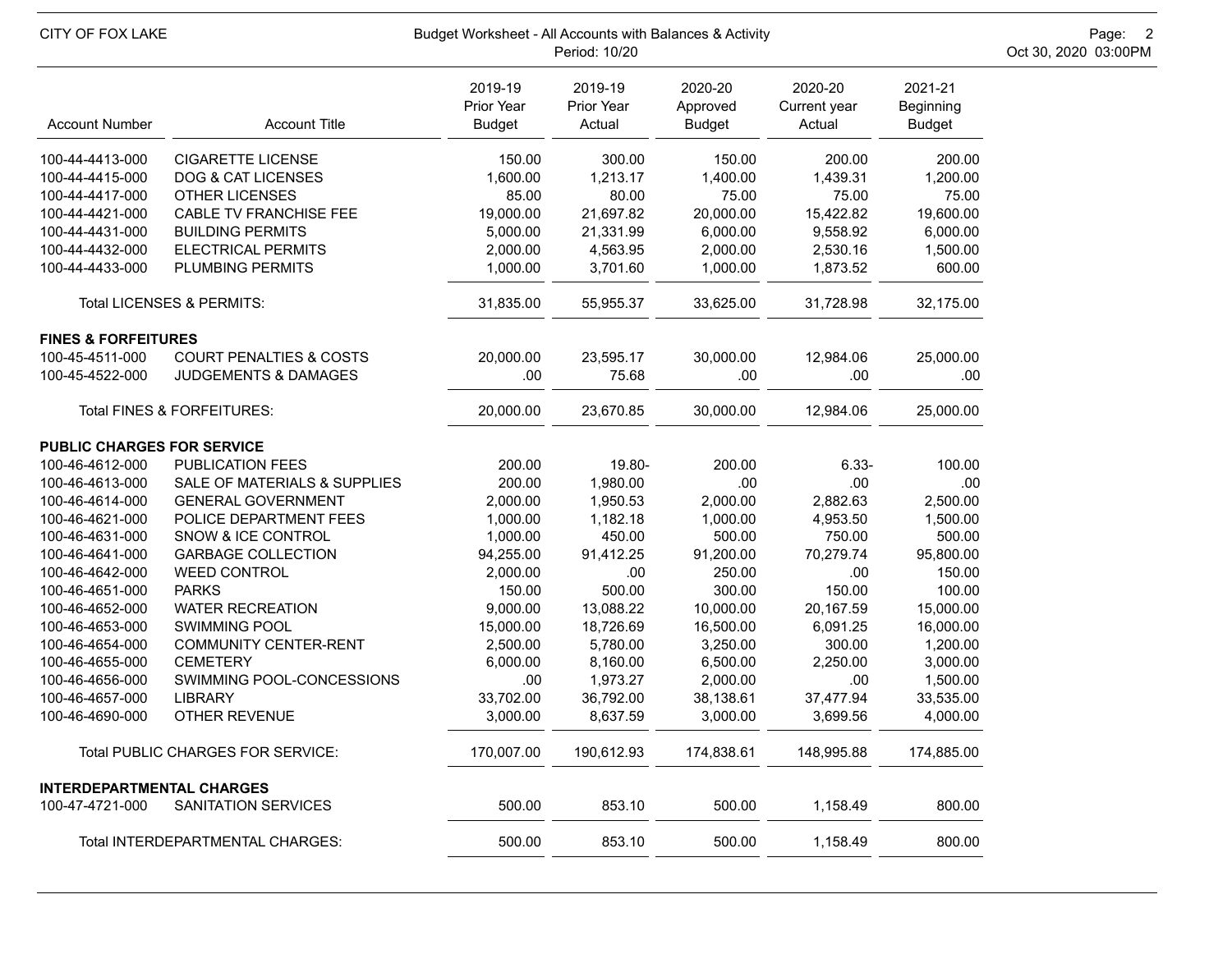| CITY OF FOX LAKE<br>Budget Worksheet - All Accounts with Balances & Activity<br>Oct 30, 2020 03:00PM<br>Period: 10/20 |                                      |                                        |                                 |                                      |                                   |                                              |  |  |
|-----------------------------------------------------------------------------------------------------------------------|--------------------------------------|----------------------------------------|---------------------------------|--------------------------------------|-----------------------------------|----------------------------------------------|--|--|
| <b>Account Number</b>                                                                                                 | <b>Account Title</b>                 | 2019-19<br>Prior Year<br><b>Budget</b> | 2019-19<br>Prior Year<br>Actual | 2020-20<br>Approved<br><b>Budget</b> | 2020-20<br>Current year<br>Actual | 2021-21<br><b>Beginning</b><br><b>Budget</b> |  |  |
| MISCELLANEOUS REVENUE                                                                                                 |                                      |                                        |                                 |                                      |                                   |                                              |  |  |
| 100-48-4811-000                                                                                                       | <b>INTEREST ON TEMP. INVESTMENTS</b> | 2,600.00                               | 11,882.90                       | 5,000.00                             | 3,296.67                          | 4,000.00                                     |  |  |
| 100-48-4815-000                                                                                                       | <b>INTEREST ON TIF ADVANCE</b>       | .00                                    | 3,645.00                        | .00                                  | .00                               | .00.                                         |  |  |
| 100-48-4821-000                                                                                                       | RENT OF CITY OWNED LAND              | 200.00                                 | 200.00                          | 200.00                               | 200.00                            | 200.00                                       |  |  |
| 100-48-4831-000                                                                                                       | SALE OF CITY PROPERTY                | .00                                    | 667.92                          | .00                                  | .00                               | .00                                          |  |  |
| 100-48-4832-000                                                                                                       | SALE OF RECYCLABLES                  | .00                                    | 51.70                           | .00                                  | .00                               | .00                                          |  |  |
| 100-48-4840-000                                                                                                       | <b>INSURANCE RECOVERIES</b>          | .00                                    | 2,711.40                        | .00                                  | .00                               | .00                                          |  |  |
| 100-48-4851-000                                                                                                       | <b>DONATIONS</b>                     | 2,500.00                               | 22,908.89                       | 2,500.00                             | 3,365.50                          | 3,000.00                                     |  |  |
| 100-48-4891-000                                                                                                       | FIRE ASSOC SERVICE AWARD PROG        | .00                                    | .00                             | .00                                  | .00                               | .00                                          |  |  |
|                                                                                                                       | Total MISCELLANEOUS REVENUE:         | 5,300.00                               | 42,067.81                       | 7,700.00                             | 6,862.17                          | 7,200.00                                     |  |  |
| <b>OTHER FINANCING SOURCES</b>                                                                                        |                                      |                                        |                                 |                                      |                                   |                                              |  |  |
| 100-49-4900-400                                                                                                       | TRANSFER IN FROM CAP. IMP FUND       | .00                                    | .00                             | .00                                  | 500.00                            | .00                                          |  |  |
| 100-49-4930-000                                                                                                       | <b>FUNDS APPLIED</b>                 | 75,000.00                              | .00                             | 94,253.25                            | .00                               | 150,425.22                                   |  |  |
|                                                                                                                       | Total OTHER FINANCING SOURCES:       | 75,000.00                              | .00                             | 94,253.25                            | 500.00                            | 150,425.22                                   |  |  |
| <b>GENERAL GOVERMENT</b>                                                                                              |                                      |                                        |                                 |                                      |                                   |                                              |  |  |
| 100-51-5110-120                                                                                                       | COUNCIL-WAGES                        | 21,900.00                              | 21,800.00                       | 24,090.00                            | 18,289.91                         | 29,100.00                                    |  |  |
| 100-51-5110-130                                                                                                       | COUNCIL-FICA                         | 1,675.00                               | 1,528.07                        | 1,951.00                             | 1,538.76                          | 2,226.00                                     |  |  |
| 100-51-5110-320                                                                                                       | COUNCIL-PUB/SUB/DUES                 | 580.00                                 | 638.77                          | 630.00                               | 630.09                            | 608.55                                       |  |  |
| 100-51-5110-330                                                                                                       | COUNCIL-TRAVEL                       | 100.00                                 | 113.68                          | 100.00                               | .00                               | 100.00                                       |  |  |
| 100-51-5110-390                                                                                                       | COUNCIL-OTHER SUPPLIES               | 500.00                                 | 247.15                          | 100.00                               | .00                               | 100.00                                       |  |  |
| 100-51-5120-120                                                                                                       | MUNICIPAL COURT-WAGES                | 9,000.00                               | 9,678.60                        | 12,748.00                            | 5,786.20                          | 13,526.00                                    |  |  |
| 100-51-5120-125                                                                                                       | MUNICIPAL COURT-VAC PAYOUT           | 101.78                                 | .00                             | .00                                  | .00                               | .00                                          |  |  |
| 100-51-5120-130                                                                                                       | MUNICIPAL COURT-FICA                 | 933.00                                 | 728.29                          | 975.00                               | 454.84                            | 1,035.00                                     |  |  |
| 100-51-5120-135                                                                                                       | MUNICIPAL COURT-WI RET FUND          | 579.00                                 | 439.45                          | 579.00                               | 401.31                            | 686.00                                       |  |  |
| 100-51-5120-220                                                                                                       | MUNICIPAL COURT-UTILITIES            | 700.00                                 | 624.13                          | 700.00                               | 169.69                            | 525.00                                       |  |  |
| 100-51-5120-311                                                                                                       | MUNICIPAL COURT-COMPUTER SUPP        | 4,200.00                               | 7,229.14                        | 7,000.00                             | 6,619.32                          | 7,250.00                                     |  |  |
| 100-51-5120-320                                                                                                       | MUNICIPAL COURT-PUB/SUB/DUES         | 140.00                                 | 845.00                          | 845.00                               | 845.00                            | 845.00                                       |  |  |
| 100-51-5120-330                                                                                                       | MUNICIPAL COURT-TRAVEL               | 350.00                                 | 412.24                          | 700.00                               | 255.28                            | 425.00                                       |  |  |
| 100-51-5120-390                                                                                                       | MUNICIPAL COURT-OTHER SUPPLIES       | 1,600.00                               | 2,260.53                        | 1,000.00                             | 441.25                            | 1,000.00                                     |  |  |
| 100-51-5140-210                                                                                                       | ADMINISTRATOR-PROF SERVICES          | 28,000.00                              | 27,745.41                       | 28,000.00                            | 25,665.36                         | 30,000.00                                    |  |  |
| 100-51-5140-310                                                                                                       | ADMINISTRATOR-OFFICE EXPENSE         | 1,000.00                               | 1,220.94                        | 1,000.00                             | 2,111.66                          | 1,500.00                                     |  |  |
| 100-51-5140-311                                                                                                       | ADMINISTRATOR-COMPUTER SUP/EX        | 4,000.00                               | 5,288.91                        | 4,400.00                             | 2,384.05                          | 2,750.00                                     |  |  |
| 100-51-5140-320                                                                                                       | ADMINISTRATOR-PUB/SUB/DUES           | 200.00                                 | 66.00                           | .00                                  | 66.00                             | 66.00                                        |  |  |
| 100-51-5140-330                                                                                                       | ADMINISTRATOR-TRAVEL                 | 200.00                                 | .00.                            | 200.00                               | .00                               | 200.00                                       |  |  |
| 100-51-5140-331                                                                                                       | ADMINISTRATOR-TRAINING               | 300.00                                 | .00                             | .00                                  | .00                               | .00                                          |  |  |
| 100-51-5140-390                                                                                                       | ADMINISTRATOR-OTHER EXPENSES         | .00.                                   | 75.00                           | 530.00                               | 105.11                            | 200.00                                       |  |  |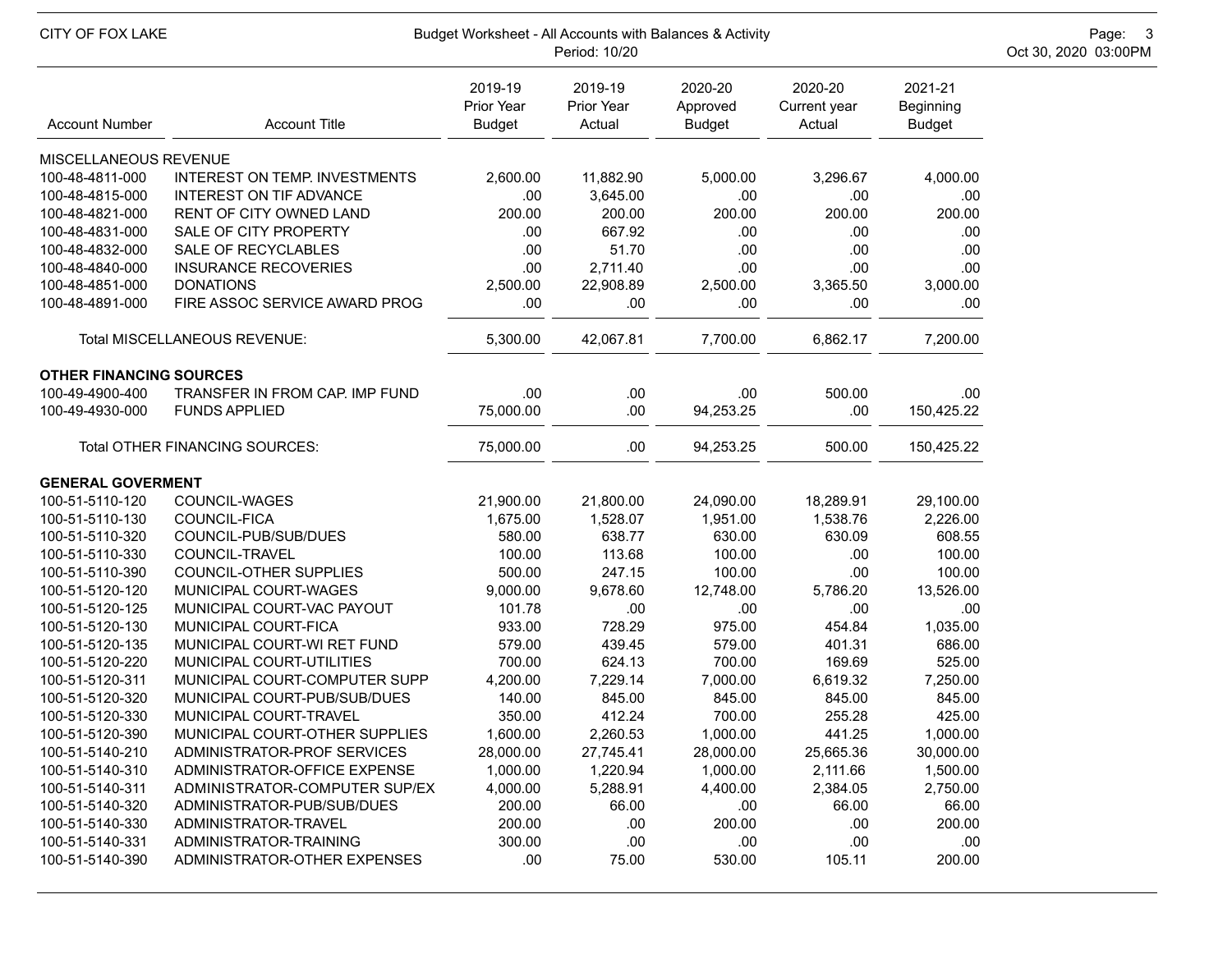| CITY OF FOX LAKE      | Budget Worksheet - All Accounts with Balances & Activity | Page: 4<br>Oct 30, 2020 03:00PM        |                                 |                                      |                                   |                                       |  |
|-----------------------|----------------------------------------------------------|----------------------------------------|---------------------------------|--------------------------------------|-----------------------------------|---------------------------------------|--|
| <b>Account Number</b> | <b>Account Title</b>                                     | 2019-19<br>Prior Year<br><b>Budget</b> | 2019-19<br>Prior Year<br>Actual | 2020-20<br>Approved<br><b>Budget</b> | 2020-20<br>Current year<br>Actual | 2021-21<br>Beginning<br><b>Budget</b> |  |
| 100-51-5141-120       | MAYOR-WAGES                                              | 6,000.00                               | 5,950.00                        | 6,830.00                             | 5,129.97                          | 7,200.00                              |  |
| 100-51-5141-130       | <b>MAYOR-FICA</b>                                        | 459.00                                 | 416.93                          | 551.00                               | 430.69                            | 551.00                                |  |
| 100-51-5141-390       | MAYOR-EXPENSES                                           | 700.00                                 | 812.10                          | 700.00                               | 205.65                            | 700.00                                |  |
| 100-51-5142-120       | <b>CLERK-WAGES</b>                                       | 34,217.00                              | 37,837.28                       | 34,905.00                            | 39,503.99                         | 31,240.00                             |  |
| 100-51-5142-125       | CLERK-VACATION PAYOUT                                    | 4,179.81                               | 1,690.96                        | .00                                  | 4,399.76                          | .00                                   |  |
| 100-51-5142-130       | <b>CLERK-FICA</b>                                        | 2,618.00                               | 2,848.47                        | 2,670.00                             | 3,568.60                          | 2,390.00                              |  |
| 100-51-5142-135       | CLERK-WI RETIREMENT FUND                                 | 2,241.00                               | 2,654.83                        | 2,304.00                             | 3,148.63                          | 2,109.00                              |  |
| 100-51-5142-140       | <b>CLERK-INSURANCES</b>                                  | 13,398.00                              | 12,014.97                       | 14,282.00                            | 7,663.86                          | 2,576.00                              |  |
| 100-51-5142-310       | CLERK-OFFICE EXPENSE                                     | 2,900.00                               | 4,011.00                        | 3,400.00                             | 3,322.84                          | 3,400.00                              |  |
| 100-51-5142-311       | CLERK-COMPUTER SUPPORT/EXPEN                             | 2,080.00                               | 4,789.96                        | 4,000.00                             | 2,713.39                          | 4,000.00                              |  |
| 100-51-5142-320       | CLERK-PUB/SUB/DUES                                       | 2,500.00                               | 1,860.55                        | 2,500.00                             | 1,783.47                          | 2,500.00                              |  |
| 100-51-5142-330       | CLERK-TRAVEL                                             | 425.00                                 | 308.59                          | 425.00                               | 48.24                             | 425.00                                |  |
| 100-51-5142-331       | <b>CLERK-TRAINING</b>                                    | 575.00                                 | 378.00                          | 575.00                               | 644.00                            | 600.00                                |  |
| 100-51-5142-340       | <b>CLERK-OPERATING SUPPLIES</b>                          | 150.00                                 | 98.59                           | 150.00                               | 183.19                            | 175.00                                |  |
| 100-51-5142-390       | <b>CLERK-OTHER EXPENSE</b>                               | .00                                    | 75.00                           | .00                                  | .00                               | .00                                   |  |
| 100-51-5144-120       | ELECTIONS-WAGES                                          | 320.00                                 | 160.00                          | 680.00                               | 1,929.04                          | 840.00                                |  |
| 100-51-5144-130       | ELECTIONS-FICA                                           | 23.00                                  | 12.24                           | 55.00                                | 134.18                            | 64.00                                 |  |
| 100-51-5144-135       | ELECTIONS-WI RETIREMENT FUND                             | 21.00                                  | 11.48                           | .00                                  | 118.40                            | 57.00                                 |  |
| 100-51-5144-140       | ELECTIONS-INSURANCES                                     | 120.00                                 | .00                             | .00                                  | 251.40                            | 46.00                                 |  |
| 100-51-5144-310       | ELECTIONS-OFFICE EXPENSE                                 | .00                                    | .00                             | .00                                  | 97.03                             | .00                                   |  |
| 100-51-5144-340       | ELECTIONS-OPERATING EXPENSE                              | 2,400.00                               | 1,680.12                        | 5,880.00                             | 3,750.05                          | 2,800.00                              |  |
| 100-51-5144-390       | ELECTIONS-POLL WORKERS                                   | 1,600.00                               | 747.78                          | 4,080.00                             | 2,363.38                          | 1,900.00                              |  |
| 100-51-5151-120       | TREASURER-WAGES                                          | 30,233.00                              | 29,096.82                       | 30,837.00                            | 25,427.56                         | 33,180.00                             |  |
| 100-51-5151-130       | <b>TREASURER-FICA</b>                                    | 2,313.00                               | 2,225.84                        | 2,359.00                             | 2,082.94                          | 2,538.00                              |  |
| 100-51-5151-135       | TREASURER-WI RETIREMENT FUND                             | 1,980.00                               | 2,074.80                        | 2,035.00                             | 1,837.80                          | 2,233.00                              |  |
| 100-51-5151-140       | TREASURER-INSURANCES                                     | 7,500.00                               | 4,617.98                        | 6,199.00                             | 9,907.93                          | 14,691.00                             |  |
| 100-51-5151-310       | <b>TREASURER-OFFICE EXPENSE</b>                          | 1,200.00                               | 1,496.96                        | 1,200.00                             | 2,489.46                          | 2,500.00                              |  |
| 100-51-5151-311       | TREASURER-COMPUTER SUP/EXP                               | 3,100.00                               | 6,246.37                        | 5,500.00                             | 2,847.20                          | 3,500.00                              |  |
| 100-51-5151-320       | TREASURER-PUB/SUB/DUES                                   | 100.00                                 | 312.40                          | 120.00                               | 105.00                            | 100.00                                |  |
| 100-51-5151-330       | TREASURER-TRAVEL                                         | 200.00                                 | 129.22                          | 200.00                               | .00                               | .00                                   |  |
| 100-51-5151-331       | TREASURER-TRAINING                                       | 1,500.00                               | 465.70                          | 1,500.00                             | 644.00                            | 1,000.00                              |  |
| 100-51-5151-340       | TREASURER-OPERATING SUPPLIES                             | 700.00                                 | 979.57                          | 500.00                               | 606.91                            | 500.00                                |  |
| 100-51-5151-390       | TREASURER-OTHER EXPENSE                                  | 400.00                                 | .00                             | 100.00                               | 2,093.72                          | 100.00                                |  |
| 100-51-5153-120       | ASSESS OF PROPERTY-WAGES                                 | 200.00                                 | 300.00                          | 200.00                               | 150.00                            | 300.00                                |  |
| 100-51-5153-130       | ASSESS OF PROPERTY-FICA                                  | 20.00                                  | 22.98                           | 30.00                                | 11.49                             | 19.00                                 |  |
| 100-51-5153-210       | ASSESS OF PROPERTY-PROF SERV                             | 12,650.00                              | 12,622.84                       | 12,200.00                            | 12,200.00                         | 12,900.00                             |  |
| 100-51-5153-390       | ASSESS OF PROPERTY-OTHER EXP                             | 200.00                                 | 97.75                           | 150.00                               | 81.36                             | 100.00                                |  |
| 100-51-5157-210       | INDEPENDENT AUDITING-PRO SERVI                           | 32,000.00                              | 34,096.00                       | 25,000.00                            | 37,570.00                         | 30,000.00                             |  |
| 100-51-5161-210       | ATTORNEY-PROFESSIONAL SERVICE                            | 10,000.00                              | 11,183.00                       | 10,000.00                            | 4,500.00                          | 7,000.00                              |  |
| 100-51-5161-290       | ATTORNEY-PROSECUTION                                     | 3,000.00                               | 1,960.00                        | 2,000.00                             | 490.00                            | 1,000.00                              |  |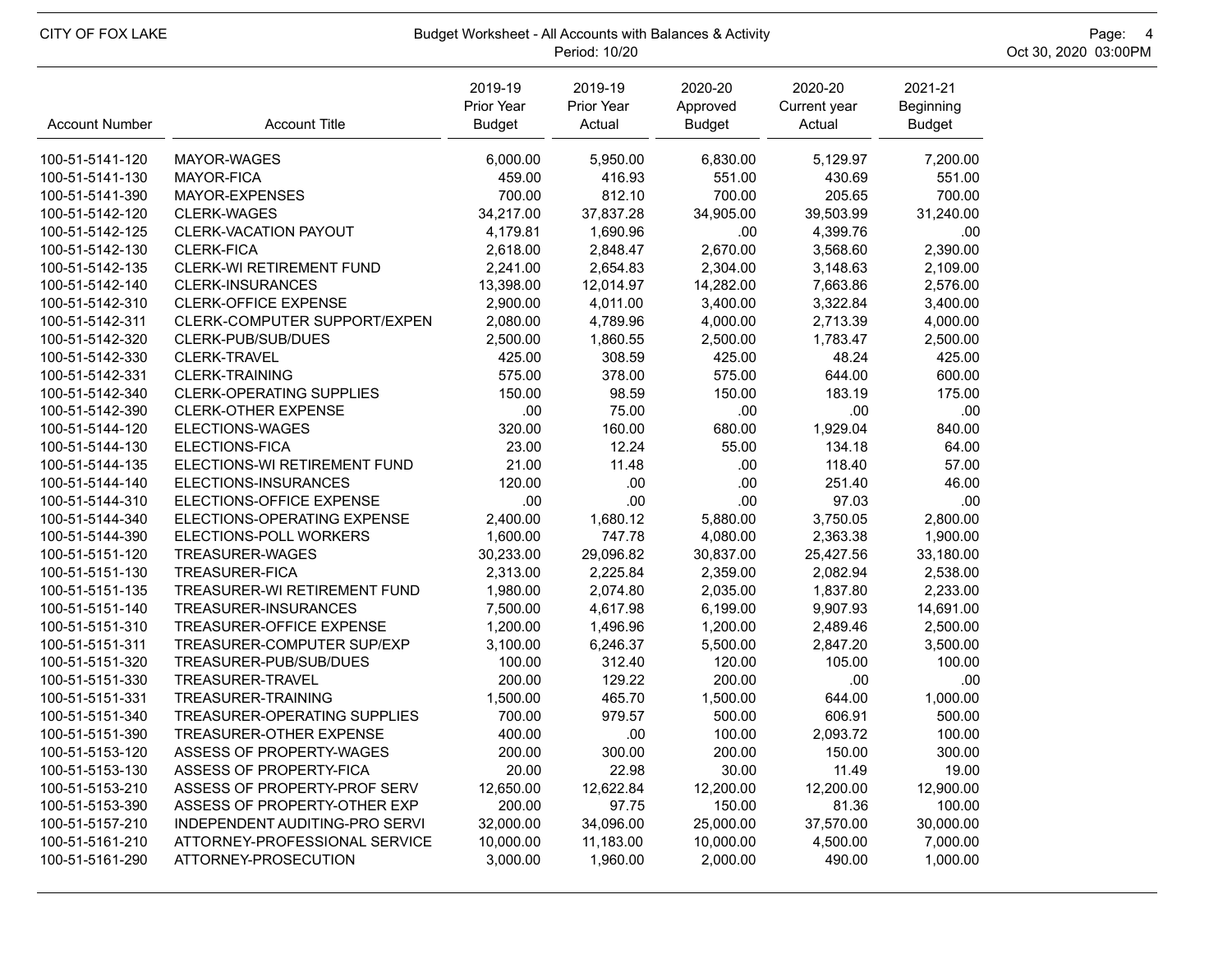| CITY OF FOX LAKE      | Budget Worksheet - All Accounts with Balances & Activity | Page: 5<br>Oct 30, 2020 03:00PM        |                                 |                                      |                                   |                                       |  |
|-----------------------|----------------------------------------------------------|----------------------------------------|---------------------------------|--------------------------------------|-----------------------------------|---------------------------------------|--|
| <b>Account Number</b> | <b>Account Title</b>                                     | 2019-19<br>Prior Year<br><b>Budget</b> | 2019-19<br>Prior Year<br>Actual | 2020-20<br>Approved<br><b>Budget</b> | 2020-20<br>Current year<br>Actual | 2021-21<br>Beginning<br><b>Budget</b> |  |
| 100-51-5162-120       | OTHER MUNI BLDG-WAGES                                    | .00.                                   | .00                             | .00                                  | .00                               | .00                                   |  |
| 100-51-5162-220       | OTHER MUNI BLDG-UTILITY SERVIC                           | 3,500.00                               | 4,219.19                        | 4,365.00                             | 2,716.38                          | 4,000.00                              |  |
| 100-51-5162-350       | OTHER MUNI BLDG-REP/MAIN SUPPL                           | .00                                    | 858.77                          | .00                                  | 463.97                            | 785.00                                |  |
| 100-51-5162-390       | OTHER MUNI BLDG-OTHER SUPP/EX                            | 100.00                                 | 6,428.64                        | 100.00                               | 107.77                            | 100.00                                |  |
| 100-51-5163-210       | COD OF ORDIN.-PROFESSIONAL SER                           | .00                                    | .00                             | .00                                  | .00.                              | 2,400.00                              |  |
| 100-51-5171-120       | MUNI BLDG-WAGES                                          | 2,880.00                               | 3,273.30                        | 2,307.00                             | 3,873.98                          | 5,893.00                              |  |
| 100-51-5171-130       | MUNI BLDG-FICA                                           | 220.00                                 | 263.00                          | 176.00                               | 296.39                            | 451.00                                |  |
| 100-51-5171-135       | MUNI BLDG-WI RET FUND                                    | 56.00                                  | 81.46                           | 170.00                               | 56.38                             | 367.00                                |  |
| 100-51-5171-140       | MUNI BLDG-INSURANCES                                     | 260.00                                 | 360.13                          | 1,228.00                             | 300.43                            | 64.00                                 |  |
| 100-51-5171-210       | MUNI BLDG-PROFESSIONAL SERVICE                           | 4,000.00                               | 2,968.89                        | 4,000.00                             | 1,090.21                          | 2,000.00                              |  |
| 100-51-5171-220       | MUNI BLDG-UTILITY SERVICES                               | 16,000.00                              | 16,412.73                       | 15,000.00                            | 9,824.87                          | 15,000.00                             |  |
| 100-51-5171-230       | MUNI BLDG-REPAIR/MAIN SERVICES                           | 500.00                                 | 93.20                           | 500.00                               | .00.                              | 100.00                                |  |
| 100-51-5171-340       | MUNI BLDG-OPERATING EXPENSE                              | 1,800.00                               | 1,864.10                        | 1,500.00                             | 712.30                            | 1,500.00                              |  |
| 100-51-5171-350       | MUNI BLDG-REP/MAIN EXPENSE                               | 1,000.00                               | 1,642.81                        | 1,000.00                             | 341.50                            | 1,300.00                              |  |
| 100-51-5171-390       | MUNI BLDG-SUPPLIES/EXPENSE                               | 4,000.00                               | 2,236.34                        | 2,000.00                             | 1,343.62                          | 2,000.00                              |  |
| 100-51-5194-510       | PROPERTY/LIABILITY INSURANCE                             | 34,000.00                              | 26,811.00                       | 34,000.00                            | 34,198.00                         | 47,163.00                             |  |
| 100-51-5195-390       | UNEMPLOYMENT ASSESSMENT                                  | 1,400.00                               | .00                             | 1,400.00                             | .00.                              | .00.                                  |  |
| 100-51-5196-510       | <b>WORKER'S COMP INSURANCE</b>                           | 16,000.00                              | 14,265.00                       | 16,000.00                            | 10,637.00                         | 26,311.00                             |  |
| <b>PUBLIC SAFTEY</b>  |                                                          |                                        |                                 |                                      |                                   |                                       |  |
| 100-52-5210-120       | POLICE ADMIN-WAGES                                       | 83,921.00                              | 86,266.65                       | 85,591.00                            | 68,990.36                         | 89,625.00                             |  |
| 100-52-5210-125       | POLICE ADMIN-VACATION PAYOUT                             | 915.97                                 | .00                             | .00                                  | 113.72                            | .00                                   |  |
| 100-52-5210-130       | POLICE ADMIN-FICA                                        | 6,420.00                               | 6,340.92                        | 6,548.00                             | 5,682.66                          | 6,856.00                              |  |
| 100-52-5210-135       | POLICE ADMIN-WI RET FUND                                 | 5,007.00                               | 5,408.50                        | 7,842.00                             | 4,524.91                          | 5,226.00                              |  |
| 100-52-5210-140       | POLICE ADMIN-INSURANCES                                  | 19,048.00                              | 15,135.44                       | 19,525.00                            | 12,062.49                         | 14,439.00                             |  |
| 100-52-5210-190       | POLICE ADMIN-UNIFORM ALLOWANC                            | 600.00                                 | 414.00                          | 600.00                               | 49.99                             | 600.00                                |  |
| 100-52-5210-320       | POLICE ADMIN - PUB/SUB/DUES                              | 150.00                                 | .00                             | 150.00                               | .00.                              | 150.00                                |  |
| 100-52-5210-390       | POLICE ADMIN-OTHER SUP/EXPENSE                           | 600.00                                 | 193.00                          | 100.00                               | 28.72                             | 100.00                                |  |
| 100-52-5211-120       | <b>POLICE PATROL-WAGES</b>                               | 115,818.00                             | 93,616.17                       | 123,262.00                           | 87,883.98                         | 132,147.00                            |  |
| 100-52-5211-125       | POLICE PATROL-VACATION PAYOUT                            | 3,068.52                               | 921.60                          | .00                                  | 1,932.82                          | .00                                   |  |
| 100-52-5211-130       | POLICE PATROL-FICA                                       | 8,860.00                               | 6,895.24                        | 9,430.00                             | 7,322.65                          | 10,109.00                             |  |
| 100-52-5211-135       | POLICE PATROL-WI RET FUND                                | 2,528.00                               | 10,086.39                       | 9,794.00                             | 10,477.49                         | 13,198.00                             |  |
| 100-52-5211-140       | POLICE PATROL-INSURANCES                                 | 38,491.00                              | 17,095.89                       | 39,407.00                            | 18,846.96                         | 23,559.00                             |  |
| 100-52-5211-190       | POLICE PATROL-UNIFORM ALLOWAN                            | 1,400.00                               | 921.64                          | 1,400.00                             | 65.98                             | 1,400.00                              |  |
| 100-52-5211-210       | POLICE PATROL-PROFESSIONAL SER                           | 1,000.00                               | .00                             | 1,000.00                             | .00                               | 500.00                                |  |
| 100-52-5211-220       | POLICE PATROL-TELEPHONE                                  | 4,000.00                               | 5,200.05                        | 6,500.00                             | 3,167.97                          | 3,800.00                              |  |
| 100-52-5211-230       | POLICE PATROL-VEHICLE LEASE                              | .00                                    | 5,643.97                        | 5,800.00                             | 4,780.40                          | 5,800.00                              |  |
| 100-52-5211-310       | POLICE PATROL-OFFICE SUPPL/EXP                           | 4,000.00                               | 1,496.40                        | 2,000.00                             | 964.67                            | 1,000.00                              |  |
| 100-52-5211-311       | POLICE PATROL-COMPUTER SUPPO                             | 4,000.00                               | 11,595.25                       | 7,800.00                             | 11,092.84                         | 12,000.00                             |  |
| 100-52-5211-330       | POLICE PATROL-TRAIN/TRAVEL EXP                           | 2,000.00                               | 938.15                          | 1,000.00                             | 671.82                            | 1,000.00                              |  |
| 100-52-5211-340       | POLICE PATROL-OPERATING SUP/EX                           | 2,000.00                               | 2,020.07                        | 1,000.00                             | 2,338.24                          | 2,200.00                              |  |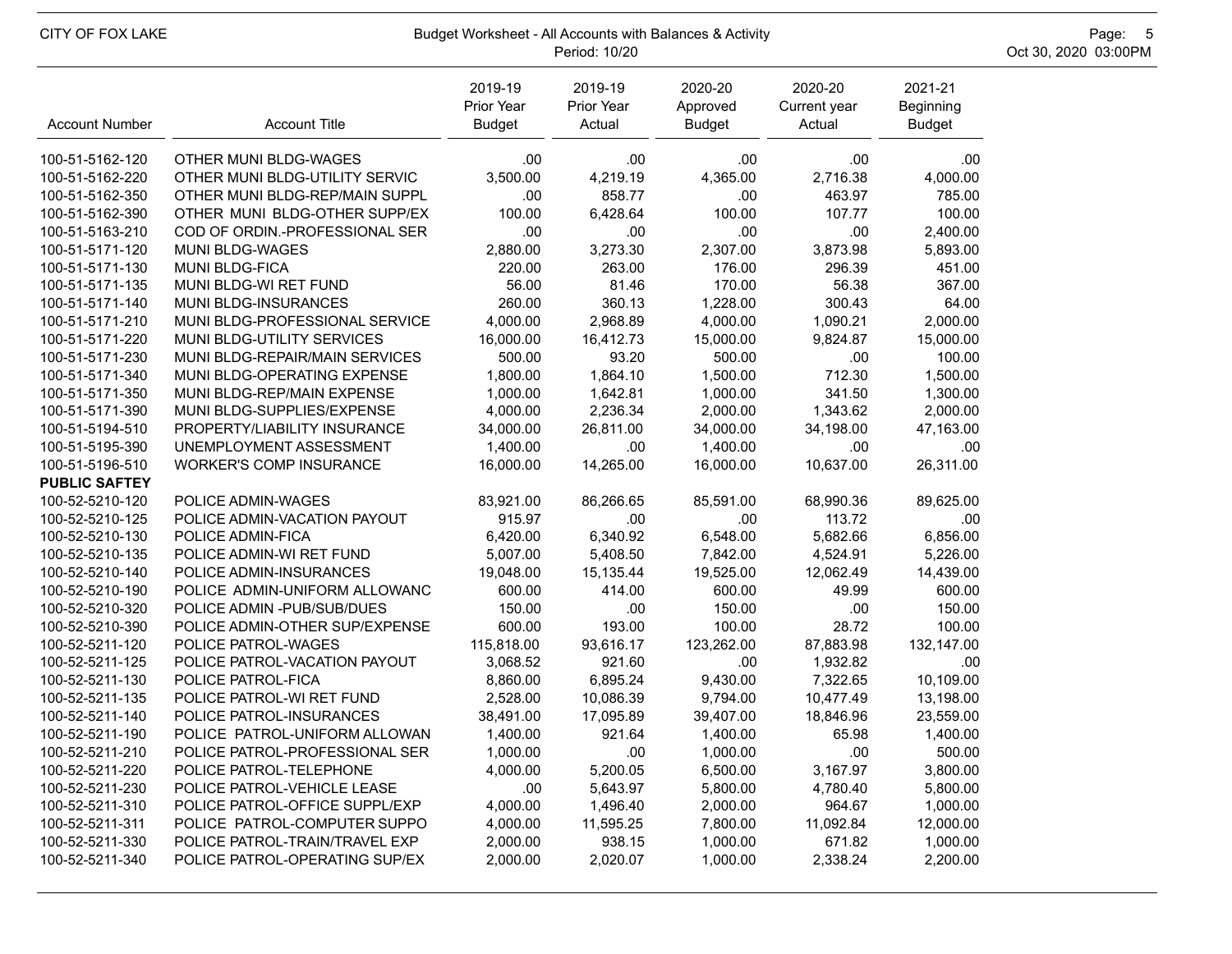| CITY OF FOX LAKE      |                                       | Budget Worksheet - All Accounts with Balances & Activity<br>Oct 30, 2020 03:00PM<br>Period: 10/20 |                                 |                                      |                                   |                                       |  |  |  |
|-----------------------|---------------------------------------|---------------------------------------------------------------------------------------------------|---------------------------------|--------------------------------------|-----------------------------------|---------------------------------------|--|--|--|
| <b>Account Number</b> | <b>Account Title</b>                  | 2019-19<br>Prior Year<br><b>Budget</b>                                                            | 2019-19<br>Prior Year<br>Actual | 2020-20<br>Approved<br><b>Budget</b> | 2020-20<br>Current year<br>Actual | 2021-21<br>Beginning<br><b>Budget</b> |  |  |  |
| 100-52-5211-350       | POLICE PATROL-REPAIR/MAIN SUPP        | .00.                                                                                              | .00                             | .00                                  | 267.01                            | 100.00                                |  |  |  |
| 100-52-5211-370       | POLICE PATROL-VEH MAINT/REPAIR        | 3,000.00                                                                                          | 3,910.76                        | 2,000.00                             | 673.32                            | 2,000.00                              |  |  |  |
| 100-52-5211-371       | POLICE PATROL-GAS                     | 5,000.00                                                                                          | 4,914.05                        | 5,000.00                             | 3,236.60                          | 5,000.00                              |  |  |  |
| 100-52-5211-390       | POLICE PATROL-OTHER SUPP/EXPEN        | 1,200.00                                                                                          | 1,613.89                        | 1,200.00                             | 121.48                            | 1,000.00                              |  |  |  |
| 100-52-5232-290       | FIRE SUPPRESSION-HYDRANT RENT         | 139,389.00                                                                                        | 139,389.00                      | 139,389.00                           | 116,157.50                        | 139,389.00                            |  |  |  |
| 100-52-5232-390       | FIRE SUPPRESSION-OTHER                | .00.                                                                                              | 401.72                          | 500.00                               | 1,589.58                          | 1,590.00                              |  |  |  |
| 100-52-5232-590       | FIRE SUPPRESSION-FIRES                | 1,000.00                                                                                          | 1,530.00                        | 1,000.00                             | 1,030.00                          | 1,200.00                              |  |  |  |
| 100-52-5232-591       | FIRE SUPPRESSION-F.A. BUDGET          | 40,338.00                                                                                         | 40,338.00                       | 44,073.00                            | 44,073.00                         | 44,073.00                             |  |  |  |
| 100-52-5232-592       | FIRE SUPPRESSION-2% FIRE DUES         | 3,400.00                                                                                          | 8,174.79                        | 3,400.00                             | 4,029.64                          | 4,060.00                              |  |  |  |
| 100-52-5241-210       | <b>BUILDING INSPECTION-PRO SERVIC</b> | 8,000.00                                                                                          | 22,336.97                       | 8,000.00                             | 12,574.84                         | 8,000.00                              |  |  |  |
| <b>PUBLIC WORKS</b>   |                                       |                                                                                                   |                                 |                                      |                                   |                                       |  |  |  |
| 100-53-5323-120       | GARAGE-WAGES                          | 22,405.00                                                                                         | 19,088.94                       | 20,910.00                            | 18,831.46                         | 26,068.00                             |  |  |  |
| 100-53-5323-125       | <b>GARAGE-VACATION PAYOUT</b>         | 2,550.18                                                                                          | 375.53                          | .00                                  | 120.18                            | 6,601.20                              |  |  |  |
| 100-53-5323-130       | GARAGE-FICA                           | 1,507.00                                                                                          | 1,423.70                        | 1,660.00                             | 1,515.17                          | 2,500.00                              |  |  |  |
| 100-53-5323-135       | <b>GARAGE-WI RETIREMENT FUND</b>      | 1,161.00                                                                                          | 1,224.60                        | 1,544.00                             | 1,336.96                          | 2,105.00                              |  |  |  |
| 100-53-5323-140       | GARAGE-INSURANCES                     | 6,821.00                                                                                          | 5,066.82                        | 11,134.00                            | 6,330.57                          | 9,457.00                              |  |  |  |
| 100-53-5323-210       | GARAGE-CELL PHONES                    | .00.                                                                                              | 969.95                          | 900.00                               | 545.45                            | 1,275.00                              |  |  |  |
| 100-53-5323-220       | <b>GARAGE-UTILITY SERVICES</b>        | 12,000.00                                                                                         | 13,611.83                       | 12,000.00                            | 8,476.97                          | 12,000.00                             |  |  |  |
| 100-53-5323-320       | <b>GARAGE-LEASE PAYMENT</b>           | .00.                                                                                              | .00                             | .00                                  | .00                               | 13,742.00                             |  |  |  |
| 100-53-5323-340       | <b>GARAGE-OPERATING SUPPLIES</b>      | 7,000.00                                                                                          | 7,148.25                        | 7,000.00                             | 8,026.51                          | 7,000.00                              |  |  |  |
| 100-53-5323-341       | GARAGE-TOOL REPLACEMENT               | 1,500.00                                                                                          | 1,437.13                        | 1,000.00                             | 1,276.80                          | 1,500.00                              |  |  |  |
| 100-53-5323-390       | <b>GARAGE-OTHER EXPENSE</b>           | 2,500.00                                                                                          | 3,289.33                        | 2,500.00                             | 3,618.38                          | 2,880.00                              |  |  |  |
| 100-53-5324-120       | MACH/EQUIPMENT-WAGES                  | 27,169.00                                                                                         | 33,756.84                       | 27,841.00                            | 30,680.89                         | 40,450.00                             |  |  |  |
| 100-53-5324-125       | MACH/EQUIP-VACATION PAYOUT            | .00.                                                                                              | 203.68                          | .00                                  | 200.30                            | .00                                   |  |  |  |
| 100-53-5324-130       | MACH/EQUIPMENT-FICA                   | 2,007.00                                                                                          | 2,464.22                        | 2,130.00                             | 2,496.03                          | 3,171.00                              |  |  |  |
| 100-53-5324-135       | MACH/EQUIPMENT-WI RET FUND            | 1,546.00                                                                                          | 2,216.96                        | 2,055.00                             | 2,201.50                          | 2,638.00                              |  |  |  |
| 100-53-5324-140       | MACH/EQUIPMENT-INSURANCES             | 9,081.00                                                                                          | 10,513.55                       | 14,824.00                            | 12,679.15                         | 15,038.00                             |  |  |  |
| 100-53-5324-340       | MACH/EQUIPMENT-OPER SUP/EXP           | 2,500.00                                                                                          | 1,725.75                        | 2,300.00                             | 2,235.31                          | 3,500.00                              |  |  |  |
| 100-53-5324-350       | MACH/EQUIPMENT-REPAIR/MAINT           | 4,000.00                                                                                          | 4,000.00                        | 1,000.00                             | 1,256.92                          | 2,000.00                              |  |  |  |
| 100-53-5324-370       | MACH/EQUIPMENT-VEHICLE MAINT          | 3,000.00                                                                                          | 3,350.92                        | 3,000.00                             | 3,144.63                          | 3,300.00                              |  |  |  |
| 100-53-5324-371       | MACH/EQUIPMENT-GAS                    | 2,000.00                                                                                          | 1,931.68                        | 1,500.00                             | 1,226.94                          | 1,500.00                              |  |  |  |
| 100-53-5324-390       | MACH/EQUIPMENT-OTHER                  | 500.00                                                                                            | .00                             | 250.00                               | 389.04                            | 500.00                                |  |  |  |
| 100-53-5330-120       | STREETS/ALLEYS-WAGES                  | 2,361.00                                                                                          | 3,125.97                        | 2,419.00                             | 2,082.06                          | 2,991.00                              |  |  |  |
| 100-53-5330-125       | STREETS/ALLEYS-VACATION PAYOUT        | .00                                                                                               | 301.88                          | .00.                                 | 160.24                            | .00                                   |  |  |  |
| 100-53-5330-130       | STREETS/ALLEYS-FICA                   | 174.00                                                                                            | 256.69                          | 185.00                               | 177.03                            | 229.00                                |  |  |  |
| 100-53-5330-135       | STREETS/ALLEYS-WI RET FUND            | 134.00                                                                                            | 227.34                          | 179.00                               | 154.95                            | 190.00                                |  |  |  |
| 100-53-5330-140       | STREETS/ALLEYS-INSURANCES             | 789.00                                                                                            | 810.24                          | 1,288.00                             | 845.58                            | 1,085.00                              |  |  |  |
| 100-53-5330-320       | STREETS/ALLEYS-LEASE PAYMENT          | .00                                                                                               | .00                             | 10,996.00                            | 10,899.39                         | 10,900.00                             |  |  |  |
| 100-53-5330-340       | STREETS/ALLEYS-OPERATING SUP/E        | 2,000.00                                                                                          | 3,903.57                        | 2,000.00                             | 568.58                            | 1,000.00                              |  |  |  |
| 100-53-5330-350       | STREETS/ALLEYS-REP/MAIN SUPPLI        | 1,500.00                                                                                          | 1,735.61                        | 1,500.00                             | 788.40                            | 1,000.00                              |  |  |  |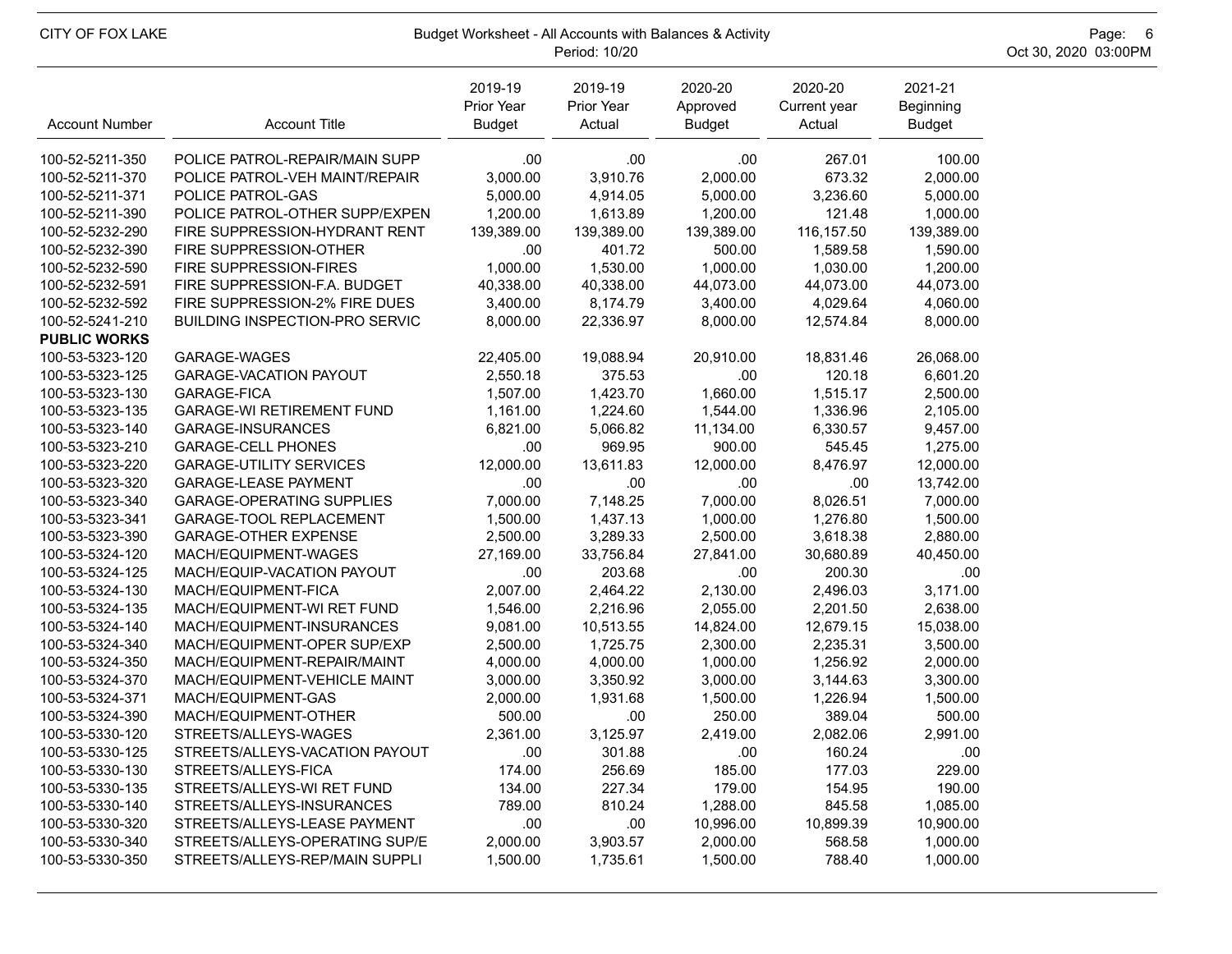| CITY OF FOX LAKE                   | Budget Worksheet - All Accounts with Balances & Activity | Page: 7<br>Oct 30, 2020 03:00PM        |                                 |                                      |                                   |                                       |  |
|------------------------------------|----------------------------------------------------------|----------------------------------------|---------------------------------|--------------------------------------|-----------------------------------|---------------------------------------|--|
| <b>Account Number</b>              | <b>Account Title</b>                                     | 2019-19<br>Prior Year<br><b>Budget</b> | 2019-19<br>Prior Year<br>Actual | 2020-20<br>Approved<br><b>Budget</b> | 2020-20<br>Current year<br>Actual | 2021-21<br>Beginning<br><b>Budget</b> |  |
| 100-53-5330-370                    | STREETS/ALLEYS-ROADWAY SUPPLI                            | 25,000.00                              | 12,772.25                       | 25,000.00                            | 19,671.33                         | 25,000.00                             |  |
| 100-53-5330-390                    | STREETS/ALLEYS-OTHER SUP/EXP                             | 2,000.00                               | 1,888.20                        | 1,600.00                             | 28.32                             | 100.00                                |  |
| 100-53-5331-120                    | BRIDGES/CULVERTS-WAGES                                   | 59.00                                  | .00.                            | 60.00                                | .00.                              | 72.00                                 |  |
| 100-53-5331-130                    | BRIDGES/CULVERTS-FICA                                    | 4.00                                   | .00                             | 5.00                                 | .00.                              | 6.00                                  |  |
| 100-53-5331-135                    | BRIDGES/CULVERTS-WI RET FUND                             | 3.00                                   | .00                             | 4.00                                 | .00                               | 5.00                                  |  |
| 100-53-5331-140                    | BRIDGES/CULVERTS-INSURANCES                              | 20.00                                  | .00                             | 32.00                                | .00                               | 26.00                                 |  |
| 100-53-5331-340                    | BRIDGES/CULVERTS-OPERATING SU                            | 200.00                                 | .00                             | 200.00                               | 490.11                            | 200.00                                |  |
| 100-53-5332-120                    | <b>CURB/GUTTER-WAGES</b>                                 | 124.00                                 | 37.00                           | 127.00                               | 56.06                             | 82.00                                 |  |
| 100-53-5332-130                    | CURB/GUTTER-FICA                                         | 9.00                                   | 2.82                            | 10.00                                | 4.28                              | 6.00                                  |  |
| 100-53-5332-135                    | CURB/GUTTER-WI RET FUND                                  | 7.00                                   | 0.60                            | 9.00                                 | 3.78                              | 5.00                                  |  |
| 100-53-5332-140                    | CURB/GUTTER-INSURANCES                                   | 42.00                                  | 11.04                           | 68.00                                | 23.98                             | 30.00                                 |  |
| 100-53-5332-290                    | <b>CURB/GUTTER-CONTRACT SERVICE</b>                      | 3,000.00                               | .00                             | .00                                  | .00.                              | .00                                   |  |
| 100-53-5333-120                    | STREET CLEANING-WAGES                                    | 713.00                                 | 450.58                          | 730.00                               | .00                               | 106.00                                |  |
| 100-53-5333-125                    | STREET CLEANING-VACATION PAYOU                           | .00                                    | 203.68                          | .00                                  | .00.                              | .00                                   |  |
| 100-53-5333-130                    | STREET CLEANING-FICA                                     | 53.00                                  | 50.08                           | 56.00                                | .00.                              | 8.00                                  |  |
| 100-53-5333-135                    | STREET CLEANING-WI RET FUND                              | 41.00                                  | 45.64                           | 54.00                                | .00                               | 7.00                                  |  |
| 100-53-5333-140                    | STREET CLEANING-INSURANCES                               | 238.00                                 | 154.11                          | 389.00                               | .00                               | 39.00                                 |  |
| 100-53-5333-350                    | STREET CLEANING-CONTRACTED SE                            | 800.00                                 | .00                             | 6,000.00                             | 3,877.50                          | 7,000.00                              |  |
| 100-53-5333-370                    | STREET CLEANING-VEHICLE MAINT                            | 150.00                                 | 930.24                          | .00                                  | .00                               | .00                                   |  |
| 100-53-5333-371                    | STREET CLEANING-GAS                                      | 275.00                                 | 580.15                          | .00                                  | .00                               | .00                                   |  |
| 100-53-5333-390                    | STREET CLEANING-OTHER SUP/EXP                            | .00.                                   | 244.75                          | .00                                  | .00                               | .00                                   |  |
| 100-53-5334-120                    | SNOW/ICE REMOVAL-WAGES                                   | 10,396.00                              | 13,148.28                       | 10,653.00                            | 10,724.21                         | 11,901.00                             |  |
| 100-53-5334-125                    | SNOW/ICE REMOVAL-VAC PAYOUT                              | .00                                    | 203.68                          | .00                                  | 360.54                            | .00                                   |  |
| 100-53-5334-130                    | SNOW/ICE REMOVAL-FICA                                    | 768.00                                 | 1,016.96                        | 815.00                               | 852.43                            | 882.00                                |  |
| 100-53-5334-135                    | SNOW/ICE REMOVAL-WI RET FUND                             | 592.00                                 | 934.89                          | 787.00                               | 752.13                            | 734.00                                |  |
| 100-53-5334-140                    | SNOW/ICE REMOVAL-INSURANCES                              | 3,475.00                               | 3,835.52                        | 5,672.00                             | 2,268.39                          | 4,183.00                              |  |
| 100-53-5334-320                    | SNOW/ICE REMOVAL-LEASE PAYMEN                            | .00                                    | .00                             | 10,996.00                            | 10,899.38                         | 10,900.00                             |  |
| 100-53-5334-340                    | SNOW/ICE REMOVAL-OPERATING SU                            | 3,000.00                               | 2,044.50                        | 3,000.00                             | 2,044.70<br>4,725.86              | 3,000.00                              |  |
| 100-53-5334-370                    | SNOW/ICE REMOVAL-VEHICLE MAIN                            | 6,000.00                               | 8,660.48                        | 6,000.00                             |                                   | 6,000.00                              |  |
| 100-53-5334-371<br>100-53-5334-390 | SNOW/ICE REMOVAL-GAS<br>SNOW/ICE REMOVAL-MISC SUP/EXP    | 2,000.00<br>10,000.00                  | 2,394.59<br>11,747.83           | 3,000.00<br>13,000.00                | 2,204.01<br>.00                   | 3,000.00<br>13,000.00                 |  |
| 100-53-5335-120                    | TRAFFIC CONTROL-WAGES                                    |                                        |                                 |                                      |                                   | 1,257.00                              |  |
|                                    | TRAFFIC CONTROL-VACATION PAYOU                           | 1,284.00<br>.00                        | 593.18                          | 1,315.00                             | 1,091.28                          |                                       |  |
| 100-53-5335-125<br>100-53-5335-130 | <b>TRAFFIC CONTROL-FICA</b>                              | 95.00                                  | 203.68<br>56.90                 | .00<br>101.00                        | .00<br>87.54                      | .00<br>96.00                          |  |
| 100-53-5335-135                    | TRAFFIC CONTROL-WI RET FUND                              | 73.00                                  | 45.44                           | 97.00                                | 77.22                             | 80.00                                 |  |
| 100-53-5335-140                    | TRAFFIC CONTROL-INSURANCES                               | 429.00                                 | 137.95                          | 700.00                               | 528.20                            | 455.00                                |  |
| 100-53-5335-340                    | TRAFFIC CONTROL-OPER SUPPLIES                            | 2,500.00                               | 3,052.50                        | 2,500.00                             | 2,143.14                          | 2,500.00                              |  |
| 100-53-5335-390                    | <b>TRAFFIC CONTROL-SUPP/EXP</b>                          | 2,000.00                               | 2,368.22                        | 1,000.00                             | 1,489.87                          | 1,500.00                              |  |
| 100-53-5336-120                    | TREE/BRUSH-WAGES                                         | 4,095.00                               | 5,928.80                        | 4,197.00                             | 6,859.18                          | 8,316.00                              |  |
| 100-53-5336-125                    | TREE/BRUSH-VACATION PAYOUT                               | .00.                                   | 282.24                          | .00.                                 | 80.12                             | .00                                   |  |
|                                    |                                                          |                                        |                                 |                                      |                                   |                                       |  |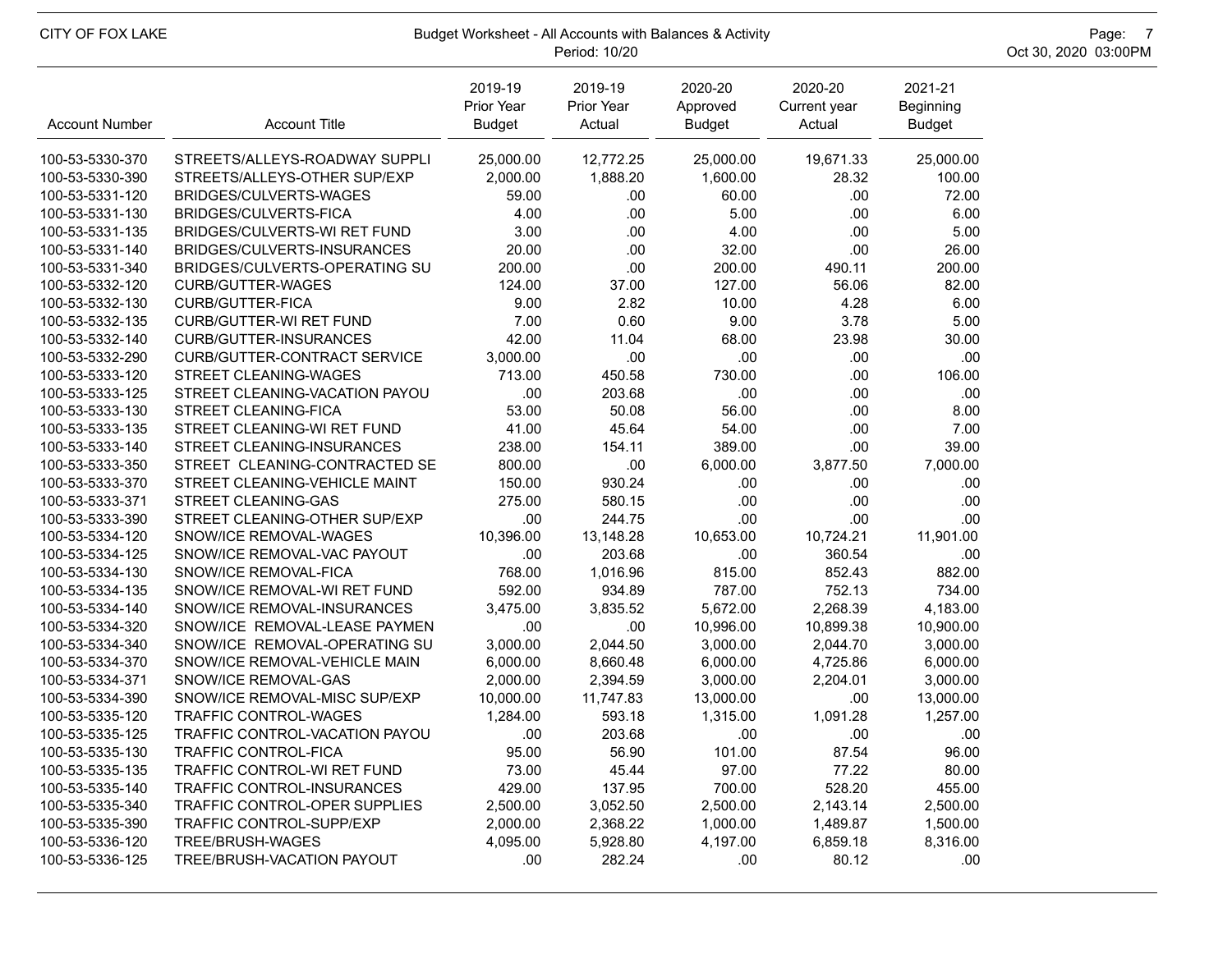| CITY OF FOX LAKE      | Budget Worksheet - All Accounts with Balances & Activity | Page: 8<br>Oct 30, 2020 03:00PM        |                                 |                                      |                                   |                                       |  |
|-----------------------|----------------------------------------------------------|----------------------------------------|---------------------------------|--------------------------------------|-----------------------------------|---------------------------------------|--|
| <b>Account Number</b> | <b>Account Title</b>                                     | 2019-19<br>Prior Year<br><b>Budget</b> | 2019-19<br>Prior Year<br>Actual | 2020-20<br>Approved<br><b>Budget</b> | 2020-20<br>Current year<br>Actual | 2021-21<br>Beginning<br><b>Budget</b> |  |
| 100-53-5336-130       | TREE/BRUSH-FICA                                          | 302.00                                 | 464.81                          | 321.00                               | 541.29                            | 636.16                                |  |
| 100-53-5336-135       | TREE/BRUSH-WI RET FUND                                   | 233.00                                 | 357.46                          | 310.00                               | 475.11                            | 529.00                                |  |
| 100-53-5336-140       | TREE/BRUSH-INSURANCES                                    | 1,369.00                               | 1,495.61                        | 2,234.00                             | 3,004.60                          | 3,017.00                              |  |
| 100-53-5336-340       | TREE/BRUSH-OPERATING SUPPLIES                            | 100.00                                 | .00                             | .00                                  | .00                               | .00                                   |  |
| 100-53-5336-370       | TREE/BRUSH-VEHICLE MAINTENANC                            | 100.00                                 | 631.27                          | 500.00                               | 371.66                            | 500.00                                |  |
| 100-53-5336-371       | TREE/BRUSH-GAS                                           | 175.00                                 | 249.95                          | 300.00                               | 526.83                            | 300.00                                |  |
| 100-53-5336-390       | TREE/BRUSH-SUPPLIES/EXPENSE                              | 100.00                                 | .00                             | .00                                  | .00                               | .00                                   |  |
| 100-53-5342-220       | <b>STREET LIGHTING</b>                                   | 27,500.00                              | 33,889.25                       | 27,500.00                            | 22,613.80                         | 27,500.00                             |  |
| 100-53-5343-120       | SDWALKS/CROSSWALKS-WAGES                                 | 548.00                                 | 267.33                          | 561.00                               | .00                               | 27.00                                 |  |
| 100-53-5343-130       | SDWALKS/CROSSWALKS-FICA                                  | 40.00                                  | 20.46                           | 43.00                                | .00                               | 2.00                                  |  |
| 100-53-5343-135       | SDWALKS/CROSSWALKS-WI RET FND                            | 31.00                                  | 19.51                           | 41.00                                | .00                               | 2.00                                  |  |
| 100-53-5343-140       | SDWALKS/CROSSWALKS-INSURANC                              | 183.00                                 | 37.24                           | 299.00                               | .00.                              | 10.00                                 |  |
| 100-53-5343-290       | SDWALKS/CROSSWALKS-CONTRACT                              | 1,000.00                               | .00                             | .00                                  | .00                               | 1,500.00                              |  |
| 100-53-5343-350       | SDWALKS/CROSSWALKS-REP/MAINT                             | 200.00                                 | .00                             | .00                                  | .00                               | .00                                   |  |
| 100-53-5343-390       | SDWALKS/CROSSWALKS-OTHER SUP                             | .00                                    | 87.78                           | .00                                  | .00                               | .00                                   |  |
| 100-53-5344-120       | <b>STORM SEWER-WAGES</b>                                 | 1,090.00                               | 869.81                          | 1,117.00                             | 782.85                            | 1,140.00                              |  |
| 100-53-5344-130       | <b>STORM SEWER-FICA</b>                                  | 81.00                                  | 66.57                           | 85.00                                | 59.91                             | 90.00                                 |  |
| 100-53-5344-135       | STORM SEWER-WI RET FUND                                  | 62.00                                  | 51.73                           | 83.00                                | 52.84                             | 75.00                                 |  |
| 100-53-5344-140       | STORM SEWER-INSURANCES                                   | 365.00                                 | 165.02                          | 595.00                               | 296.28                            | 427.00                                |  |
| 100-53-5344-350       | STORM SEWER-REPAIR/MAIN SUPPLI                           | 1,000.00                               | 560.00                          | 500.00                               | 436.33                            | 4,500.00                              |  |
| 100-53-5344-390       | STORM SEWER-SUPPLIES/EXPENSE                             | 500.00                                 | 426.09                          | 500.00                               | 466.90                            | 500.00                                |  |
| 100-53-5345-120       | PARKING LOTS-WAGES                                       | 47.00                                  | .00                             | 49.00                                | .00                               | 500.00                                |  |
| 100-53-5345-130       | PARKING LOTS-FICA                                        | 4.00                                   | .00                             | 4.00                                 | .00                               | 39.00                                 |  |
| 100-53-5345-135       | PARKING LOTS-WI RET FUND                                 | 3.00                                   | .00                             | 4.00                                 | .00                               | 32.00                                 |  |
| 100-53-5345-140       | PARKING LOTS-INSURANCES                                  | 16.00                                  | .00                             | 20.00                                | .00                               | 181.00                                |  |
| 100-53-5345-220       | PARKING LOTS-UTILITY SERVICES                            | 400.00                                 | 423.12                          | 350.00                               | 243.48                            | 350.00                                |  |
| 100-53-5345-350       | PARKING LOTS-REP/MAINT SUPPLIE                           | 200.00                                 | .00                             | .00                                  | .00                               | .00                                   |  |
| 100-53-5362-120       | <b>GARBAGE COLLECTION-WAGES</b>                          | 1,173.00                               | 1,226.88                        | 1,202.00                             | 1,327.26                          | 1,072.00                              |  |
| 100-53-5362-125       | GARBAGE COLLECTION-VAC PAYOUT                            | .00                                    | 203.68                          | .00                                  | .00                               | .00                                   |  |
| 100-53-5362-130       | <b>GARBAGE COLLECTION-FICA</b>                           | 87.00                                  | 107.95                          | 92.00                                | 103.04                            | 90.00                                 |  |
| 100-53-5362-135       | <b>GARBAGE COLLECTION-WI RET FND</b>                     | 67.00                                  | 72.31                           | 89.00                                | 90.89                             | 68.00                                 |  |
| 100-53-5362-140       | GARBAGE COLLECTION-INSURANCE                             | 392.00                                 | 313.20                          | 640.00                               | 671.33                            | 388.00                                |  |
| 100-53-5362-210       | GARBAGE COLLECTION-PROF SERVI                            | 66,395.00                              | 68,724.50                       | 68,387.00                            | 58,463.49                         | 71,000.00                             |  |
| 100-53-5362-371       | <b>GARBAGE COLLECTION-GAS</b>                            | 100.00                                 | .00.                            | 100.00                               | .00                               | .00                                   |  |
| 100-53-5362-390       | <b>GARBAGE COLLECTION-OTHER EXP</b>                      | 600.00                                 | 950.00                          | 300.00                               | .00                               | 950.00                                |  |
| 100-53-5363-120       | <b>TRANSFER STATION-WAGES</b>                            | 794.00                                 | 84.38                           | 814.00                               | 88.37                             | 257.00                                |  |
| 100-53-5363-125       | TRANSFER STATION-VAC PAYOUT                              | .00                                    | .00                             | .00                                  | 80.12                             | .00                                   |  |
| 100-53-5363-130       | <b>TRANSFER STATION-FICA</b>                             | 59.00                                  | 6.45                            | 62.00                                | 12.89                             | 20.00                                 |  |
| 100-53-5363-135       | <b>TRANSFER STATION-WI RET FUND</b>                      | 45.00                                  | 6.53                            | 60.00                                | 11.38                             | 16.00                                 |  |
| 100-53-5363-140       | TRANSFER STATION-INSURANCES                              | 266.00                                 | 23.65                           | 433.00                               | 37.44                             | 93.00                                 |  |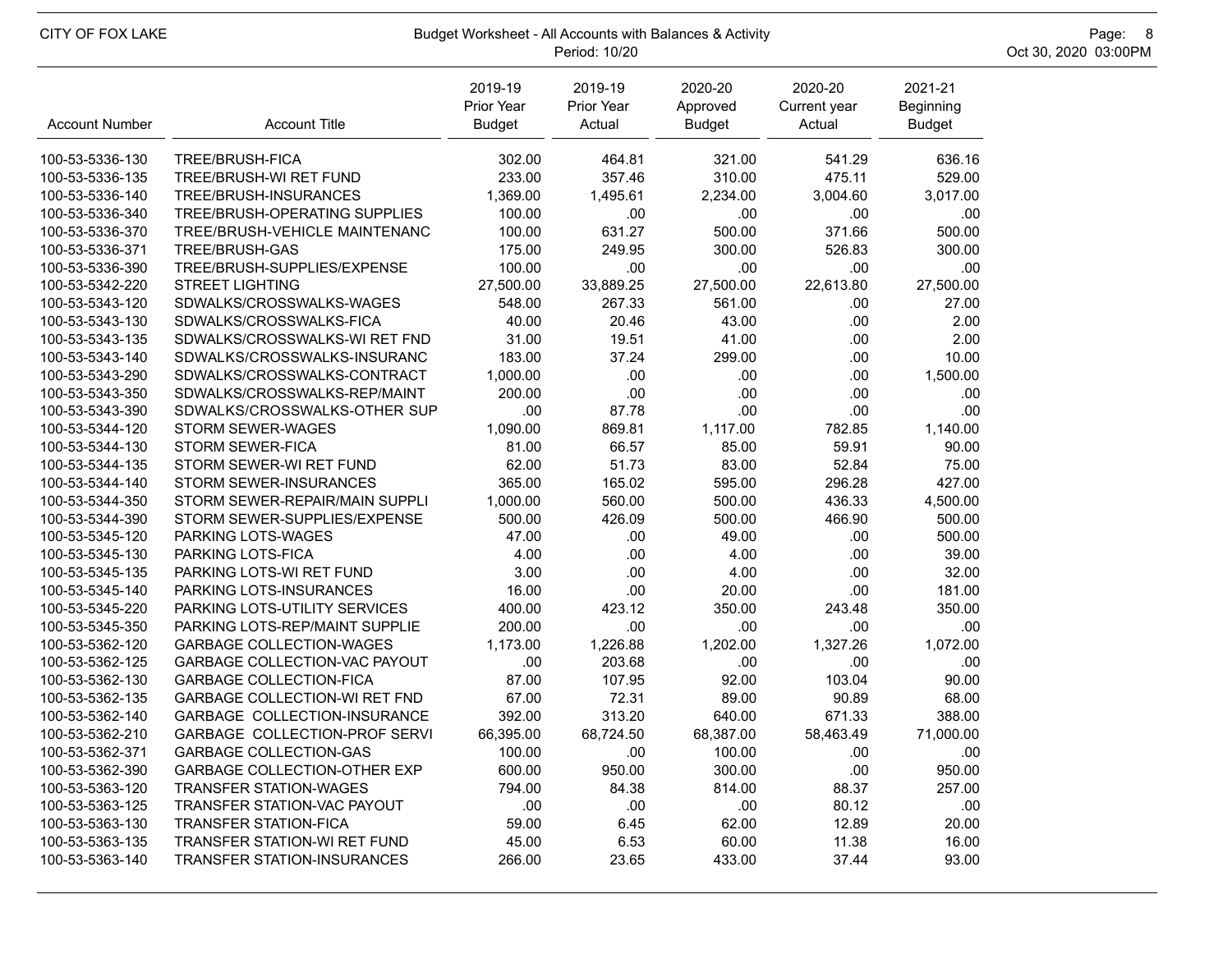| CITY OF FOX LAKE                 | Budget Worksheet - All Accounts with Balances & Activity | Page: 9<br>Oct 30, 2020 03:00PM        |                                 |                                      |                                   |                                |  |
|----------------------------------|----------------------------------------------------------|----------------------------------------|---------------------------------|--------------------------------------|-----------------------------------|--------------------------------|--|
| <b>Account Number</b>            | <b>Account Title</b>                                     | 2019-19<br>Prior Year<br><b>Budget</b> | 2019-19<br>Prior Year<br>Actual | 2020-20<br>Approved<br><b>Budget</b> | 2020-20<br>Current year<br>Actual | 2021-21<br>Beginning<br>Budget |  |
| 100-53-5363-220                  | TRANSFER STATION-UTILITY SERVI                           | 300.00                                 | 363.90                          | 350.00                               | 245.03                            | 300.00                         |  |
| 100-53-5363-290                  | TRANSFER STATION-CONTRACT SER                            | 2,500.00                               | 1,819.00                        | 2,500.00                             | 1,691.00                          | 2,000.00                       |  |
| 100-53-5363-350                  | TRANSFER STATION-REP/MAIN SUPP                           | .00                                    | 53.79                           | .00                                  | .00                               | .00                            |  |
| 100-53-5363-390                  | <b>TRANSFER STATION-OTHER SUPP/EP</b>                    | 3,000.00                               | 784.68                          | 1,000.00                             | 1,246.06                          | 1,500.00                       |  |
| 100-53-5365-120                  | RECYCLING-WAGES                                          | 6,752.00                               | 4,127.34                        | 6,920.00                             | 5,203.47                          | 9,413.00                       |  |
| 100-53-5365-125                  | RECYCLING-VACATION PAYOUT                                | .00                                    | .00                             | .00                                  | 120.18                            | .00                            |  |
| 100-53-5365-130                  | RECYCLING-FICA                                           | 499.00                                 | 300.21                          | 529.00                               | 422.86                            | 720.00                         |  |
| 100-53-5365-135                  | RECYCLING-WI RET FUND                                    | 384.00                                 | 241.95                          | 511.00                               | 371.89                            | 599.00                         |  |
| 100-53-5365-140                  | RECYCLING-INSURANCES                                     | 2,257.00                               | 1,418.94                        | 3,684.00                             | 1,992.05                          | 3,415.00                       |  |
| 100-53-5365-210                  | RECYCLING-PROFESSIONAL SERVIC                            | 27,860.00                              | 24,243.04                       | 25,000.00                            | 20,729.36                         | 25,000.00                      |  |
| 100-53-5365-350                  | RECYCLING-REP/MAIN SUPPLIES                              | 100.00                                 | .00.                            | .00                                  | .00                               | .00                            |  |
| 100-53-5365-370                  | RECYCLING-VEHICLE MAINTENANCE                            | 100.00                                 | .00                             | .00                                  | 1,473.19                          | 1,000.00                       |  |
| 100-53-5365-371                  | RECYCLING-GAS                                            | 100.00                                 | 100.00                          | 100.00                               | 109.56                            | 200.00                         |  |
| 100-53-5365-390                  | RECYCLING-OTHER SUPPLIES                                 | 50.00                                  | 1,459.80                        | .00                                  | .00                               | .00                            |  |
| 100-53-5422-290                  | <b>ENGINEERING-STORM SEWERS</b>                          | 3,000.00                               | 7,544.30                        | 1,500.00                             | 1,661.50                          | 1,000.00                       |  |
| 100-53-5424-290                  | ENGINEERING-STREET                                       | 6,000.00                               | 10,904.54                       | 10,000.00                            | 2,111.50                          | 5,000.00                       |  |
| 100-53-5429-290                  | ENGINEERING-OTHER                                        | 30,000.00                              | 6,242.30                        | 5,000.00                             | 253.00                            | 2,500.00                       |  |
| <b>HEALTH AND HUMAN SERVICES</b> |                                                          |                                        |                                 |                                      |                                   |                                |  |
| 100-54-5410-290                  | RETIRED PERSONS HEALTH INSURA                            | 13,553.00                              | 13,553.00                       | .00                                  | .00.                              | 5,297.00                       |  |
| 100-54-5414-290                  | ANIMAL POUND-CONTRACT SERVICE                            | 550.00                                 | .00                             | 300.00                               | .00                               | 300.00                         |  |
| 100-54-5910-120                  | CEMETERY-WAGES                                           | 10,564.00                              | 13,357.21                       | 13,362.00                            | 13,130.95                         | 14,320.00                      |  |
| 100-54-5910-125                  | CEMETERY-VACATION PAYOUT                                 | .00                                    | .00                             | .00                                  | 40.06                             | .00                            |  |
| 100-54-5910-130                  | CEMETERY-FICA                                            | 804.00                                 | 1,027.68                        | 1,022.00                             | 1,007.56                          | 1,097.00                       |  |
| 100-54-5910-135                  | CEMETERY-WI RETIREMENT FUND                              | 570.00                                 | 159.91                          | .00                                  | 58.12                             | 229.00                         |  |
| 100-54-5910-140                  | CEMETERY-INSURANCES                                      | 386.00                                 | 697.34                          | .00                                  | 315.96                            | 40.00                          |  |
| 100-54-5910-210                  | CEMETERY-CONTRACTED SERVICES                             | 3,000.00                               | 76.38                           | 3,000.00                             | 115.00                            | 2,000.00                       |  |
| 100-54-5910-220                  | CEMETERY-UTILITY SERVICES                                | 350.00                                 | 441.75                          | 350.00                               | 308.75                            | 380.00                         |  |
| 100-54-5910-340                  | CEMETERY-OPERATING SUPPLIES                              | 1,600.00                               | 1,155.98                        | 1,200.00                             | 957.86                            | 1,000.00                       |  |
| 100-54-5910-350                  | CEMETERY-REPAIR/MAIN EXPENSE                             | 550.00                                 | 337.97                          | 1,000.00                             | 1,519.69                          | 1,000.00                       |  |
| 100-54-5910-390                  | CEMETERY-SUPPLIES/EXPENSE                                | 200.00                                 | 457.30                          | 450.00                               | 39.34                             | 450.00                         |  |
|                                  | <b>CULTURE, RECREATION &amp; EDUCATION</b>               |                                        |                                 |                                      |                                   |                                |  |
| 100-55-5157-210                  | INDEPENDENT AUDITING-LIBRARY                             | 1,000.00                               | 1,259.00                        | 1,100.00                             | 1,018.00                          | 1,200.00                       |  |
| 100-55-5511-120                  | LIBRARY-WAGES                                            | 64,144.00                              | 58,119.42                       | 66,793.00                            | 49,880.61                         | 66,396.00                      |  |
| 100-55-5511-130                  | LIBRARY-FICA                                             | 4,907.00                               | 4,269.00                        | 5,110.00                             | 3,992.93                          | 5,079.00                       |  |
| 100-55-5511-135                  | <b>LIBRARY-WI RETIREMENT FUND</b>                        | 2,879.00                               | 2,569.50                        | 2,520.00                             | 2,259.89                          | 2,648.00                       |  |
| 100-55-5511-140                  | LIBRARY-INSURANCES                                       | 18,500.00                              | 16,315.10                       | 19,836.00                            | 14.838.88                         | 19,514.00                      |  |
| 100-55-5511-145                  | LIBRARY-WORKERS COMP INS                                 | .00                                    | .00                             | .00                                  | .00                               | 1,453.00                       |  |
| 100-55-5511-220                  | LIBRARY-UTILITY SERVICES                                 | 6,500.00                               | 7,150.21                        | 6,000.00                             | 4,307.42                          | 6,000.00                       |  |
| 100-55-5511-290                  | LIBRARY-CONTRACTUAL SERVICES                             | 8,000.00                               | 8,853.28                        | 8,500.00                             | 8,706.88                          | 9,000.00                       |  |
| 100-55-5511-310                  | LIBRARY-OFFICE SUPPLIES                                  | 2,500.00                               | 2,148.67                        | 2,500.00                             | 500.35                            | 2,500.00                       |  |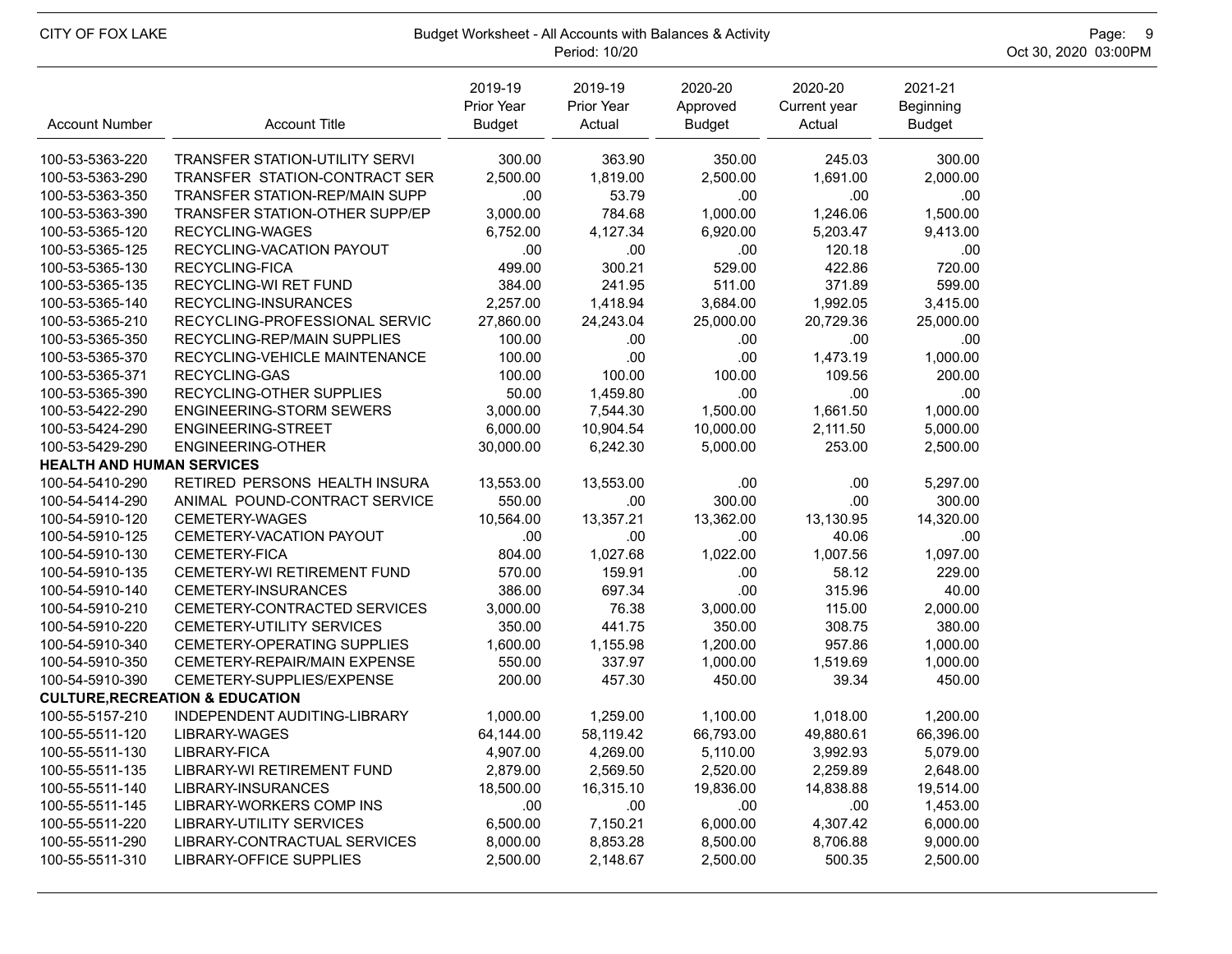| CITY OF FOX LAKE      | Budget Worksheet - All Accounts with Balances & Activity | Page: 10<br>Oct 30, 2020 03:00PM       |                                 |                                      |                                   |                                       |  |
|-----------------------|----------------------------------------------------------|----------------------------------------|---------------------------------|--------------------------------------|-----------------------------------|---------------------------------------|--|
| <b>Account Number</b> | <b>Account Title</b>                                     | 2019-19<br>Prior Year<br><b>Budget</b> | 2019-19<br>Prior Year<br>Actual | 2020-20<br>Approved<br><b>Budget</b> | 2020-20<br>Current year<br>Actual | 2021-21<br>Beginning<br><b>Budget</b> |  |
| 100-55-5511-315       | LIBRARY-ADULT & JUVENILE PROGR                           | 3,500.00                               | 2,783.83                        | 4,000.00                             | 2,036.92                          | 4,000.00                              |  |
| 100-55-5511-320       | LIBRARY-SUBSCRIPTIONS/MAGAZINE                           | 2,000.00                               | 2,034.89                        | 2,000.00                             | 815.60                            | 1,500.00                              |  |
| 100-55-5511-331       | LIBRARY-TRAINING                                         | 1,000.00                               | 744.75                          | 1,000.00                             | 985.70                            | 1,000.00                              |  |
| 100-55-5511-340       | LIBRARY-OPERATING SUPP/MISC                              | 3,000.00                               | 2,340.71                        | 3,000.00                             | 2,775.18                          | 3,000.00                              |  |
| 100-55-5511-350       | LIBRARY-REP/MAIN BLDG & EQUIPT                           | 3,000.00                               | 2,067.49                        | 8,480.80                             | 6,830.22                          | 3,000.00                              |  |
| 100-55-5511-390       | LIBRARY-MATERIALS                                        | 18,000.00                              | 19,215.56                       | 14,519.20                            | 13,960.94                         | 20,000.00                             |  |
| 100-55-5515-390       | HARRIET O'CONNELL SUPP/EXPENSE                           | 1,000.00                               | 553.19                          | 1,500.00                             | 497.78                            | 1,500.00                              |  |
| 100-55-5520-120       | PARKS-WAGES                                              | 27,371.00                              | 29,194.77                       | 25,999.00                            | 30,239.67                         | 37,433.00                             |  |
| 100-55-5520-125       | PARKS-VACATION PAYOUT                                    | 3,550.17                               | 400.08                          | .00                                  | 280.42                            | .00                                   |  |
| 100-55-5520-130       | PARKS-FICA                                               | 1,874.00                               | 2,201.44                        | 1,989.00                             | 2,397.31                          | 2,864.00                              |  |
| 100-55-5520-135       | PARKS-WI RETIREMENT FUND                                 | 1,444.00                               | 1,474.96                        | 1,919.00                             | 2,086.89                          | 2,383.00                              |  |
| 100-55-5520-140       | PARKS-INSURANCES                                         | 8,482.00                               | 6,234.70                        | 13,843.00                            | 12,333.92                         | 13,580.00                             |  |
| 100-55-5520-220       | PARKS-UTILITY SERVICES                                   | 2,200.00                               | 2,475.84                        | 2,500.00                             | 2,048.61                          | 2,250.00                              |  |
| 100-55-5520-340       | PARKS-OPERATING SUPPLIES                                 | 2,000.00                               | 1,778.51                        | 3,400.00                             | 3,487.10                          | 3,400.00                              |  |
| 100-55-5520-350       | PARKS-REPAIR/MAINT SUP/EXP                               | 2,000.00                               | 539.31                          | 1,000.00                             | 1,736.53                          | 1,250.00                              |  |
| 100-55-5520-370       | PARKS-VEHICLE MAINTENANCE                                | 1,500.00                               | 1,085.65                        | 1,500.00                             | 338.58                            | 1,250.00                              |  |
| 100-55-5520-371       | PARKS-GAS                                                | 1,500.00                               | 573.72                          | 1,500.00                             | 1,389.68                          | 1,500.00                              |  |
| 100-55-5520-390       | PARKS-SUPPLIES/EXPENSE                                   | 2,500.00                               | 5,061.61                        | 1,000.00                             | 1,337.60                          | 1,000.00                              |  |
| 100-55-5520-820       | PARKS-CAPITAL IMPROVEMENTS                               | .00                                    | 6,459.00                        | .00                                  | .00                               | .00                                   |  |
| 100-55-5530-120       | CELEBRATIONS-WAGES                                       | 1,270.00                               | 1,045.75                        | 1,302.00                             | 373.80                            | 748.00                                |  |
| 100-55-5530-130       | CELEBRATIONS-FICA                                        | 94.00                                  | 80.04                           | 100.00                               | 28.56                             | 57.00                                 |  |
| 100-55-5530-135       | <b>CELEBRATIONS-WI RET FUND</b>                          | 72.00                                  | 58.67                           | 96.00                                | 25.22                             | 48.00                                 |  |
| 100-55-5530-140       | CELEBRATIONS-INSURANCES                                  | 425.00                                 | 302.47                          | 693.00                               | 87.53                             | 271.00                                |  |
| 100-55-5530-340       | CELEBRATIONS-OPERATING SUPPLIE                           | .00                                    | .00                             | .00                                  | 62.09                             | .00                                   |  |
| 100-55-5530-390       | CELEBRATIONS-OTHER SUP/EXPENS                            | 7,200.00                               | 7,787.66                        | 8,790.00                             | 5,279.77                          | 7,540.00                              |  |
| 100-55-5541-120       | <b>WATER RECREATION-WAGES</b>                            | .00.                                   | 12.73                           | 50.00                                | 164.24                            | 181.00                                |  |
| 100-55-5541-130       | <b>WATER RECREATION-FICA</b>                             | .00.                                   | 0.98                            | 4.00                                 | 12.56                             | 14.00                                 |  |
| 100-55-5541-135       | WATER RECREATION-WI RET FUND                             | .00                                    | 0.84                            | 4.00                                 | 11.09                             | 12.00                                 |  |
| 100-55-5541-140       | WATER RECREATION-INSURANCES                              | .00                                    | 3.95                            | 10.00                                | .00                               | 66.00                                 |  |
| 100-55-5541-340       | WATER RECREATION-OPER SUP/EXP                            | 2,200.00                               | 730.97                          | 1,200.00                             | 1,175.79                          | 1,200.00                              |  |
| 100-55-5541-350       | WATER RECREATION-REP/MAIN SUP                            | 200.00                                 | .00                             | 100.00                               | 8.00                              | 500.00                                |  |
| 100-55-5542-120       | SWIMMING POOL-WAGES                                      | 3,378.00                               | 4,420.68                        | 3,885.00                             | 3,132.98                          | 3,732.00                              |  |
| 100-55-5542-130       | <b>SWIMMING POOL-FICA</b>                                | 258.00                                 | 338.20                          | 296.00                               | 239.66                            | 285.00                                |  |
| 100-55-5542-135       | SWIMMING POOL-WI RET FUND                                | 221.00                                 | 272.94                          | 255.00                               | 175.95                            | 252.00                                |  |
| 100-55-5542-140       | SWIMMING POOL-INSURANCES                                 | 1,425.00                               | 1,286.03                        | 1,581.00                             | 819.41                            | 1,373.00                              |  |
| 100-55-5542-210       | SWIMMING POOL-PROFESSIONAL SE                            | 2,000.00                               | 1,685.85                        | 1,000.00                             | 1,702.44                          | 1,700.00                              |  |
| 100-55-5542-220       | SWIMMING POOL-UTILITY SERVICES                           | 12,000.00                              | 9,366.45                        | 9,000.00                             | 5,701.78                          | 9,000.00                              |  |
| 100-55-5542-290       | SWIMMING POOL-CONTRACTUAL SE                             | 35,547.00                              | 30,945.80                       | 35,500.00                            | 26,479.17                         | 32,500.00                             |  |
| 100-55-5542-310       | SWIMMING POOL-OFFICE SUPPLIES                            | 40.00                                  | 11.74                           | 20.00                                | .00                               | 20.00                                 |  |
| 100-55-5542-331       | SWIMMING POOL-CONCESSIONS                                | .00                                    | 1,009.90                        | 1,500.00                             | .00                               | 1,500.00                              |  |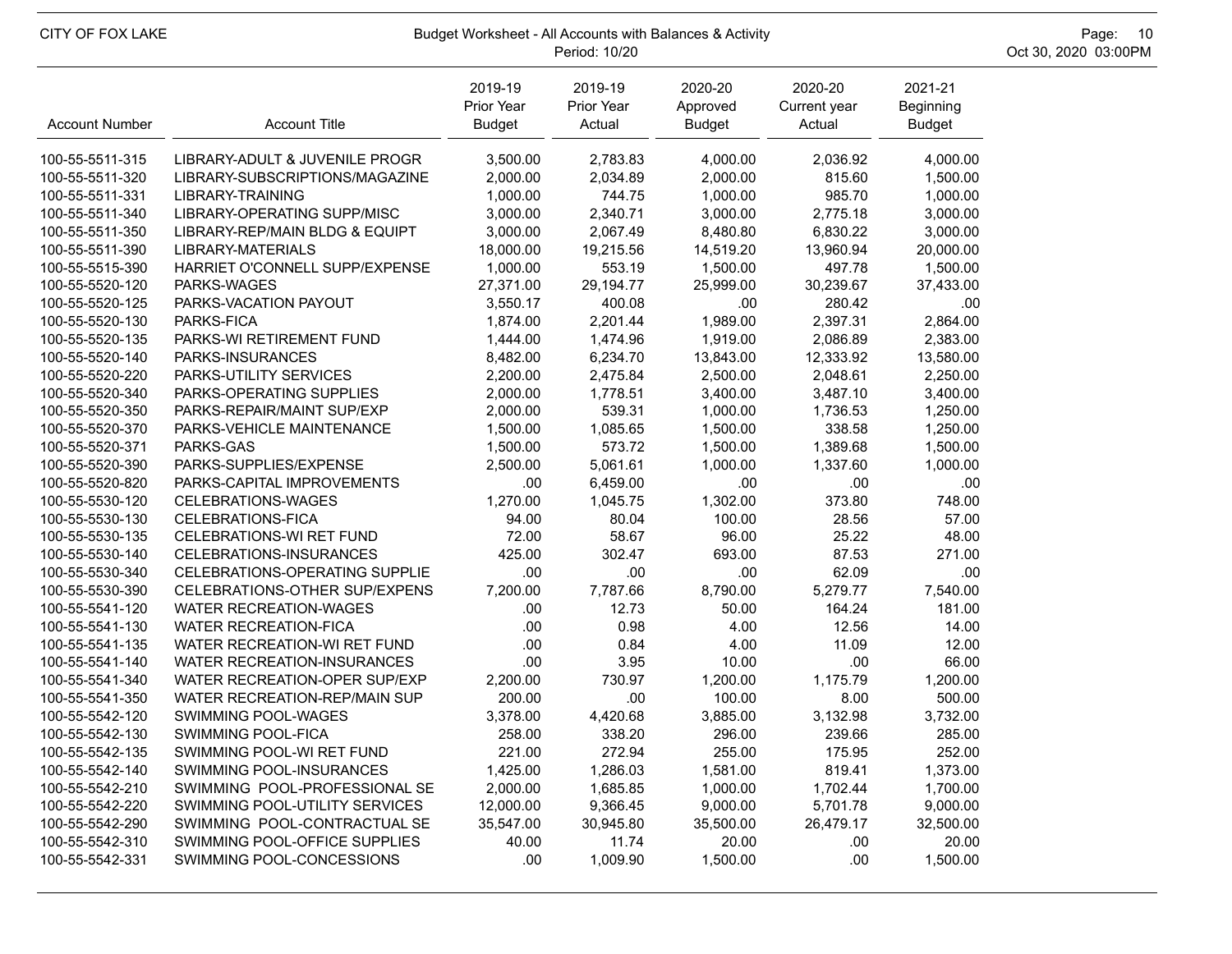| CITY OF FOX LAKE                      | Budget Worksheet - All Accounts with Balances & Activity | Page: 11<br>Oct 30, 2020 03:00PM       |                                 |                                      |                                   |                                       |  |
|---------------------------------------|----------------------------------------------------------|----------------------------------------|---------------------------------|--------------------------------------|-----------------------------------|---------------------------------------|--|
| <b>Account Number</b>                 | <b>Account Title</b>                                     | 2019-19<br>Prior Year<br><b>Budget</b> | 2019-19<br>Prior Year<br>Actual | 2020-20<br>Approved<br><b>Budget</b> | 2020-20<br>Current year<br>Actual | 2021-21<br>Beginning<br><b>Budget</b> |  |
| 100-55-5542-340                       | SWIMMING POOL-OPERATING SUPPL                            | 3,500.00                               | 3,377.72                        | 3,500.00                             | 3,193.38                          | 3,500.00                              |  |
| 100-55-5542-350                       | SWIMMING POOL-CHEMICALS                                  | 8,500.00                               | 6,132.52                        | 8,000.00                             | 1,663.87                          | 5,000.00                              |  |
| 100-55-5542-390                       | SWIMMING POOL-SUPP/EXPENSE                               | 4,500.00                               | 3,531.86                        | 4,000.00                             | 3,924.40                          | 4,000.00                              |  |
| 100-55-5543-120                       | OTHER SUMMER REC-WAGES                                   | 23.00                                  | 98.20                           | 23.00                                | .00                               | 538.00                                |  |
| 100-55-5543-130                       | OTHER SUMMER REC-FICA                                    | 2.00                                   | 7.52                            | 2.00                                 | .00                               | 41.00                                 |  |
| 100-55-5543-135                       | OTHER SUMMER REC-WI RET FUND                             | 1.00                                   | 7.42                            | 2.00                                 | .00                               | 34.00                                 |  |
| 100-55-5543-140                       | OTHER SUMMER REC-INSURANCES                              | 8.00                                   | .00                             | 12.00                                | .00                               | 195.00                                |  |
| 100-55-5543-390                       | OTHER SUMMER REC-SUP/EXP                                 | 1,400.00                               | 1,526.52                        | .00                                  | 158.59                            | 200.00                                |  |
| 100-55-5544-120                       | OTHER WINTER REC-WAGES                                   | .00                                    | .00.                            | .00                                  | .00                               | 26.00                                 |  |
| 100-55-5544-130                       | OTHER WINTER REC-FICA                                    | .00.                                   | .00                             | .00                                  | .00                               | 2.00                                  |  |
| 100-55-5544-135                       | OTHER WINTER REC-WI RET FUND                             | .00.                                   | .00                             | .00                                  | .00                               | 2.00                                  |  |
| 100-55-5544-140                       | OTHER WINTER REC-INSURANCES                              | .00.                                   | .00                             | .00                                  | .00                               | 10.00                                 |  |
| <b>CONSERVATION &amp; DEVELOPMENT</b> |                                                          |                                        |                                 |                                      |                                   |                                       |  |
| 100-56-5364-120                       | <b>WEED CONTROL-WAGES</b>                                | 1,481.00                               | 510.90                          | 1,518.00                             | 1,238.29                          | 942.00                                |  |
| 100-56-5364-125                       | WEED CONTROL-VACATION PAYOUT                             | .00                                    | .00                             | .00                                  | 160.24                            | .00                                   |  |
| 100-56-5364-130                       | <b>WEED CONTROL-FICA</b>                                 | 109.00                                 | 39.10                           | 116.00                               | 106.98                            | 72.00                                 |  |
| 100-56-5364-135                       | WEED CONTROL-WI RET FUND                                 | 84.00                                  | 33.44                           | 112.00                               | 94.39                             | 60.00                                 |  |
| 100-56-5364-140                       | <b>WEED CONTROL-INSURANCES</b>                           | 495.00                                 | 144.12                          | 808.00                               | 285.94                            | 342.00                                |  |
| 100-56-5364-210                       | WEED CONTROL-PROFESSIONAL SE                             | 2,000.00                               | 340.00                          | 500.00                               | 200.00                            | 500.00                                |  |
| 100-56-5364-350                       | WEED CONTROL-REPAIR/MAIN SUPP                            | 150.00                                 | 24.22                           | 100.00                               | 809.35                            | 100.00                                |  |
| 100-56-5364-370                       | WEED CONTROL-VEHICLE MAINTENA                            | .00.                                   | .00                             | .00                                  | 356.67                            | 500.00                                |  |
| 100-56-5364-371                       | <b>WEED CONTROL-GAS</b>                                  | 100.00                                 | .00                             | 100.00                               | .00                               | 100.00                                |  |
| 100-56-5364-390                       | WEED CONTROL-SUPP/EXPENSE                                | 1,000.00                               | 998.53                          | 1,000.00                             | 1,616.27                          | 1,800.00                              |  |
| 100-56-5611-120                       | FORESTRY-WAGES                                           | 396.00                                 | 663.88                          | 406.00                               | 747.11                            | 1,494.00                              |  |
| 100-56-5611-125                       | FORESTRY-VACATION PAYOUT                                 | .00                                    | 203.68                          | .00                                  | .00                               | .00                                   |  |
| 100-56-5611-130                       | FORESTRY-FICA                                            | 29.00                                  | 66.38                           | 31.00                                | 57.14                             | 114.00                                |  |
| 100-56-5611-135                       | FORESTRY-WI RET FUND                                     | 23.00                                  | 60.00                           | 30.00                                | 50.42                             | 95.00                                 |  |
| 100-56-5611-140                       | FORESTRY-INSURANCES                                      | 132.00                                 | 243.35                          | 216.00                               | 252.44                            | 542.00                                |  |
| 100-56-5611-210                       | FORESTRY-CONTRACTED SERVICES                             | 5,000.00                               | 1,500.00                        | 3,000.00                             | 600.00                            | 2,000.00                              |  |
| 100-56-5611-340                       | FORESTRY-OPERATING SUPPLIES                              | 100.00                                 | .00                             | .00                                  | 36.83                             | .00                                   |  |
| 100-56-5611-390                       | FORESTRY-SUPPLIES/EXPENSE                                | 500.00                                 | 3.12                            | 500.00                               | 453.59                            | 600.00                                |  |
| 100-56-5670-120                       | ECON DEVELOPMENT-WAGES                                   | .00.                                   | 313.31                          | .00                                  | 26.47                             | 29.00                                 |  |
| 100-56-5670-130                       | <b>ECON DEVELOPMENT-FICA</b>                             | .00.                                   | 23.96                           | .00.                                 | 2.02                              | 2.00                                  |  |
| 100-56-5670-135                       | ECON DEVELOPMENT-WI RET FUND                             | .00.                                   | 19.49                           | .00.                                 | 1.79                              | 2.00                                  |  |
| 100-56-5670-140                       | ECON DEVELOPMENT-INSURANCES                              | .00                                    | 94.90                           | .00                                  | 8.50                              | 11.00                                 |  |
| 100-56-5670-390                       | ECON DEVELOPMENT-SUP/EXPENSE                             | 700.00                                 | 747.89                          | 240.00                               | 205.21                            | 240.00                                |  |
| 100-56-5690-120                       | DAM-WAGES                                                | 4,000.00                               | 4,301.32                        | 5,000.00                             | 2,708.62                          | 3,423.00                              |  |
| 100-56-5690-130                       | DAM-FICA                                                 | 300.00                                 | 320.96                          | 400.00                               | 215.34                            | 262.00                                |  |
| 100-56-5690-135                       | DAM-WI RET FUND                                          | 22.00                                  | 217.44                          | 300.00                               | 189.93                            | 218.00                                |  |
| 100-56-5690-140                       | DAM-INSURANCES                                           | 128.00                                 | 869.45                          | 2,000.00                             | 954.75                            | 1,242.00                              |  |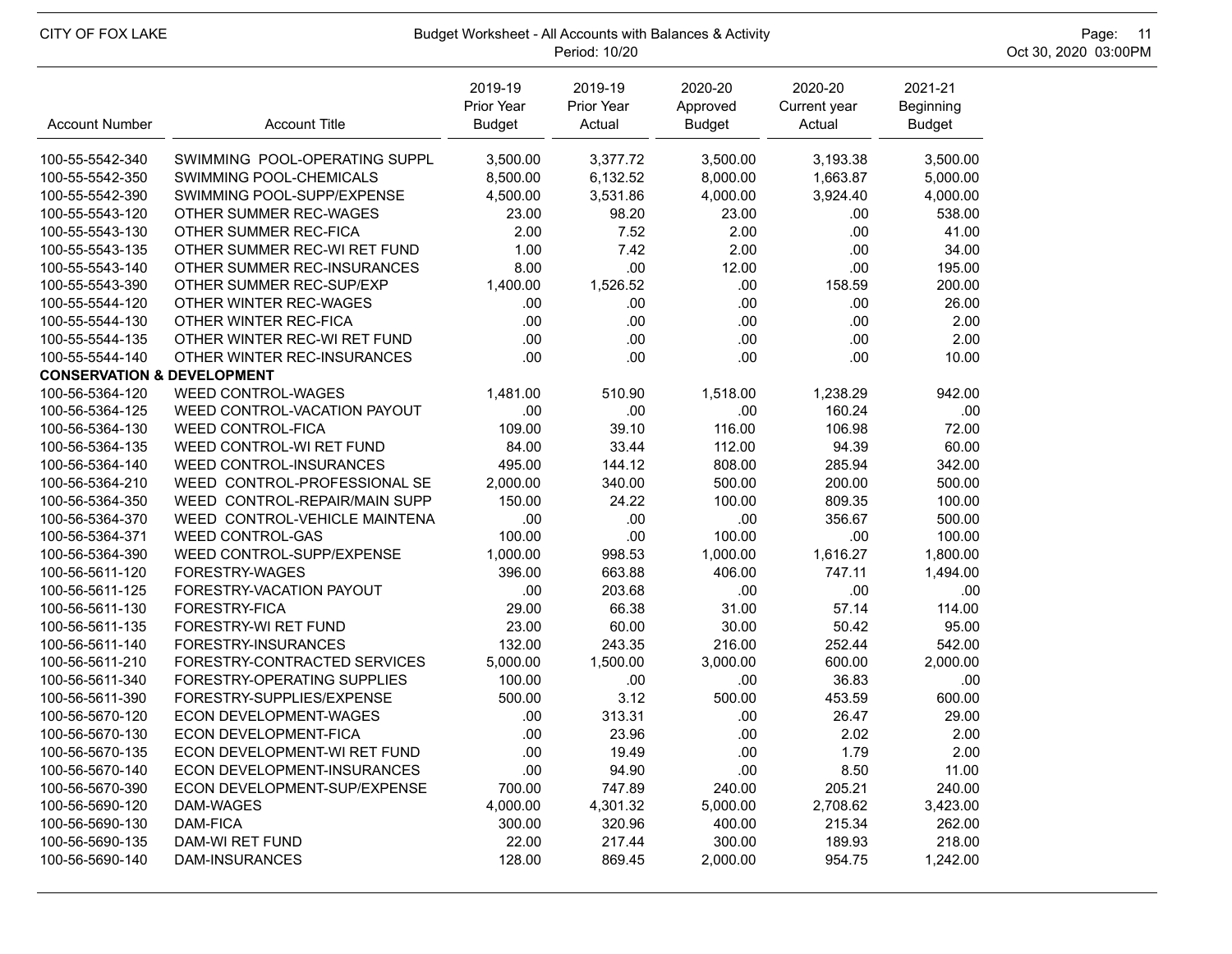| CITY OF FOX LAKE            |                                        | Budget Worksheet - All Accounts with Balances & Activity<br>Period: 10/20 |                                        |                               |                                   |                                |  |  |  |
|-----------------------------|----------------------------------------|---------------------------------------------------------------------------|----------------------------------------|-------------------------------|-----------------------------------|--------------------------------|--|--|--|
| <b>Account Number</b>       | <b>Account Title</b>                   | 2019-19<br>Prior Year<br><b>Budget</b>                                    | 2019-19<br><b>Prior Year</b><br>Actual | 2020-20<br>Approved<br>Budget | 2020-20<br>Current year<br>Actual | 2021-21<br>Beginning<br>Budget |  |  |  |
| 100-56-5690-210             | DAM-PROFESSIONAL SERVICES              | .00.                                                                      | 5,864.84                               | 1,000.00                      | 300.00                            | 500.00                         |  |  |  |
| 100-56-5690-350             | DAM-REPAIR/MAINTENANCE EXPENS          | 200.00                                                                    | .00                                    | .00                           | .00                               | 200.00                         |  |  |  |
| 100-56-5690-390             | DAM-OTHER SUPPLIES/EXPENSE             | 500.00                                                                    | 479.72                                 | 200.00                        | 40.03                             | 200.00                         |  |  |  |
| <b>DEBT SERVICE</b>         |                                        |                                                                           |                                        |                               |                                   |                                |  |  |  |
| 100-58-5915-610             | PRINCIPLE - SHORT TERM LOAN            | .00.                                                                      | .00                                    | .00                           | .00.                              | 35,500.00                      |  |  |  |
| 100-58-5915-620             | <b>INTEREST - SHORT TERM LOAN</b>      | .00                                                                       | .00                                    | .00                           | .00                               | 172.64                         |  |  |  |
| 100-58-5918-610             | PRINCIPAL - R.D.A.                     | 62,400.00                                                                 | 62,400.00                              | 48,535.88                     | 41,385.46                         | .00                            |  |  |  |
| 100-58-5918-620             | INTEREST - R.D.A.                      | 8,092.52                                                                  | 8,092.50                               | 1,688.90                      | 1,688.90                          | .00                            |  |  |  |
| 100-58-5921-620             | INTEREST - \$557,000                   | .00                                                                       | 0.39                                   | .00                           | .00                               | .00                            |  |  |  |
| <b>OTHER FINANCING USES</b> |                                        |                                                                           |                                        |                               |                                   |                                |  |  |  |
| 100-59-5900-205             | <b>TRANSFER OUT TO 205</b>             | .00.                                                                      | .00                                    | 88,963.20                     | .00.                              | 88,963.20                      |  |  |  |
| 100-59-5900-301             | <b>TRANSFER OUT TO 301</b>             | 98,732.43                                                                 | 170,842.43                             | 124,488.18                    | .00.                              | 74,626.84                      |  |  |  |
|                             | <b>GENERAL FUND Revenue Total:</b>     | 1,762,747.38                                                              | 1,741,166.70                           | 1,866,074.16                  | 1,342,271.68                      | 1,880,718.59                   |  |  |  |
|                             | <b>GENERAL FUND Expenditure Total:</b> | 1,732,747.38                                                              | 1,764,030.99                           | 1,866,074.16                  | 1,360,700.95                      | 1,880,718.59                   |  |  |  |
|                             | Net Total GENERAL FUND:                | 30,000.00                                                                 | 22,864.29-                             | .00.                          | 18,429.27-                        | .00                            |  |  |  |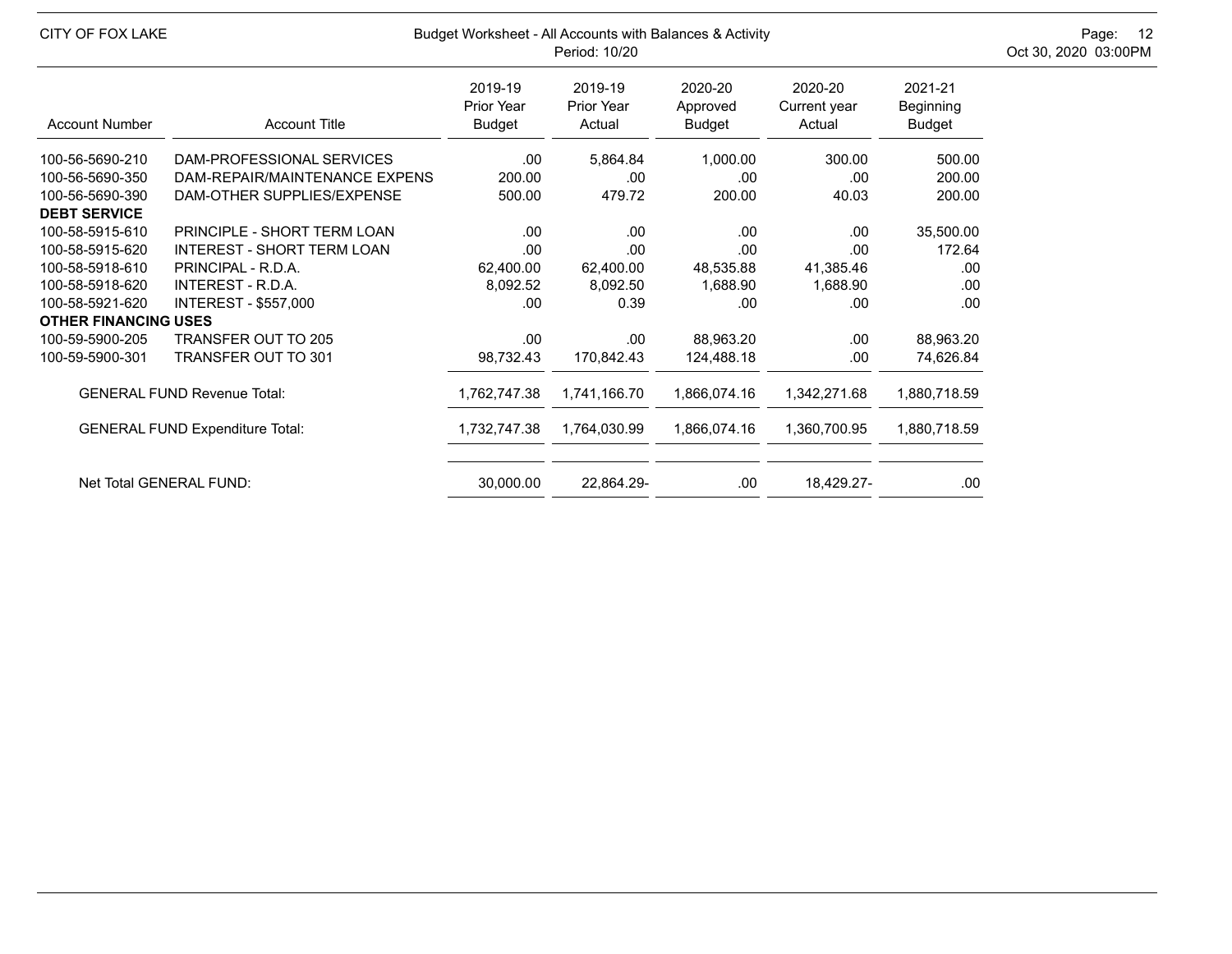| CITY OF FOX LAKE               |                                            |                                        | Budget Worksheet - All Accounts with Balances & Activity<br>Period: 10/20 |                                      |                                   |                                       |  |  |
|--------------------------------|--------------------------------------------|----------------------------------------|---------------------------------------------------------------------------|--------------------------------------|-----------------------------------|---------------------------------------|--|--|
| <b>Account Number</b>          | <b>Account Title</b>                       | 2019-19<br>Prior Year<br><b>Budget</b> | 2019-19<br>Prior Year<br>Actual                                           | 2020-20<br>Approved<br><b>Budget</b> | 2020-20<br>Current year<br>Actual | 2021-21<br>Beginning<br><b>Budget</b> |  |  |
| <b>REVOLVING LOAN S/R FUND</b> |                                            |                                        |                                                                           |                                      |                                   |                                       |  |  |
| <b>MISCELLANEOUS REVENUE</b>   |                                            |                                        |                                                                           |                                      |                                   |                                       |  |  |
| 202-48-4810-000                | <b>INTEREST</b>                            | .00.                                   | 141.06                                                                    | 100.00                               | 62.17                             | 80.00                                 |  |  |
|                                | <b>Total MISCELLANEOUS REVENUE:</b>        | .00                                    | 141.06                                                                    | 100.00                               | 62.17                             | 80.00                                 |  |  |
| <b>CAPITAL OUTLAY</b>          |                                            |                                        |                                                                           |                                      |                                   |                                       |  |  |
| 202-57-5710-310                | <b>ADMINISTRATIVE EXPENSE</b>              | .00                                    | 27,528.46                                                                 | 500.00                               | 30.00                             | 100.00                                |  |  |
|                                | REVOLVING LOAN S/R FUND Revenue Total:     | .00                                    | 141.06                                                                    | 100.00                               | 62.17                             | 80.00                                 |  |  |
|                                | REVOLVING LOAN S/R FUND Expenditure Total: | .00                                    | 27,528.46                                                                 | 500.00                               | 30.00                             | 100.00                                |  |  |
|                                | Net Total REVOLVING LOAN S/R FUND:         | .00                                    | 27,387.40-                                                                | 400.00-                              | 32.17                             | $20.00 -$                             |  |  |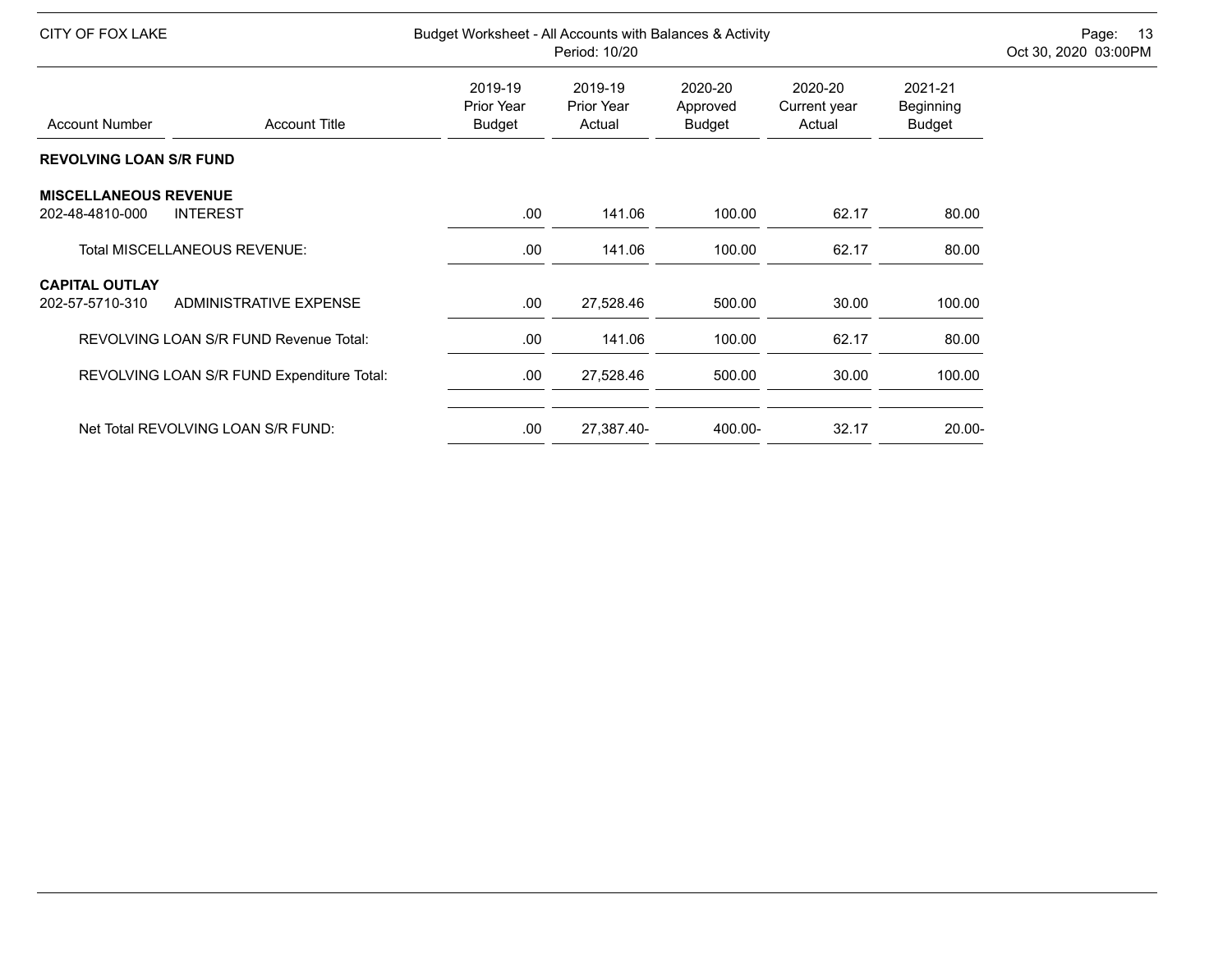| CITY OF FOX LAKE                                         |                                                 | Budget Worksheet - All Accounts with Balances & Activity | Page: 14<br>Oct 30, 2020 03:00PM |                                      |                                   |                                       |  |
|----------------------------------------------------------|-------------------------------------------------|----------------------------------------------------------|----------------------------------|--------------------------------------|-----------------------------------|---------------------------------------|--|
| <b>Account Number</b>                                    | <b>Account Title</b>                            | 2019-19<br>Prior Year<br><b>Budget</b>                   | 2019-19<br>Prior Year<br>Actual  | 2020-20<br>Approved<br><b>Budget</b> | 2020-20<br>Current year<br>Actual | 2021-21<br>Beginning<br><b>Budget</b> |  |
|                                                          | <b>REDEVELOPMENT AUTHORITY FUND</b>             |                                                          |                                  |                                      |                                   |                                       |  |
| <b>MISCELLANEOUS REVENUE</b>                             |                                                 |                                                          |                                  |                                      |                                   |                                       |  |
| 205-48-4800-000                                          | <b>TRANSFER IN</b>                              | .00                                                      | .00                              | 88,963.02                            | .00                               | 88,963.20                             |  |
| 205-48-4810-000                                          | <b>INTEREST</b>                                 | 200.00                                                   | 41.29                            | 50.00                                | .00                               | .00                                   |  |
| 205-48-4815-000                                          | RDA 1.2M 2019-INTEREST REVENUE                  | .00                                                      | 1,804.00                         | .00                                  | .00                               | .00                                   |  |
| 205-48-4850-000                                          | MISCELLANEOUS REVENUE                           | 19,000.00                                                | 74,900.56                        | 19,440.00                            | 15,226.48                         | 17,812.00                             |  |
|                                                          | Total MISCELLANEOUS REVENUE:                    | 19,200.00                                                | 76,745.85                        | 108,453.02                           | 15,226.48                         | 106,775.20                            |  |
| <b>OTHER FINANCING SOURCES</b>                           |                                                 |                                                          |                                  |                                      |                                   |                                       |  |
| 205-49-4910-000                                          | PROCEEDS FROM BORROWING                         | 88,963.20                                                | .00                              | .00                                  | .00                               | .00                                   |  |
|                                                          | Total OTHER FINANCING SOURCES:                  | 88,963.20                                                | .00                              | .00                                  | .00                               | .00                                   |  |
| <b>GENERAL GOVERMENT</b>                                 |                                                 |                                                          |                                  |                                      |                                   |                                       |  |
| 205-51-5157-210                                          | INDEPENDENT AUDITING                            | 5,700.00                                                 | 4,703.00                         | 3,100.00                             | .00                               | 3,100.00                              |  |
| <b>CONSERVATION &amp; DEVELOPMENT</b><br>205-56-5670-000 | <b>BUSINESS INCENTIVES</b>                      | 12,000.00                                                | 18,500.00                        | .00                                  | .00                               | .00                                   |  |
| <b>CAPITAL OUTLAY</b>                                    |                                                 |                                                          |                                  |                                      |                                   |                                       |  |
| 205-57-5710-310                                          | ADMINISTRATIVE EXPENSE                          | 1,500.00                                                 | 4,917.52                         | 1,500.00                             | 19,129.48                         | 10,000.00                             |  |
| <b>DEBT SERVICE</b>                                      |                                                 |                                                          |                                  |                                      |                                   |                                       |  |
| 205-58-5813-610                                          | RDA 1.2M 2019 - PRINCIPAL                       | 39,612.76                                                | 38,826.47                        | 41,179.61                            | 19,798.84                         | 43,083.92                             |  |
| 205-58-5813-620                                          | RDA 1.2M 2019 - INTEREST                        | 49,350.44                                                | 50,136.73                        | 47,783.59                            | 24,682.76                         | 45,880.28                             |  |
|                                                          | REDEVELOPMENT AUTHORITY FUND Revenue Total:     | 108,163.20                                               | 76,745.85                        | 108,453.02                           | 15,226.48                         | 106,775.20                            |  |
|                                                          | REDEVELOPMENT AUTHORITY FUND Expenditure Total: |                                                          |                                  |                                      |                                   |                                       |  |
|                                                          |                                                 | 108,163.20                                               | 117,083.72                       | 93,563.20                            | 63,611.08                         | 102,064.20                            |  |
|                                                          | Net Total REDEVELOPMENT AUTHORITY FUND:         | .00                                                      | 40,337.87-                       | 14,889.82                            | 48,384.60-                        | 4,711.00                              |  |
|                                                          |                                                 |                                                          |                                  |                                      |                                   |                                       |  |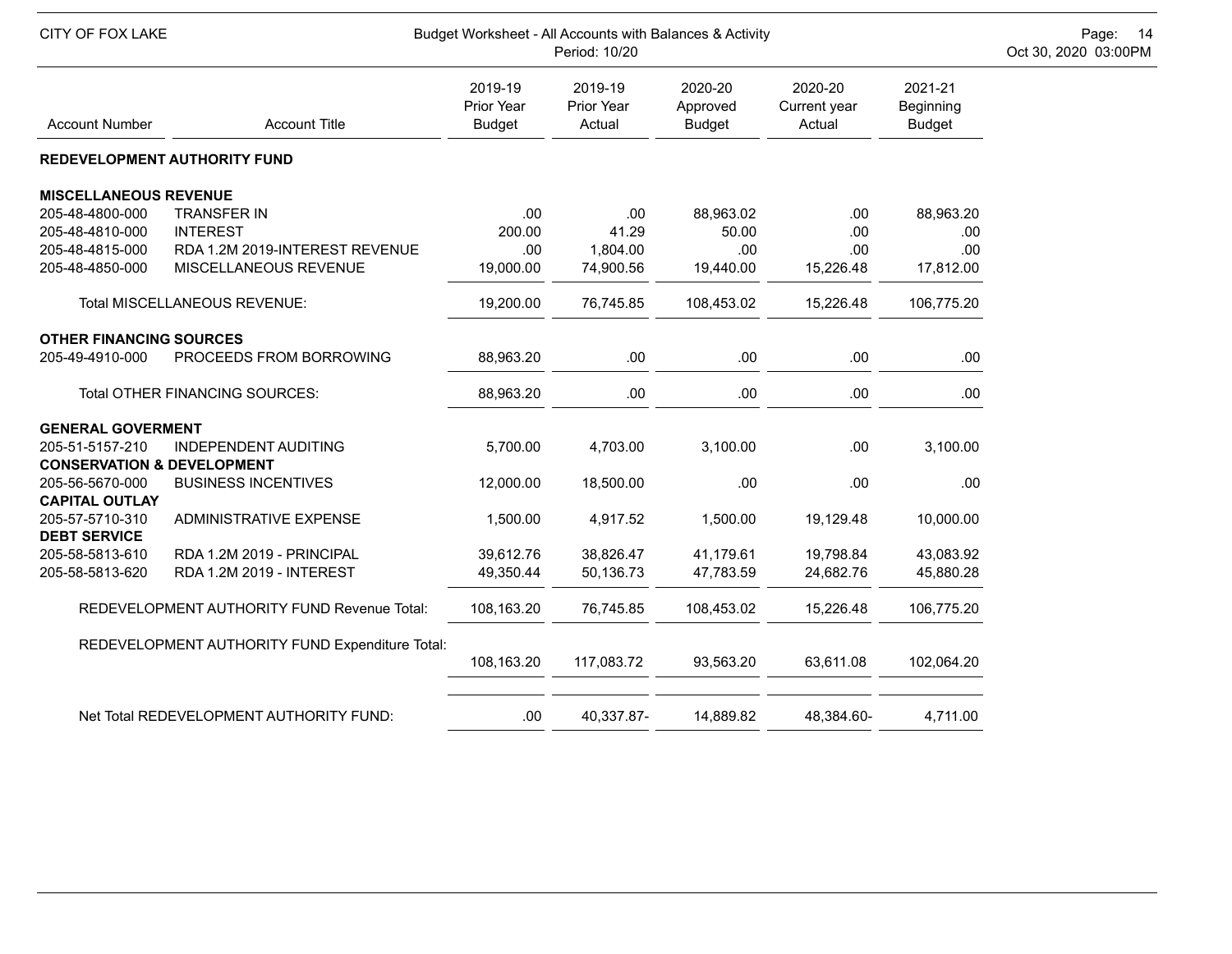| <b>CITY OF FOX LAKE</b>                |                                                                | Budget Worksheet - All Accounts with Balances & Activity<br>Period: 10/20 |                                        |                                      |                                   |                                       |  |  |  |
|----------------------------------------|----------------------------------------------------------------|---------------------------------------------------------------------------|----------------------------------------|--------------------------------------|-----------------------------------|---------------------------------------|--|--|--|
| <b>Account Number</b>                  | <b>Account Title</b>                                           | 2019-19<br>Prior Year<br><b>Budget</b>                                    | 2019-19<br><b>Prior Year</b><br>Actual | 2020-20<br>Approved<br><b>Budget</b> | 2020-20<br>Current year<br>Actual | 2021-21<br>Beginning<br><b>Budget</b> |  |  |  |
| <b>DEBT SERVICE FUND</b>               |                                                                |                                                                           |                                        |                                      |                                   |                                       |  |  |  |
| <b>OTHER FINANCING SOURCES</b>         |                                                                |                                                                           |                                        |                                      |                                   |                                       |  |  |  |
| 301-49-4900-100                        | TRANSFER IN FROM GENERAL FUND                                  | 98,732.43                                                                 | 170,842.43                             | 124,488.18                           | .00.                              | 74,626.84                             |  |  |  |
|                                        | Total OTHER FINANCING SOURCES:                                 | 98,732.43                                                                 | 170,842.43                             | 124,488.18                           | .00.                              | 74,626.84                             |  |  |  |
| <b>GENERAL GOVERMENT</b>               |                                                                |                                                                           |                                        |                                      |                                   |                                       |  |  |  |
| 301-51-5157-210<br><b>DEBT SERVICE</b> | <b>INDEPENDENT AUDITING</b>                                    | 1,200.00                                                                  | 1,176.00                               | 800.00                               | .00.                              | 500.00                                |  |  |  |
| 301-58-5811-610<br>301-58-5811-620     | STFL 2018 \$557,000 PRINCIPAL<br>STFL 2018 \$557,000 INTEREST  | .00.<br>.00                                                               | 75,440.82<br>12,704.18                 | 17,884.03<br>21,729.53               | 17,884.03<br>21,729.53            | 18,748.18<br>20,865.38                |  |  |  |
| 301-58-5812-610<br>301-58-5812-620     | <b>STFL PRINCIPAL</b><br><b>STFL INTEREST</b>                  | 78,330.00<br>4,367.00                                                     | 78,329.43<br>4,366.36                  | 67,215.98<br>2,022.00                | 67,215.98<br>2,022.00             | .00<br>.00                            |  |  |  |
| 301-58-5820-610<br>301-58-5820-620     | \$527,000 PRINC CITY SHARE 52%<br>\$527,000 INT CITY SHARE 52% | 5,517.72<br>9,317.71                                                      | 5,519.00<br>9,318.00                   | 5,770.07<br>9,066.57                 | 5,770.07<br>9,066.57              | 6,032.65<br>8,803.99                  |  |  |  |
| 301-58-5827-610<br>301-58-5827-620     | STFL 2020 \$150,000 PRINCIPLE<br>STFL 2020 \$150,000 INTEREST  | .00.<br>.00.                                                              | .00<br>.00                             | .00<br>.00                           | .00<br>.00                        | 13,332.46<br>6,344.18                 |  |  |  |
|                                        | DEBT SERVICE FUND Revenue Total:                               | 98,732.43                                                                 | 170,842.43                             | 124,488.18                           | .00.                              | 74,626.84                             |  |  |  |
|                                        | DEBT SERVICE FUND Expenditure Total:                           | 98,732.43                                                                 | 186,853.79                             | 124,488.18                           | 123,688.18                        | 74,626.84                             |  |  |  |
|                                        | Net Total DEBT SERVICE FUND:                                   | .00                                                                       | 16,011.36-                             | .00                                  | 123,688.18-                       | .00                                   |  |  |  |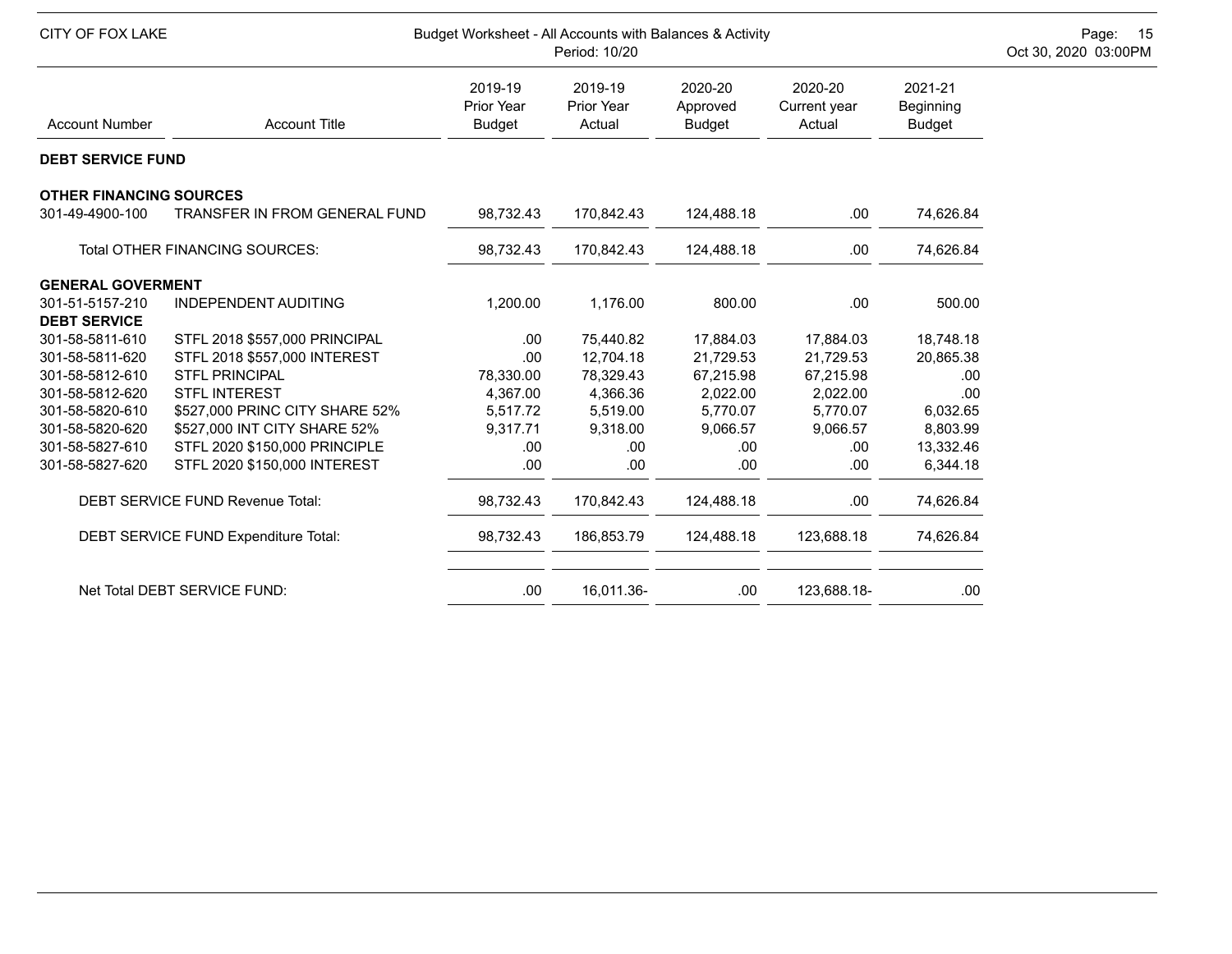| CITY OF FOX LAKE<br>Budget Worksheet - All Accounts with Balances & Activity<br>Period: 10/20 |                                 |                                        |                                 |                                      |                                   |                                       |  |  |  |
|-----------------------------------------------------------------------------------------------|---------------------------------|----------------------------------------|---------------------------------|--------------------------------------|-----------------------------------|---------------------------------------|--|--|--|
| <b>Account Number</b>                                                                         | <b>Account Title</b>            | 2019-19<br>Prior Year<br><b>Budget</b> | 2019-19<br>Prior Year<br>Actual | 2020-20<br>Approved<br><b>Budget</b> | 2020-20<br>Current year<br>Actual | 2021-21<br>Beginning<br><b>Budget</b> |  |  |  |
| <b>CAPITAL IMPROVEMENTS FUND</b>                                                              |                                 |                                        |                                 |                                      |                                   |                                       |  |  |  |
| <b>MISCELLANEOUS REVENUE</b>                                                                  |                                 |                                        |                                 |                                      |                                   |                                       |  |  |  |
| 400-48-4850-000                                                                               | MISCELLANEOUS REVENUES          | .00                                    | .00                             | .00                                  | 1,577.00                          | .00                                   |  |  |  |
| 400-48-4851-702                                                                               | GRANT-CDBG-PF 2017              | .00                                    | .00                             | .00                                  | .00                               | .00                                   |  |  |  |
| 400-48-4851-703                                                                               | GRANT-CDBG-PF 2019              | 483,000.00                             | .00                             | .00                                  | .00                               | .00                                   |  |  |  |
| 400-48-4851-704                                                                               | GRANT-CDBG-PF-2020              | .00                                    | .00                             | .00                                  | .00                               | 703,491.00                            |  |  |  |
|                                                                                               | Total MISCELLANEOUS REVENUE:    | 483,000.00                             | .00                             | .00                                  | 1,577.00                          | 703,491.00                            |  |  |  |
| <b>OTHER FINANCING SOURCES</b>                                                                |                                 |                                        |                                 |                                      |                                   |                                       |  |  |  |
| 400-49-4900-101                                                                               | <b>LOAN PROCEEDS</b>            | .00                                    | .00                             | .00                                  | 35,500.00                         | 127,225.00                            |  |  |  |
| 400-49-4900-102                                                                               | LOAN PROCEEDS-GREEN STREET      | .00                                    | .00                             | .00                                  | .00                               | 560,000.00                            |  |  |  |
| 400-49-4900-103                                                                               | LOAN PROCEEDS-TRENTON STREET    | 717,750.00                             | 150,000.00                      | .00                                  | .00                               | .00                                   |  |  |  |
| 400-49-4900-400                                                                               | TRSFR IN FROM GENERAL OUTLAY    | .00                                    | .00                             | 139,616.00                           | .00                               | .00                                   |  |  |  |
| 400-49-4900-701                                                                               | TRANSFER IN FROM CEMETERY PC    | .00                                    | .00                             | 7,400.00                             | 7,400.00                          | 3,000.00                              |  |  |  |
| 400-49-4930-000                                                                               | <b>FUNDS APPLIED</b>            | 115,022.00                             | .00                             | .00                                  | .00                               | 228,597.00                            |  |  |  |
|                                                                                               | Total OTHER FINANCING SOURCES:  | 832,772.00                             | 150,000.00                      | 147,016.00                           | 42,900.00                         | 918,822.00                            |  |  |  |
| <b>GENERAL GOVERMENT</b>                                                                      |                                 |                                        |                                 |                                      |                                   |                                       |  |  |  |
| 400-51-5120-810                                                                               | MUNICIPAL COURT-CAPITAL EQUIPM  | 2,000.00                               | 1,149.90                        | 3,836.00                             | 3,607.00                          | 2,320.00                              |  |  |  |
| 400-51-5140-810                                                                               | MSA ADMINISTRATIVE COSTS        | 10,000.00                              | .00                             | .00                                  | .00                               | .00                                   |  |  |  |
| 400-51-5142-810                                                                               | <b>CLERK-CAPITAL EQUIPMENT</b>  | 1,500.00                               | 1,260.80                        | .00                                  | .00                               | .00                                   |  |  |  |
| 400-51-5144-810                                                                               | ELECTIONS-CAPITAL EQUIPMENT     | 2,000.00                               | .00                             | .00                                  | .00                               | .00                                   |  |  |  |
| 400-51-5151-810                                                                               | TREASURER-CAPITAL EQUIPMENT     | 4,875.00                               | 9,881.83                        | 1,500.00                             | .00                               | .00                                   |  |  |  |
| 400-51-5157-210                                                                               | <b>INDEPENDENT AUDITING</b>     | 500.00                                 | .00                             | .00                                  | .00                               | .00                                   |  |  |  |
| 400-51-5162-810                                                                               | OTHER MUNI BLDG-CAPITAL EQUIPM  | .00                                    | .00                             | .00                                  | .00                               | 8,700.00                              |  |  |  |
| 400-51-5171-810                                                                               | MUNI BLDG-CAPITAL EQUIPMENT     | 200.00                                 | .00                             | 17,980.00                            | 17,980.00                         | .00                                   |  |  |  |
| 400-51-5171-820                                                                               | MUNI BLDG-CAPITAL IMPROVEMENT   | 800.00                                 | 2,430.59                        | 11,400.00                            | 5,163.40                          | .00                                   |  |  |  |
| <b>PUBLIC SAFTEY</b>                                                                          |                                 |                                        |                                 |                                      |                                   |                                       |  |  |  |
| 400-52-5211-810                                                                               | POLICE PATROL-CAPITAL EQUIPMT   | 10,000.00                              | 11,765.26                       | 15,500.00                            | .00                               | .00                                   |  |  |  |
| 400-52-5211-811                                                                               | POLICE PATROL-CAPITAL CARRY     | 20,000.00-                             | .00                             | .00                                  | .00                               | .00                                   |  |  |  |
| 400-52-5211-820                                                                               | POLICE PATROL-CAPITAL IMPROV    | .00.                                   | .00                             | 1,600.00                             | 1,761.60                          | 19,069.00                             |  |  |  |
| 400-52-5232-810                                                                               | FIRE SUPPRESSION-CAPITAL EQUIP  | .00                                    | .00                             | .00                                  | .00                               | 146,725.00                            |  |  |  |
| <b>PUBLIC WORKS</b>                                                                           |                                 |                                        |                                 |                                      |                                   |                                       |  |  |  |
| 400-53-5323-810                                                                               | <b>GARAGE-CAPITAL EQUIPMENT</b> | 1,120.00                               | 1,115.00                        | 11,550.00                            | 7,600.00                          | .00                                   |  |  |  |
| 400-53-5323-820                                                                               | GARAGE-CAPITAL IMPROVEMENT      | .00                                    | .00                             | .00                                  | .00                               | .00                                   |  |  |  |
| 400-53-5324-810                                                                               | MACH/EQUIP-CAPITAL EQUIPMENT    | 15,500.00                              | 15,500.00                       | 11,500.00                            | 10,240.00                         | .00                                   |  |  |  |
| 400-53-5330-810                                                                               | STREETS/ALLEYS-CAPITAL EQUIP    | 5,300.00                               | 6,282.50                        | .00                                  | 1,940.00                          | .00                                   |  |  |  |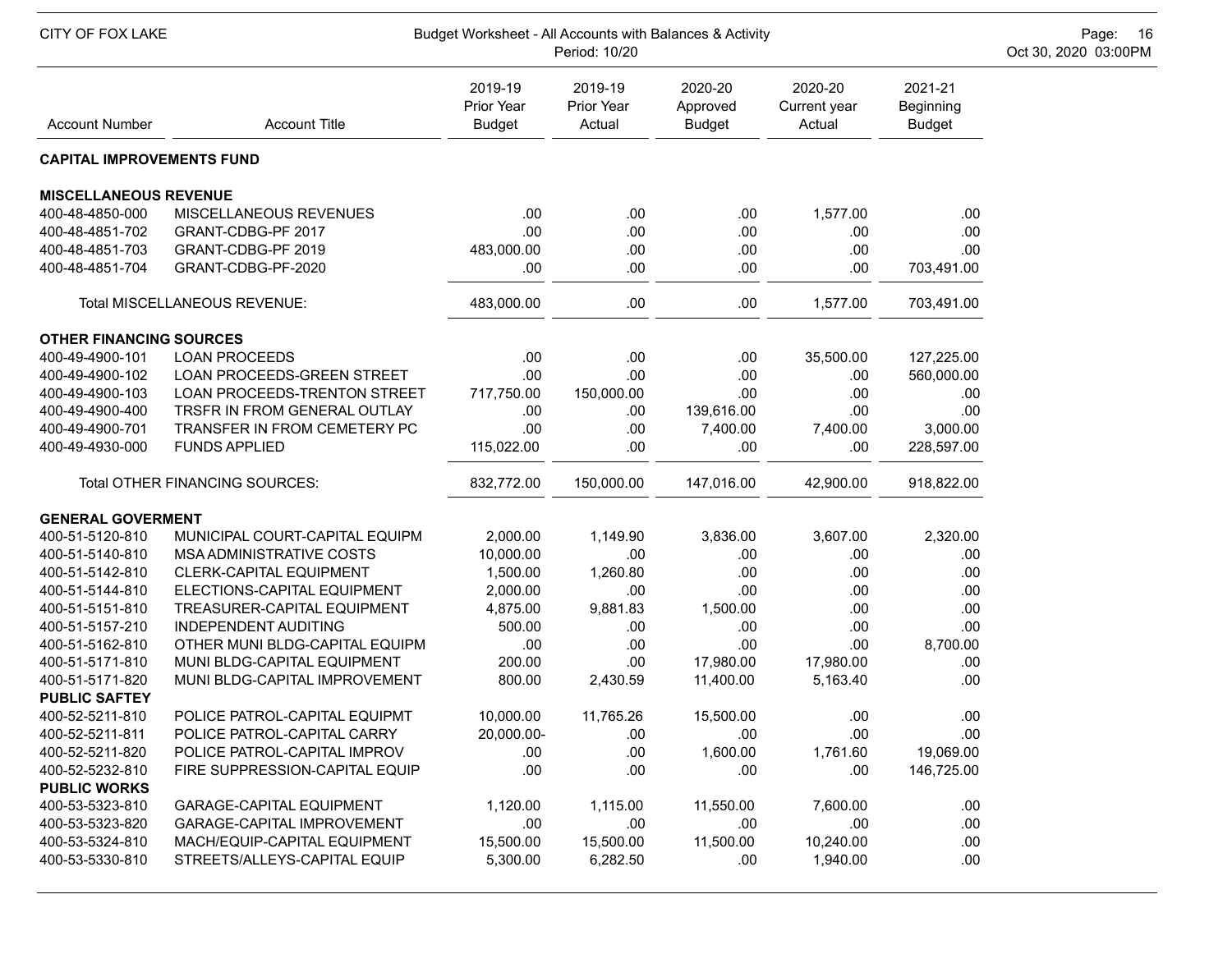| CITY OF FOX LAKE                 |                                                 | Budget Worksheet - All Accounts with Balances & Activity<br>Period: 10/20 |                                 |                                      |                                   |                                       |  |  |  |  |
|----------------------------------|-------------------------------------------------|---------------------------------------------------------------------------|---------------------------------|--------------------------------------|-----------------------------------|---------------------------------------|--|--|--|--|
| <b>Account Number</b>            | <b>Account Title</b>                            | 2019-19<br><b>Prior Year</b><br><b>Budget</b>                             | 2019-19<br>Prior Year<br>Actual | 2020-20<br>Approved<br><b>Budget</b> | 2020-20<br>Current year<br>Actual | 2021-21<br>Beginning<br><b>Budget</b> |  |  |  |  |
| 400-53-5330-820                  | STREETS/ALLEYS-CAPITAL IMPROV                   | 750,600.00                                                                | 35,010.00                       | 23,000.00                            | 22,768.00                         | 43,854.00                             |  |  |  |  |
| 400-53-5330-830                  | TRENTON ST-CAPITAL IMPROVEMEN                   | .00                                                                       | 148,757.86                      | .00                                  | 391.58                            | .00                                   |  |  |  |  |
| 400-53-5330-840                  | <b>CONTINGENCY EXPENSE</b>                      | 483,000.00                                                                | .00                             | .00                                  | .00                               | .00                                   |  |  |  |  |
| 400-53-5330-845                  | SECOND ST-CAPITAL IMPROVEMENT                   | .00.                                                                      | .00                             | .00                                  | .00                               | .00                                   |  |  |  |  |
| 400-53-5330-850                  | <b>GREEN ST-CAPITAL IMPROVEMENTS</b>            | .00                                                                       | .00                             | .00                                  | 2,988.93                          | 1,132,737.00                          |  |  |  |  |
| 400-53-5344-810                  | STORM SEWER-CAPITAL EQUIPMENT                   | .00                                                                       | .00                             | .00                                  | 35,500.00                         | .00                                   |  |  |  |  |
| 400-53-5344-820                  | STORM SEWER-CAPITAL IMPROVEME                   | .00.                                                                      | 9,611.00                        | .00                                  | 760.00                            | 66,218.00                             |  |  |  |  |
| 400-53-5424-830                  | TRENTON STREET- ENGINEERING                     | .00                                                                       | 6,607.24                        | .00                                  | 662.46                            | .00                                   |  |  |  |  |
| 400-53-5424-850                  | <b>GREEN ST-ENGINEERING</b>                     | .00                                                                       | .00                             | .00                                  | 12,821.25                         | 130,754.00                            |  |  |  |  |
| <b>HEALTH AND HUMAN SERVICES</b> |                                                 |                                                                           |                                 |                                      |                                   |                                       |  |  |  |  |
| 400-54-5910-810                  | <b>CEMETERY-CAPITAL EQUIPMENT</b>               | 5,300.00                                                                  | 6,282.50                        | 7,400.00                             | 7,400.00                          | 3,000.00                              |  |  |  |  |
| 400-54-5910-820                  | CEMETERY-CAPITAL IMPROVEMENT                    | 2,300.00                                                                  | 2,300.00                        | .00                                  | .00                               | .00                                   |  |  |  |  |
|                                  | <b>CULTURE, RECREATION &amp; EDUCATION</b>      |                                                                           |                                 |                                      |                                   |                                       |  |  |  |  |
| 400-55-5511-810                  | LIBRARY-CAPITAL EQUIPMENT                       | .00                                                                       | .00                             | .00                                  | .00                               | 2,500.00                              |  |  |  |  |
| 400-55-5511-820                  | LIBRARY-CAPITAL IMPROVEMENT                     | .00                                                                       | .00                             | .00                                  | 4,046.63                          | 3,750.00                              |  |  |  |  |
| 400-55-5520-810                  | PARKS-CAPITAL EQUIPMENT                         | 1,500.00                                                                  | 1,500.00                        | 11,500.00                            | 10,239.99                         | 2,500.00                              |  |  |  |  |
| 400-55-5520-820                  | PARKS-CAPITAL IMPROVEMENT                       | 600.00                                                                    | 600.00                          | .00                                  | .00                               | 10,000.00                             |  |  |  |  |
| 400-55-5542-810                  | SWIMMING POOL-CAPITAL EQUIPME                   | 3,677.00                                                                  | 2,826.52                        | 30,250.00                            | 55,480.75                         | 50,186.00                             |  |  |  |  |
| 400-55-5542-820                  | SWIMMING POOL-CAPITAL IMPROVE                   | 5,000.00                                                                  | 3,390.00                        | .00                                  | .00.                              | .00                                   |  |  |  |  |
| <b>DEBT SERVICE</b>              |                                                 |                                                                           |                                 |                                      |                                   |                                       |  |  |  |  |
| 400-58-5820-620                  | <b>INTEREST ON LOANS</b>                        | .00                                                                       | 1,134.00                        | .00                                  | .00                               | .00                                   |  |  |  |  |
| <b>OTHER FINANCING USES</b>      |                                                 |                                                                           |                                 |                                      |                                   |                                       |  |  |  |  |
| 400-59-5900-100                  | <b>TRANSFER OUT TO GENERAL FUND</b>             | .00.                                                                      | .00                             | .00                                  | 500.00                            | .00                                   |  |  |  |  |
|                                  | <b>CAPITAL IMPROVEMENTS FUND Revenue Total:</b> | 1,315,772.00                                                              | 150,000.00                      | 147,016.00                           | 44,477.00                         | 1,622,313.00                          |  |  |  |  |
|                                  | CAPITAL IMPROVEMENTS FUND Expenditure Total:    | 1,285,772.00                                                              | 267,405.00                      | 147,016.00                           | 201,851.59                        | 1,622,313.00                          |  |  |  |  |
|                                  | Net Total CAPITAL IMPROVEMENTS FUND:            | 30,000.00                                                                 | 117,405.00-                     | .00.                                 | 157,374.59-                       | .00                                   |  |  |  |  |
|                                  |                                                 |                                                                           |                                 |                                      |                                   |                                       |  |  |  |  |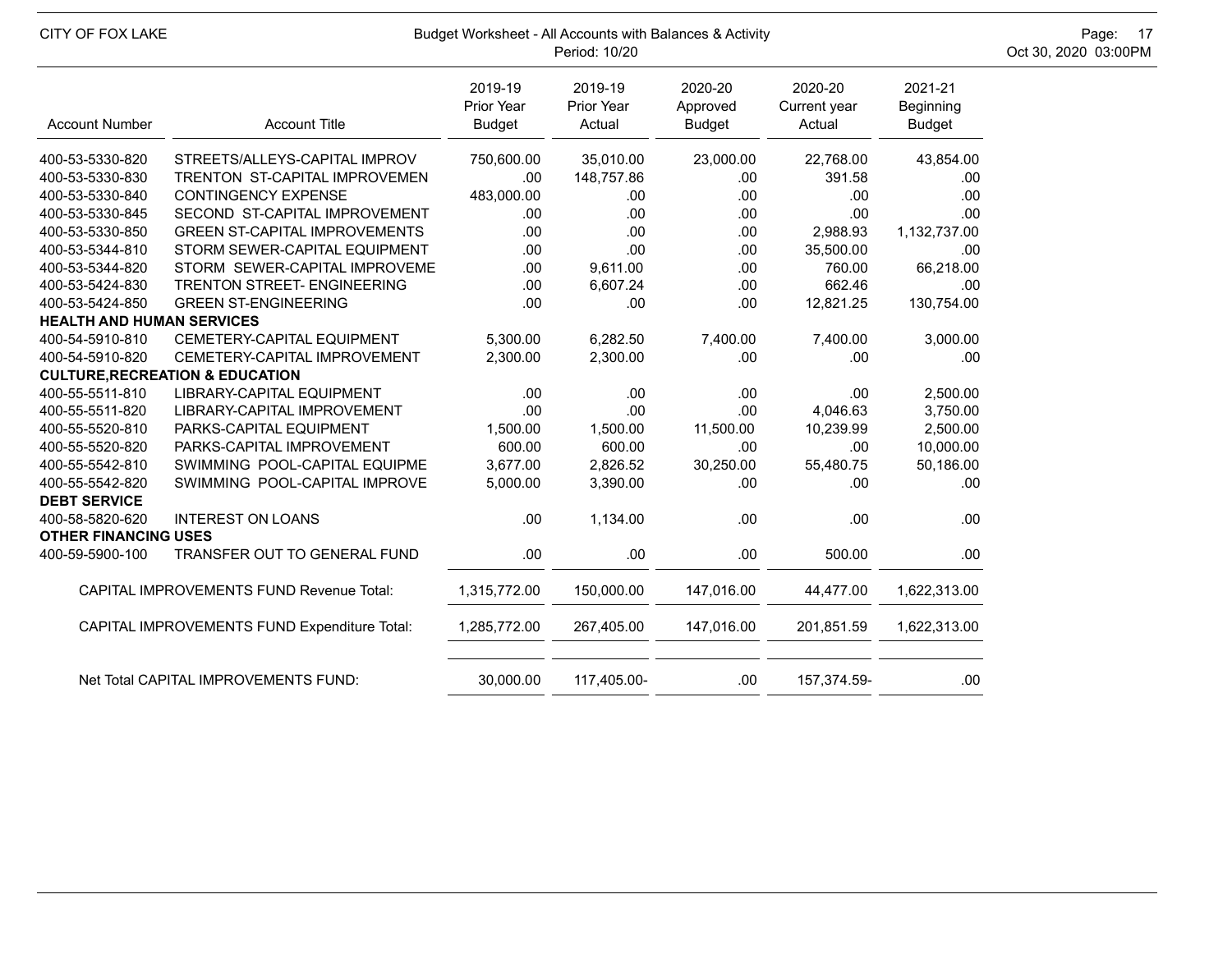| CITY OF FOX LAKE<br>Budget Worksheet - All Accounts with Balances & Activity<br>Period: 10/20 |                                                      |                                        |                                 |                                      |                                   |                                       |  |  |
|-----------------------------------------------------------------------------------------------|------------------------------------------------------|----------------------------------------|---------------------------------|--------------------------------------|-----------------------------------|---------------------------------------|--|--|
| <b>Account Number</b>                                                                         | <b>Account Title</b>                                 | 2019-19<br>Prior Year<br><b>Budget</b> | 2019-19<br>Prior Year<br>Actual | 2020-20<br>Approved<br><b>Budget</b> | 2020-20<br>Current year<br>Actual | 2021-21<br>Beginning<br><b>Budget</b> |  |  |
| TIF #2 CAPITAL PROJECTS FUND                                                                  |                                                      |                                        |                                 |                                      |                                   |                                       |  |  |
| <b>TIF #2 INCREMENT</b>                                                                       |                                                      |                                        |                                 |                                      |                                   |                                       |  |  |
| 401-41-4112-000                                                                               | TIF #2 INCREMENT                                     | 62,286.00                              | 63,443.00                       | 63,443.00                            | 67,824.00                         | 62,831.00                             |  |  |
| Total TIF #2 INCREMENT:                                                                       |                                                      | 62,286.00                              | 63,443.00                       | 63,443.00                            | 67,824.00                         | 62,831.00                             |  |  |
| <b>INTERGOVERNMENTAL REVENUES</b>                                                             |                                                      |                                        |                                 |                                      |                                   |                                       |  |  |
| 401-42-4250-000<br>401-42-4259-000                                                            | STATE AID-EXEMPT COMPUTERS<br>STATE AID-OTHER GRANTS | 2,292.00<br>.00                        | 2,382.00<br>.00                 | .00<br>.00                           | .00<br>2,692.18                   | .00<br>5,334.20                       |  |  |
|                                                                                               |                                                      |                                        |                                 |                                      |                                   |                                       |  |  |
|                                                                                               | Total INTERGOVERNMENTAL REVENUES:                    | 2,292.00                               | 2,382.00                        | .00                                  | 2,692.18                          | 5,334.20                              |  |  |
| <b>MISCELLANEOUS REVENUE</b>                                                                  |                                                      |                                        |                                 |                                      |                                   |                                       |  |  |
| 401-48-4851-700                                                                               | <b>GRANT-WI DEPT OF TRANSPORTATIO</b>                | .00                                    | .00                             | .00                                  | .00                               | 31,759.51                             |  |  |
|                                                                                               | Total MISCELLANEOUS REVENUE:                         | .00                                    | .00                             | .00                                  | .00                               | 31,759.51                             |  |  |
| <b>OTHER FINANCING SOURCES</b>                                                                |                                                      |                                        |                                 |                                      |                                   |                                       |  |  |
| 401-49-4910-000                                                                               | <b>LOAN PROCEEDS</b>                                 | 605,000.00                             | 604,999.63                      | .00                                  | .00                               | .00                                   |  |  |
|                                                                                               | Total OTHER FINANCING SOURCES:                       | 605,000.00                             | 604,999.63                      | .00                                  | .00                               | .00                                   |  |  |
| <b>GENERAL GOVERMENT</b>                                                                      |                                                      |                                        |                                 |                                      |                                   |                                       |  |  |
| 401-51-5157-210<br><b>PUBLIC WORKS</b>                                                        | INDEPENDENT AUDITING                                 | 4,100.00                               | 10,224.00                       | 4,250.00                             | 1,884.50                          | 2,000.00                              |  |  |
| 401-53-5330-800                                                                               | MILL RD-CAPITAL IMPROVEMENTS                         | .00                                    | .00                             | .00                                  | .00                               | 116,880.00                            |  |  |
| <b>CAPITAL OUTLAY</b><br>401-57-5700-790                                                      | <b>BUSINESS INCENTIVES</b>                           | 605,000.00                             | .00                             | .00                                  | 504,999.00                        | .00                                   |  |  |
| 401-57-5700-791                                                                               | COVID-19 BUSINESS LOANS                              | .00                                    | .00                             | .00                                  | 26,600.00                         | .00                                   |  |  |
| 401-57-5700-795                                                                               | TIF #2 LAND PURCHASES                                | .00                                    | 63,881.63                       | .00                                  | 5,350.00                          | .00                                   |  |  |
| 401-57-5710-310                                                                               | ADMINISTRATIVE EXPENSE                               | 20,478.00                              | 743.75                          | 2,650.00                             | 10,260.90                         | 3,000.00                              |  |  |
| 401-57-5710-330                                                                               | CONTINGENCY EXPENSE                                  | 40,000.00                              | .00                             | .00                                  | .00                               | .00                                   |  |  |
| <b>DEBT SERVICE</b><br>401-58-5810-610                                                        | STFL \$390,000 PRINCIPAL                             |                                        |                                 | 6,288.66                             |                                   |                                       |  |  |
| 401-58-5820-610                                                                               |                                                      | .00                                    | .00                             |                                      | 6,288.66                          | 15,514.94                             |  |  |
| 401-58-5820-620                                                                               | STFL \$390,000 PRINCIPAL<br>STFL \$390,000 INTEREST  | .00<br>.00                             | .00<br>2,800.45                 | .00<br>26,493.29                     | .00<br>26,493.29                  | .00<br>17,267.01                      |  |  |
| 401-58-5820-630                                                                               | INTEREST ON TIF ADVANCE                              | .00                                    | 344.00                          | .00                                  | .00                               | .00                                   |  |  |
| 401-58-5830-610                                                                               | STFL \$800,000 PRI TIF#2 SHARE                       | .00                                    | .00                             | .00                                  | .00                               | 16,065.62                             |  |  |
| 401-58-5830-620                                                                               | STFL \$800,000 INT TIF#2 SHARE                       | .00.                                   | .00                             | .00                                  | .00                               | 29,524.83                             |  |  |
|                                                                                               |                                                      |                                        |                                 |                                      |                                   |                                       |  |  |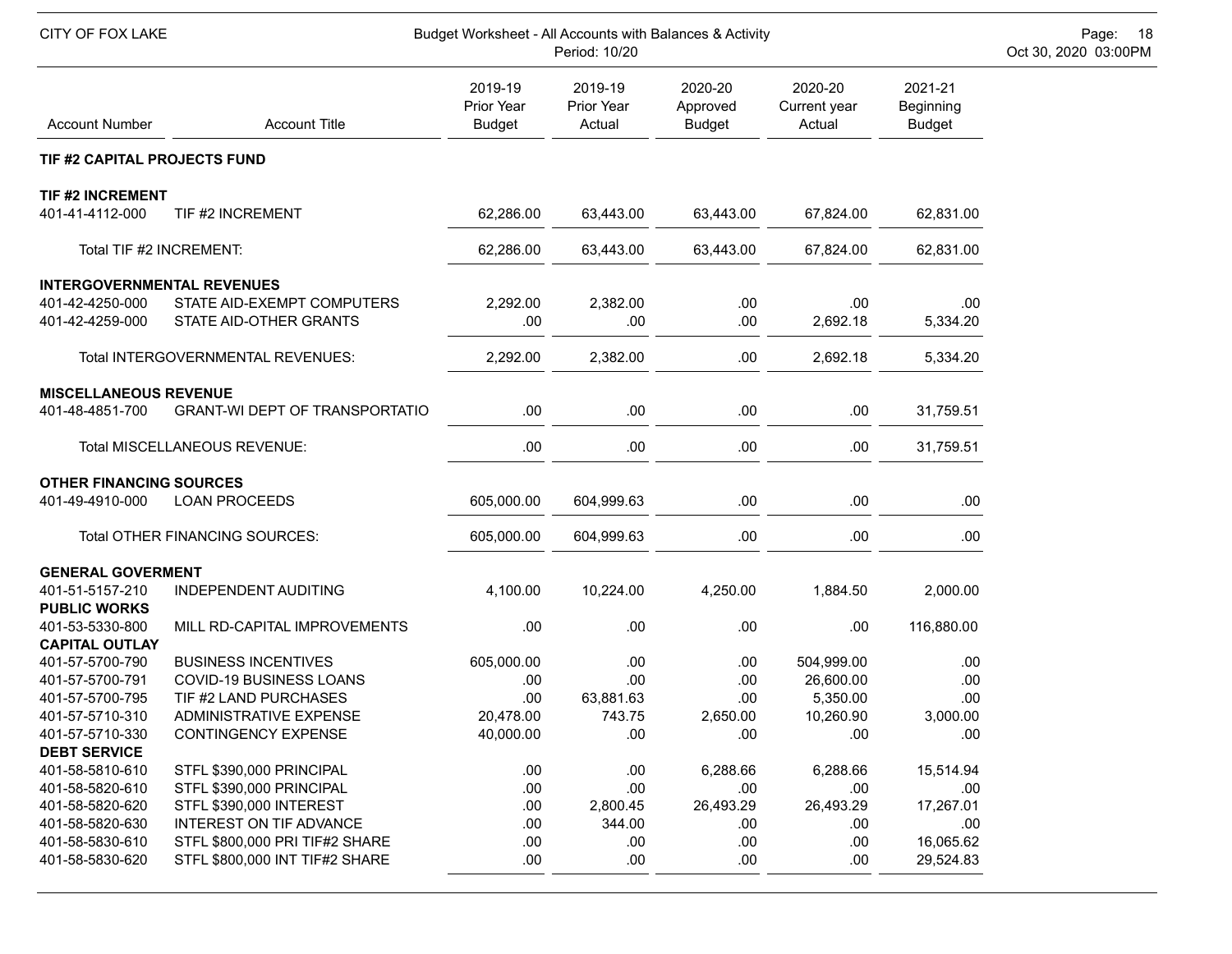| CITY OF FOX LAKE      |                                                 | Budget Worksheet - All Accounts with Balances & Activity                                                   | - 19<br>Page:<br>Oct 30, 2020 03:00PM |                                |             |             |  |
|-----------------------|-------------------------------------------------|------------------------------------------------------------------------------------------------------------|---------------------------------------|--------------------------------|-------------|-------------|--|
| <b>Account Number</b> | <b>Account Title</b>                            | 2019-19<br>2020-20<br>2019-19<br>Prior Year<br>Prior Year<br>Approved<br><b>Budget</b><br>Budget<br>Actual | 2020-20<br>Current year<br>Actual     | 2021-21<br>Beginning<br>Budget |             |             |  |
|                       | TIF #2 CAPITAL PROJECTS FUND Revenue Total:     | 669.578.00                                                                                                 | 670.824.63                            | 63.443.00                      | 70.516.18   | 99.924.71   |  |
|                       | TIF #2 CAPITAL PROJECTS FUND Expenditure Total: | 669.578.00                                                                                                 | 77.993.83                             | 39.681.95                      | 581.876.35  | 200.252.40  |  |
|                       | Net Total TIF #2 CAPITAL PROJECTS FUND:         | .00                                                                                                        | 592.830.80                            | 23.761.05                      | 511.360.17- | 100.327.69- |  |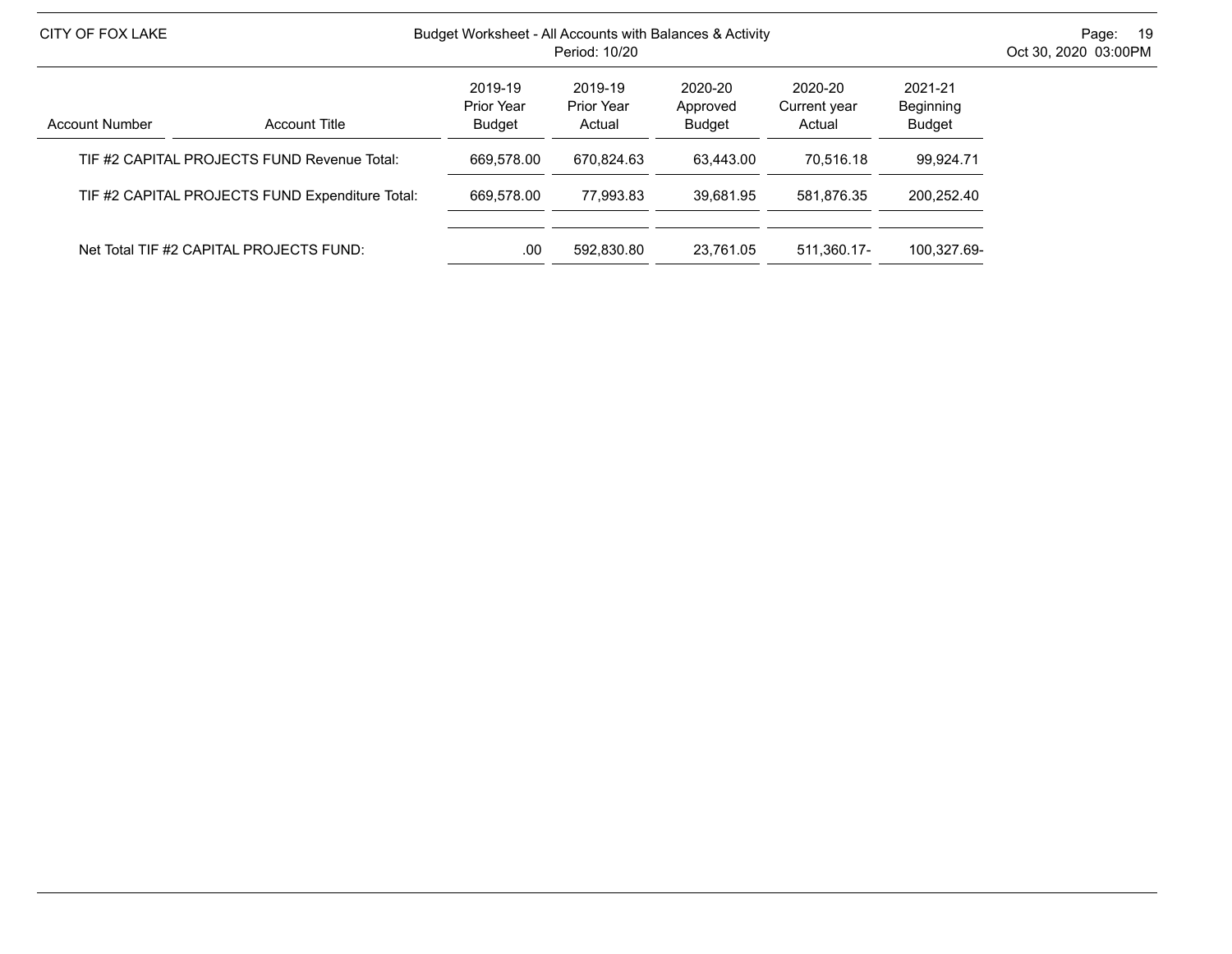| CITY OF FOX LAKE                       |                                 | Budget Worksheet - All Accounts with Balances & Activity | Page: 20<br>Oct 30, 2020 03:00PM |                                      |                                   |                                       |  |
|----------------------------------------|---------------------------------|----------------------------------------------------------|----------------------------------|--------------------------------------|-----------------------------------|---------------------------------------|--|
| <b>Account Number</b>                  | <b>Account Title</b>            | 2019-19<br>Prior Year<br><b>Budget</b>                   | 2019-19<br>Prior Year<br>Actual  | 2020-20<br>Approved<br><b>Budget</b> | 2020-20<br>Current year<br>Actual | 2021-21<br>Beginning<br><b>Budget</b> |  |
| TIF #3 FUND                            |                                 |                                                          |                                  |                                      |                                   |                                       |  |
| <b>TAXES</b>                           |                                 |                                                          |                                  |                                      |                                   |                                       |  |
| 402-41-4112-000                        | TIF #3 INCREMENT                | 15,895.00                                                | 16,190.00                        | 16,190.00                            | 75,030.00                         | 37,910.00                             |  |
| Total TAXES:                           |                                 | 15,895.00                                                | 16,190.00                        | 16,190.00                            | 75,030.00                         | 37,910.00                             |  |
| <b>MISCELLANEOUS REVENUE</b>           |                                 |                                                          |                                  |                                      |                                   |                                       |  |
| 402-48-4810-000                        | <b>INTEREST</b>                 | .00                                                      | 1,749.52                         | 120.00                               | 1,272.69                          | 60.00                                 |  |
| 402-48-4851-701                        | GRANT-CDBG-PFED                 | .00                                                      | .00                              | .00                                  | .00.                              | .00                                   |  |
|                                        | Total MISCELLANEOUS REVENUE:    | .00                                                      | 1,749.52                         | 120.00                               | 1,272.69                          | 60.00                                 |  |
| <b>OTHER FINANCING SOURCES</b>         |                                 |                                                          |                                  |                                      |                                   |                                       |  |
| 402-49-4910-000                        | <b>LOAN PROCEEDS</b>            | 390,000.00                                               | 195,000.37                       | .00                                  | .00.                              | .00                                   |  |
|                                        | Total OTHER FINANCING SOURCES:  | 390,000.00                                               | 195,000.37                       | .00                                  | .00                               | .00                                   |  |
| <b>GENERAL GOVERMENT</b>               |                                 |                                                          |                                  |                                      |                                   |                                       |  |
| 402-51-5157-210<br><b>PUBLIC WORKS</b> | <b>INDEPENDENT AUDITING</b>     | 4,100.00                                                 | 10,224.00                        | 4,250.00                             | 1,884.50                          | 2,000.00                              |  |
| 402-53-5330-820                        | STREETS/ALLEYS - CAPITAL IMPROV | 121,802.00                                               | 62,983.25                        | .00                                  | 3,149.00-                         | .00.                                  |  |
| 402-53-5429-290                        | ENGINEERING-OTHER               | 20,000.00                                                | .00                              | .00                                  | .00                               | .00                                   |  |
| TIF #3 CAPITAL PROJECTS                |                                 |                                                          |                                  |                                      |                                   |                                       |  |
| 402-57-5700-330                        | <b>CONTINGENCY EXPENSE</b>      | 168,030.00                                               | .00                              | .00                                  | .00                               | .00                                   |  |
| 402-57-5700-790                        | <b>BUSINESS INCENTIVES</b>      | .00                                                      | .00                              | .00                                  | .00                               | .00                                   |  |
| 402-57-5700-791                        | <b>LEROY MEATS INCENTIVE</b>    | 40,000.00                                                | 39,000.00                        | 22,500.00                            | 22,500.00                         | 4,500.00                              |  |
| 402-57-5700-792                        | <b>GLOBAL TECH INCENTIVE</b>    | 12,000.00                                                | 12,000.00                        | 10,000.00                            | 10,000.00                         | .00                                   |  |
| 402-57-5700-793                        | DOLLAR GENERAL INCENTIVE        | 20,000.00                                                | .00                              | 20,000.00                            | 24,034.46                         | 25,965.54                             |  |
| 402-57-5710-310                        | ADMINISTRATIVE EXPENSE          | 20,000.00                                                | 10,435.85                        | 15,000.00                            | 1,702.00                          | 1,650.00                              |  |
| <b>DEBT SERVICE</b>                    |                                 |                                                          |                                  |                                      |                                   |                                       |  |
| 402-58-5820-620                        | ERGO BANK INTEREST 1.2M         | 16,000.00                                                | 50,283.48                        | .00                                  | .00                               | .00                                   |  |
| 402-58-5820-630                        | <b>INTEREST ON TIF ADVANCE</b>  | .00                                                      | 5,105.00                         | .00                                  | .00                               | .00                                   |  |
| 402-58-5830-610                        | STFL \$800,000 PRI TIF#3 SHARE  | .00                                                      | .00                              | .00                                  | .00                               | 5,178.18                              |  |
| 402-58-5830-620                        | STFL \$800,000 INT TIF#3 SHARE  | .00                                                      | .00                              | .00                                  | .00                               | 9,516.27                              |  |
| <b>OTHER FINANCING USES</b>            |                                 |                                                          |                                  |                                      |                                   |                                       |  |
| 402-59-5900-205                        | TRANSFER OUT TO 205             | 88,963.00                                                | .00                              | .00                                  | .00                               | .00                                   |  |
|                                        | TIF #3 FUND Revenue Total:      | 405,895.00                                               | 212,939.89                       | 16,310.00                            | 76,302.69                         | 37,970.00                             |  |
|                                        | TIF #3 FUND Expenditure Total:  | 510,895.00                                               | 190,031.58                       | 71,750.00                            | 56,971.96                         | 48,809.99                             |  |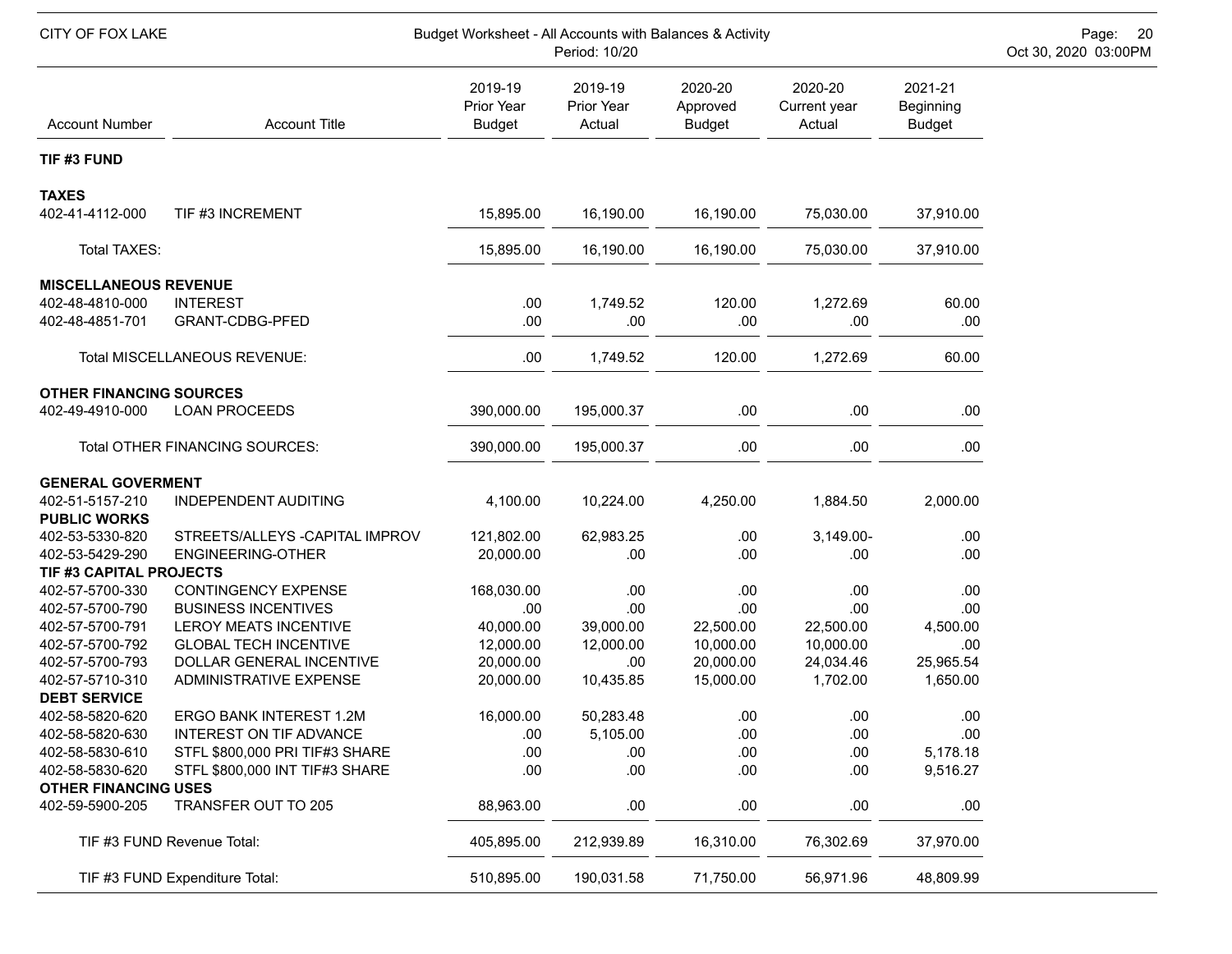| CITY OF FOX LAKE       |               |                                        | Budget Worksheet - All Accounts with Balances & Activity<br>Period: 10/20 |                               |                                   |                                |  |  |
|------------------------|---------------|----------------------------------------|---------------------------------------------------------------------------|-------------------------------|-----------------------------------|--------------------------------|--|--|
| <b>Account Number</b>  | Account Title | 2019-19<br>Prior Year<br><b>Budget</b> | 2019-19<br>Prior Year<br>Actual                                           | 2020-20<br>Approved<br>Budget | 2020-20<br>Current year<br>Actual | 2021-21<br>Beginning<br>Budget |  |  |
| Net Total TIF #3 FUND: |               | 105.000.00-                            | 22.908.31                                                                 | 55.440.00-                    | 19.330.73                         | 10,839.99-                     |  |  |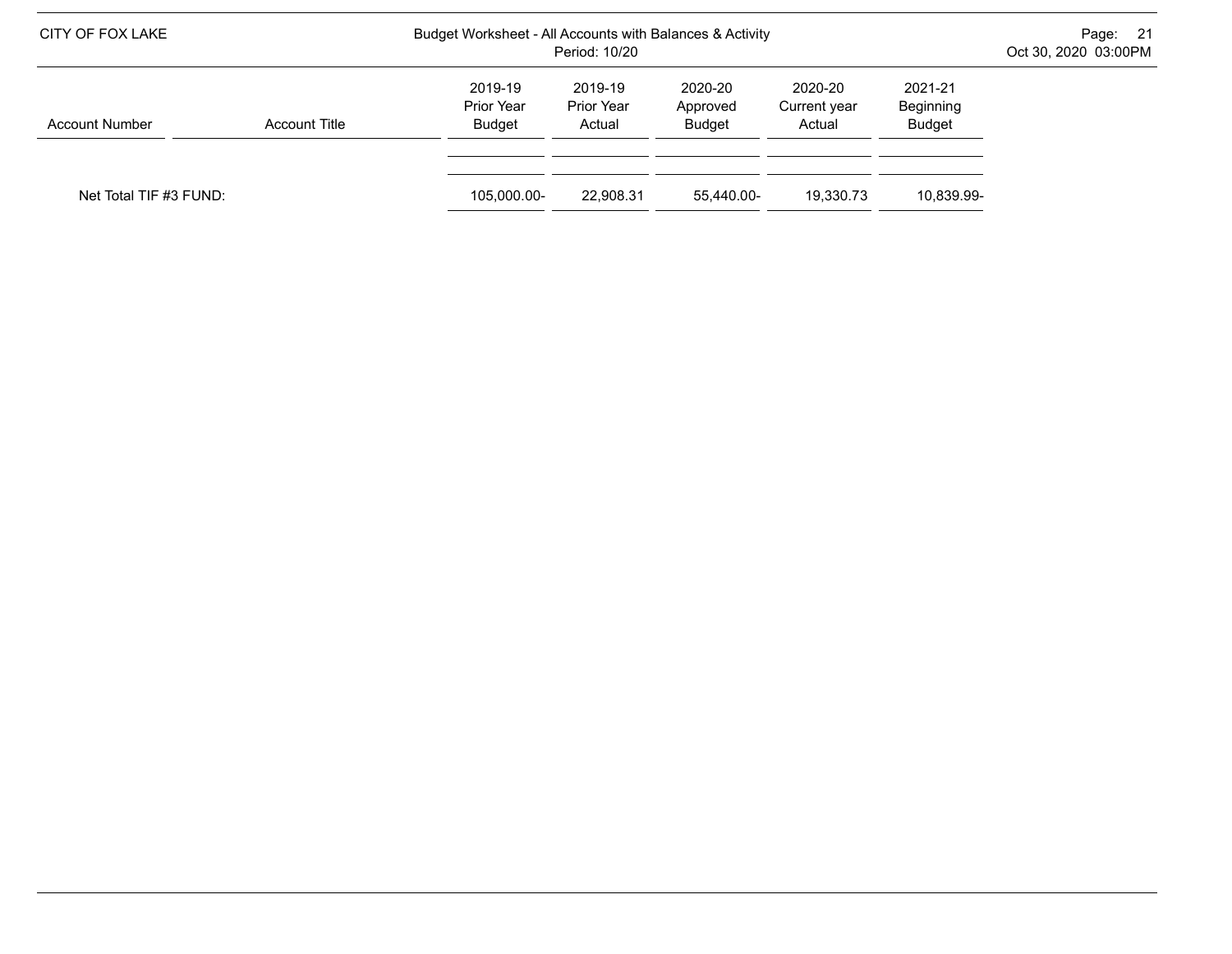| <b>CITY OF FOX LAKE</b>                |                                                 | Budget Worksheet - All Accounts with Balances & Activity<br>Period: 10/20 |                                 |                                      |                                   |                                       |  |  |
|----------------------------------------|-------------------------------------------------|---------------------------------------------------------------------------|---------------------------------|--------------------------------------|-----------------------------------|---------------------------------------|--|--|
| <b>Account Number</b>                  | <b>Account Title</b>                            | 2019-19<br>Prior Year<br><b>Budget</b>                                    | 2019-19<br>Prior Year<br>Actual | 2020-20<br>Approved<br><b>Budget</b> | 2020-20<br>Current year<br>Actual | 2021-21<br>Beginning<br><b>Budget</b> |  |  |
| <b>CAP PROJ-MUNICIPAL BLDG FUND</b>    |                                                 |                                                                           |                                 |                                      |                                   |                                       |  |  |
| <b>MISCELLANEOUS REVENUE</b>           |                                                 |                                                                           |                                 |                                      |                                   |                                       |  |  |
| 403-48-4811-000                        | <b>INTEREST</b>                                 | 200.00                                                                    | 1,899.81                        | 100.00                               | 76.24                             | .00                                   |  |  |
| 403-48-4815-000                        | CAPITAL LEASE INTEREST REVENUE                  | 8,092.52                                                                  | 8,092.50                        | 1,688.90                             | 1,688.90                          | .00                                   |  |  |
| 403-48-4915-000                        | CAPITAL LEASE PRINCIPAL REVENU                  | 62,400.00                                                                 | 62,400.00                       | 48,535.88                            | 41,385.46                         | .00                                   |  |  |
|                                        | <b>Total MISCELLANEOUS REVENUE:</b>             | 70,692.52                                                                 | 72,392.31                       | 50,324.78                            | 43,150.60                         | .00                                   |  |  |
| <b>GENERAL GOVERMENT</b>               |                                                 |                                                                           |                                 |                                      |                                   |                                       |  |  |
| 403-51-5157-210<br><b>DEBT SERVICE</b> | <b>INDEPENDENT AUDITING</b>                     | 200.00                                                                    | 784.00                          | 500.00                               | .00.                              | .00                                   |  |  |
| 403-58-5919-610                        | RDA 4/19/96 1M PRINCIPAL                        | 62,400.00                                                                 | 62,400.00                       | 48,535.88                            | 134,800.00                        | .00                                   |  |  |
| 403-58-5919-620                        | RDA 4/19/96 1M INTEREST                         | 8,092.52                                                                  | 8,092.50                        | 1,688.90                             | 1,688.90                          | .00                                   |  |  |
|                                        | CAP PROJ-MUNICIPAL BLDG FUND Revenue Total:     | 70,692.52                                                                 | 72,392.31                       | 50,324.78                            | 43,150.60                         | .00                                   |  |  |
|                                        | CAP PROJ-MUNICIPAL BLDG FUND Expenditure Total: | 70,692.52                                                                 | 71,276.50                       | 50,724.78                            | 136,488.90                        | .00                                   |  |  |
|                                        | Net Total CAP PROJ-MUNICIPAL BLDG FUND:         | .00.                                                                      | 1,115.81                        | 400.00-                              | 93,338.30-                        | .00                                   |  |  |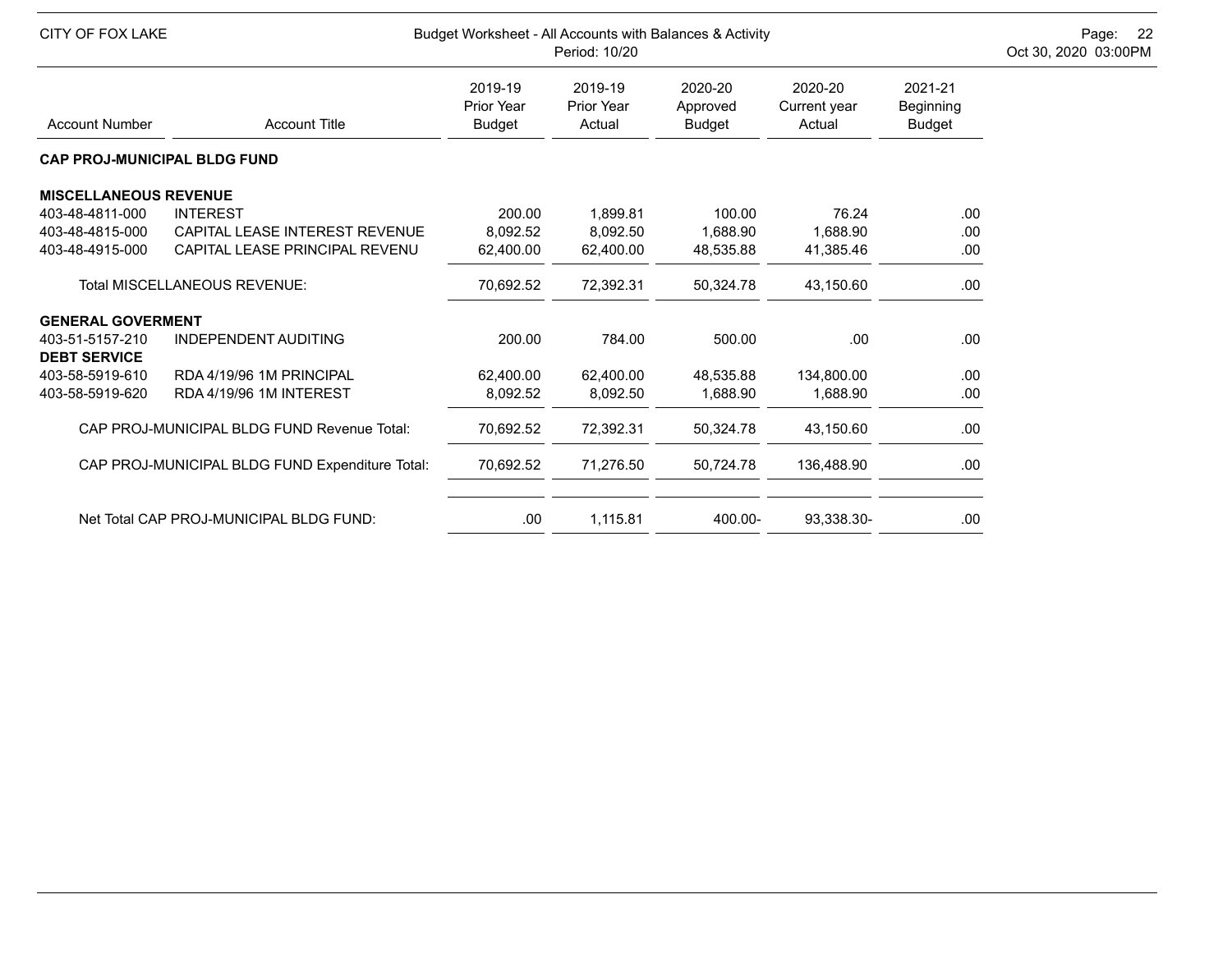| CITY OF FOX LAKE                                |                                                  |                                               | Period: 10/20                   | Budget Worksheet - All Accounts with Balances & Activity |                                   |                                       | Page: 23<br>Oct 30, 2020 03:00PM |
|-------------------------------------------------|--------------------------------------------------|-----------------------------------------------|---------------------------------|----------------------------------------------------------|-----------------------------------|---------------------------------------|----------------------------------|
| <b>Account Number</b>                           | <b>Account Title</b>                             | 2019-19<br><b>Prior Year</b><br><b>Budget</b> | 2019-19<br>Prior Year<br>Actual | 2020-20<br>Approved<br><b>Budget</b>                     | 2020-20<br>Current year<br>Actual | 2021-21<br>Beginning<br><b>Budget</b> |                                  |
|                                                 | CAP PROJ-RURAL DEV GRANT FUND                    |                                               |                                 |                                                          |                                   |                                       |                                  |
| <b>MISCELLANEOUS REVENUE</b><br>404-48-4800-000 | <b>TRANSFER IN</b>                               | .00.                                          | 14,837.00                       | .00                                                      | .00                               | .00                                   |                                  |
|                                                 | Total MISCELLANEOUS REVENUE:                     | .00                                           | 14,837.00                       | .00                                                      | .00.                              | .00                                   |                                  |
| <b>CAPITAL OUTLAY</b><br>404-57-5711-620        | <b>INTEREST EXPENSE</b>                          | .00.                                          | 9,256.00                        | .00.                                                     | .00.                              | .00                                   |                                  |
|                                                 | CAP PROJ-RURAL DEV GRANT FUND Revenue Total:     | .00.                                          | 14,837.00                       | .00                                                      | .00                               | .00                                   |                                  |
|                                                 | CAP PROJ-RURAL DEV GRANT FUND Expenditure Total: | .00.                                          | 9,256.00                        | .00                                                      | .00.                              | .00                                   |                                  |
|                                                 | Net Total CAP PROJ-RURAL DEV GRANT FUND:         | .00.                                          | 5,581.00                        | .00                                                      | .00                               | .00                                   |                                  |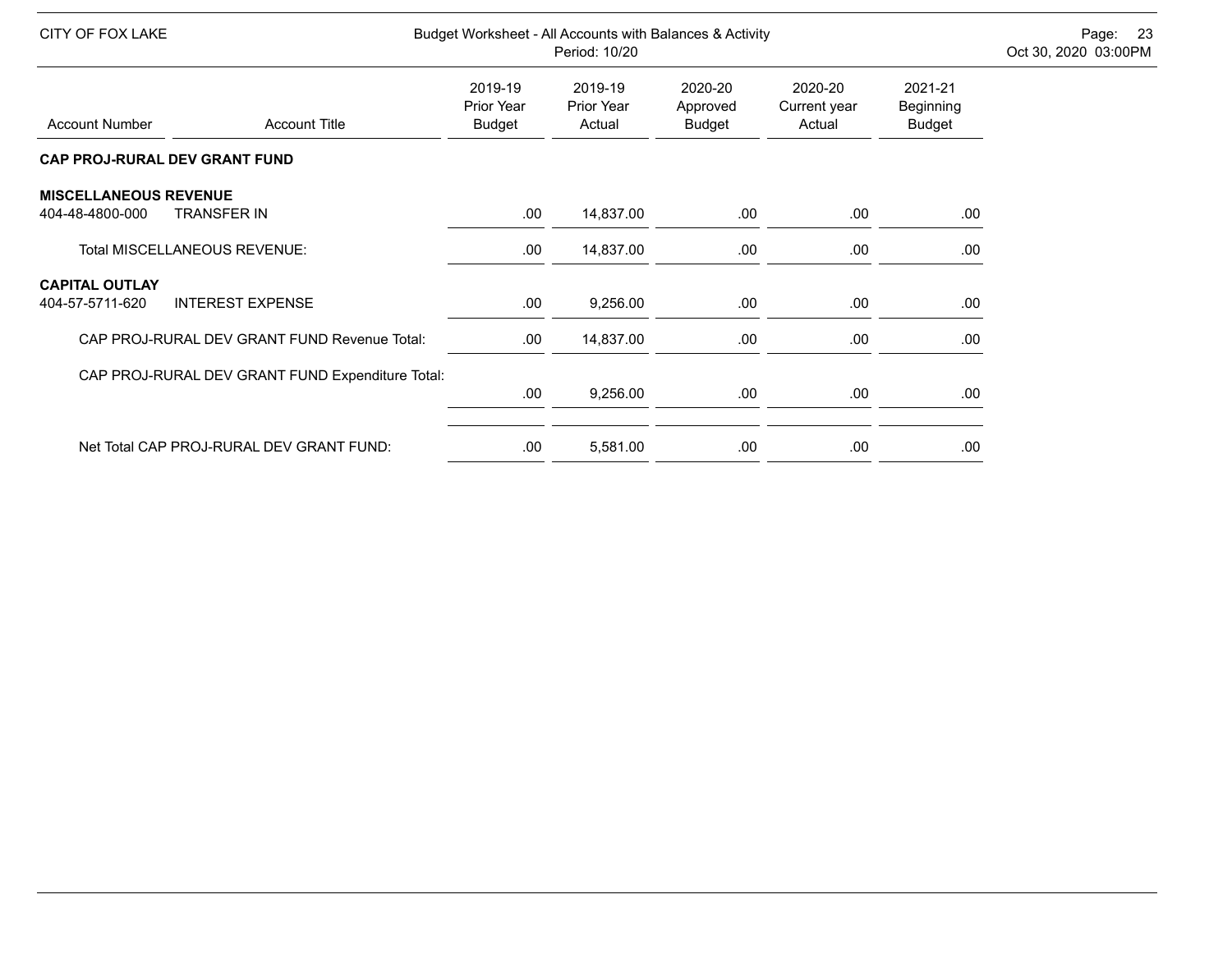| CITY OF FOX LAKE<br>Budget Worksheet - All Accounts with Balances & Activity<br>Period: 10/20 |                                         |                                 |                                        |                                      |                                   |                                       |  |  |
|-----------------------------------------------------------------------------------------------|-----------------------------------------|---------------------------------|----------------------------------------|--------------------------------------|-----------------------------------|---------------------------------------|--|--|
| <b>Account Number</b>                                                                         | <b>Account Title</b>                    | 2019-19<br>Prior Year<br>Budget | 2019-19<br><b>Prior Year</b><br>Actual | 2020-20<br>Approved<br><b>Budget</b> | 2020-20<br>Current year<br>Actual | 2021-21<br>Beginning<br><b>Budget</b> |  |  |
| <b>WATER DEPARTMENT FUND</b>                                                                  |                                         |                                 |                                        |                                      |                                   |                                       |  |  |
| <b>WATER SALES REVENUE</b>                                                                    |                                         |                                 |                                        |                                      |                                   |                                       |  |  |
| 610-41-4190-000                                                                               | INTEREST ON TEMP INVESTMENT             | 100.00                          | 1,409.68                               | 360.00                               | 1,140.56                          | 205.00                                |  |  |
| 610-41-4601-000                                                                               | UNMETERED SALE OF GEN CUSTOM            | .00                             | 170.35                                 | .00                                  | .00                               | .00                                   |  |  |
| 610-41-4610-000                                                                               | <b>RESIDENTIAL REVENUE</b>              | 167,000.00                      | 166,622.05                             | 167,000.00                           | 136,438.23                        | 167,000.00                            |  |  |
| 610-41-4612-000                                                                               | <b>COMMERCIAL REVENUE</b>               | 20,000.00                       | 23,648.83                              | 20,000.00                            | 18,163.24                         | 24,000.00                             |  |  |
| 610-41-4612-100                                                                               | MULTI FAMILY REVENUE                    | 17,000.00                       | 15,033.24                              | 17,000.00                            | 10,166.14                         | 17,000.00                             |  |  |
| 610-41-4613-000                                                                               | <b>INDUSTRIAL REVENUE</b>               | 33,000.00                       | 34,751.07                              | 33,000.00                            | 24,057.72                         | 33,000.00                             |  |  |
| 610-41-4614-000                                                                               | REVENUE-PUBLIC AUTHORITIES              | 11,000.00                       | 8,399.06                               | 11,000.00                            | 6,214.99                          | 8,500.00                              |  |  |
| 610-41-4620-000                                                                               | PRIVATE FIRE PROTECTION                 | 5,000.00                        | 5,592.00                               | 5,000.00                             | 4,194.00                          | 5,600.00                              |  |  |
| 610-41-4630-000                                                                               | PUBLIC FIRE PROTECTION                  | 139,389.00                      | 139,389.00                             | 139,389.00                           | 116,157.50                        | 139,389.00                            |  |  |
| 610-41-4700-000                                                                               | <b>FORFEITED DISCOUNTS</b>              | 1,000.00                        | 1,395.24                               | 1,000.00                             | 312.49                            | 1,000.00                              |  |  |
| 610-41-4720-000                                                                               | <b>FUNDS APPLIED</b>                    | 7,500.00                        | .00                                    | .00                                  | .00                               | .00                                   |  |  |
| 610-41-4740-000                                                                               | OTHER WATER REVENUE                     | 500.00                          | 6,204.49                               | 500.00                               | 72.00                             | 100.00                                |  |  |
| 610-41-4750-000                                                                               | WATER CONNECTION CHARGES                | .00.                            | 2,500.00                               | 1,000.00                             | .00                               | .00                                   |  |  |
|                                                                                               | Total WATER SALES REVENUE:              | 401,489.00                      | 405,115.01                             | 395,249.00                           | 316,916.87                        | 395,794.00                            |  |  |
| <b>OTHER FINANCING SOURCES</b>                                                                |                                         |                                 |                                        |                                      |                                   |                                       |  |  |
| 610-49-4900-200                                                                               | TRANS IN FROM LGIP WATER OUTLA          | .00                             | .00.                                   | 235,000.00                           | .00                               | .00                                   |  |  |
|                                                                                               | Total OTHER FINANCING SOURCES:          | .00.                            | .00.                                   | 235,000.00                           | .00                               | .00                                   |  |  |
| <b>PUBLIC WORKS</b>                                                                           |                                         |                                 |                                        |                                      |                                   |                                       |  |  |
| 610-53-0403-000                                                                               | DEPRECIATION EXPENSE                    | 66,750.00                       | 71,680.00                              | 75,000.00                            | .00.                              | 75,000.00                             |  |  |
| 610-53-0403-001                                                                               | DEPRECIATION EXPENSE-CIAC               | 27,324.00                       | 27,343.00                              | 29,000.00                            | .00                               | 29,000.00                             |  |  |
| 610-53-0404-000                                                                               | <b>AMORTIZATION EXPENSE</b>             | 1,029.00                        | .00                                    | .00                                  | .00                               | .00                                   |  |  |
| 610-53-0408-000                                                                               | <b>WATER DEPARTMENT-FICA</b>            | 5,299.00                        | 5,810.85                               | 5,442.00                             | 5,148.48                          | 5,544.00                              |  |  |
| 610-53-0408-100                                                                               | WATER DEPARTMENT-TAX EQUIVALE           | 70,000.00                       | 76,466.04                              | 73,304.00                            | 62,644.67                         | 76,500.00                             |  |  |
| 610-53-0427-000                                                                               | INTEREST ON LONG TERM DEBT-FHA          | 16,770.00                       | 11,638.68                              | 7,630.68                             | 11,459.29                         | 10,349.11                             |  |  |
| 610-53-0600-000                                                                               | WATER DEPARTMENT-WAGES                  | 57,580.00                       | 59,189.11                              | 59,299.00                            | 51,909.78                         | 60,794.00                             |  |  |
| 610-53-0600-125                                                                               | WATER DEPARTMENT-VAC PAYOUT             | 1,183.95                        | 2,015.00                               | .00                                  | .00                               | .00                                   |  |  |
| 610-53-0600-140                                                                               | WATER DEPARTMENT-INSURANCE              | 3,600.00                        | 3,150.00                               | .00                                  | 1,917.03                          | .00                                   |  |  |
| 610-53-0620-000                                                                               | PURCHASED POWER                         | 10,000.00                       | 10,569.89                              | 10,000.00                            | 7,647.48                          | 9,500.00                              |  |  |
| 610-53-0630-000                                                                               | <b>CHEMICALS</b>                        | 7,000.00                        | 6,647.50                               | 7,000.00                             | 7,523.54                          | 7,500.00                              |  |  |
| 610-53-0640-000                                                                               | <b>OPERATING SUPPLIES &amp; EXPENSE</b> | 9,000.00                        | 11,520.70                              | 8,000.00                             | 10,706.96                         | 11,400.00                             |  |  |
| 610-53-0640-220                                                                               | UTILITY SERVICES                        | .00.                            | 172.64                                 | 1,000.00                             | 931.83                            | 1,100.00                              |  |  |
| 610-53-0640-311                                                                               | <b>COMPUTER SUPPORT</b>                 | .00                             | 540.35                                 | .00                                  | .00                               | .00                                   |  |  |
| 610-53-0650-000                                                                               | REPAIR TO WATER PLANT                   | 10,000.00                       | 5,506.11                               | 7,000.00                             | 3,530.63                          | 10,000.00                             |  |  |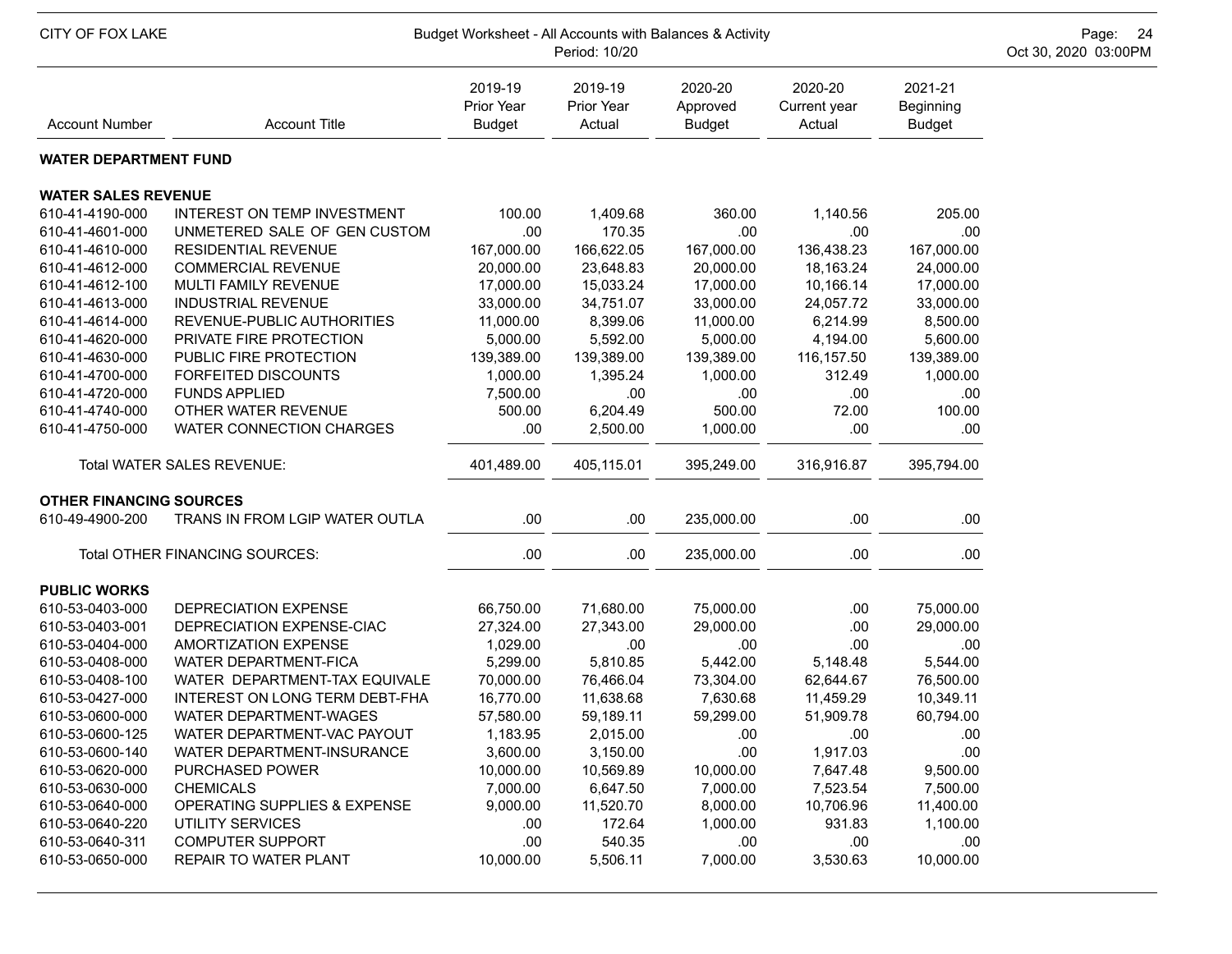| CITY OF FOX LAKE                            |                                      | Budget Worksheet - All Accounts with Balances & Activity<br>Period: 10/20 | Page: 25<br>Oct 30, 2020 03:00PM |                               |                                   |                                       |  |
|---------------------------------------------|--------------------------------------|---------------------------------------------------------------------------|----------------------------------|-------------------------------|-----------------------------------|---------------------------------------|--|
| <b>Account Number</b>                       | <b>Account Title</b>                 | 2019-19<br>Prior Year<br><b>Budget</b>                                    | 2019-19<br>Prior Year<br>Actual  | 2020-20<br>Approved<br>Budget | 2020-20<br>Current year<br>Actual | 2021-21<br>Beginning<br><b>Budget</b> |  |
| 610-53-0660-000                             | <b>TRANSPORTATION EXPENSE</b>        | 3,500.00                                                                  | 2,984.12                         | 3,500.00                      | 2,809.74                          | 3,000.00                              |  |
| 610-53-0670-000                             | WATER DEPARTMENT-CAPITAL EQUIP       | 35,200.00                                                                 | 355.86                           | 42,830.00                     | 30,807.85                         | 13,889.00                             |  |
| 610-53-0670-100                             | WATER DEPTARTMENT-CAPITAL IMPR       | 8,200.00                                                                  | 949.00                           | 235,000.00                    | 96,524.65                         | .00.                                  |  |
| 610-53-0670-811                             | WATER DEPARTMENT-CAPITAL CARR        | 7,500.00                                                                  | .00                              | 15,000.00                     | 35,911.12                         | .00                                   |  |
| 610-53-0680-000                             | WATER DEPARTMENT-ADMIN SALARY        | 11,692.00                                                                 | 11,435.22                        | 11,927.00                     | 12,872.79                         | 11,680.00                             |  |
| 610-53-0680-140                             | WATER DEPARTMENT-ADMIN INSURA        | .00                                                                       | .00                              | .00                           | 160.72                            | .00.                                  |  |
| 610-53-0681-000                             | OFFICE SUPPLIES & EXPENSE            | 5,000.00                                                                  | 7,362.38                         | 4,400.00                      | 2,397.87                          | 2,500.00                              |  |
| 610-53-0682-000                             | <b>OUTSIDE PROFESSIONAL SERVICES</b> | 22,000.00                                                                 | 13,811.25                        | 11,500.00                     | 2,882.18                          | 10,000.00                             |  |
| 610-53-0682-100                             | WATER DEPARTMENT-COMPUTER SU         | 1,500.00                                                                  | 405.20                           | 200.00                        | 2,441.71                          | 3,750.00                              |  |
| 610-53-0682-200                             | <b>INDEPENDENT AUDITING</b>          | .00                                                                       | .00                              | 10,500.00                     | 8,558.39                          | 10,000.00                             |  |
| 610-53-0683-000                             | CELL PHONE & ALARM CHARGES           | .00                                                                       | 818.83                           | 800.00                        | 448.98                            | 800.00                                |  |
| 610-53-0684-000                             | <b>INSURANCE EXPENSE</b>             | .00                                                                       | .00                              | .00                           | .00                               | 7,413.00                              |  |
| 610-53-0686-000                             | EMP PENSION/HEALTH/LIFE WATER        | 25,678.00                                                                 | 25,429.33                        | 26,382.00                     | 21,258.05                         | 28,245.00                             |  |
| 610-53-0686-100                             | <b>WORKERS COMPENSATION INSURAN</b>  | .00                                                                       | .00                              | .00                           | .00                               | 1,102.00                              |  |
| 610-53-0688-000                             | <b>REGULATORY COMMISSION EXPENS</b>  | 125.00                                                                    | 124.75                           | 125.00                        | 125.00                            | 125.00                                |  |
| 610-53-0689-000                             | MISCELLANEOUS GENERAL EXPENS         | 2,000.00                                                                  | 594.98                           | 2,000.00                      | .00.                              | .00.                                  |  |
| 610-53-0689-100                             | WATER DEPARTMENT-UNIFORM ALL         | 700.00                                                                    | 740.64                           | 350.00                        | 243.49                            | 350.00                                |  |
| <b>DEBT SERVICE</b>                         |                                      |                                                                           |                                  |                               |                                   |                                       |  |
| 610-58-5917-610                             | PRINCIPAL DEBT SERVICE               | 30,800.42                                                                 | .00                              | 26,972.00                     | .00                               | 28,081.99                             |  |
| <b>WATER DEPARTMENT FUND Revenue Total:</b> |                                      | 401,489.00                                                                | 405,115.01                       | 630,249.00                    | 316,916.87                        | 395,794.00                            |  |
| WATER DEPARTMENT FUND Expenditure Total:    |                                      | 439,431.37                                                                | 357,261.43                       | 674,161.68                    | 380,862.23                        | 417,623.10                            |  |
|                                             | Net Total WATER DEPARTMENT FUND:     | 37,942.37-                                                                | 47,853.58                        | 43,912.68-                    | 63,945.36-                        | 21,829.10-                            |  |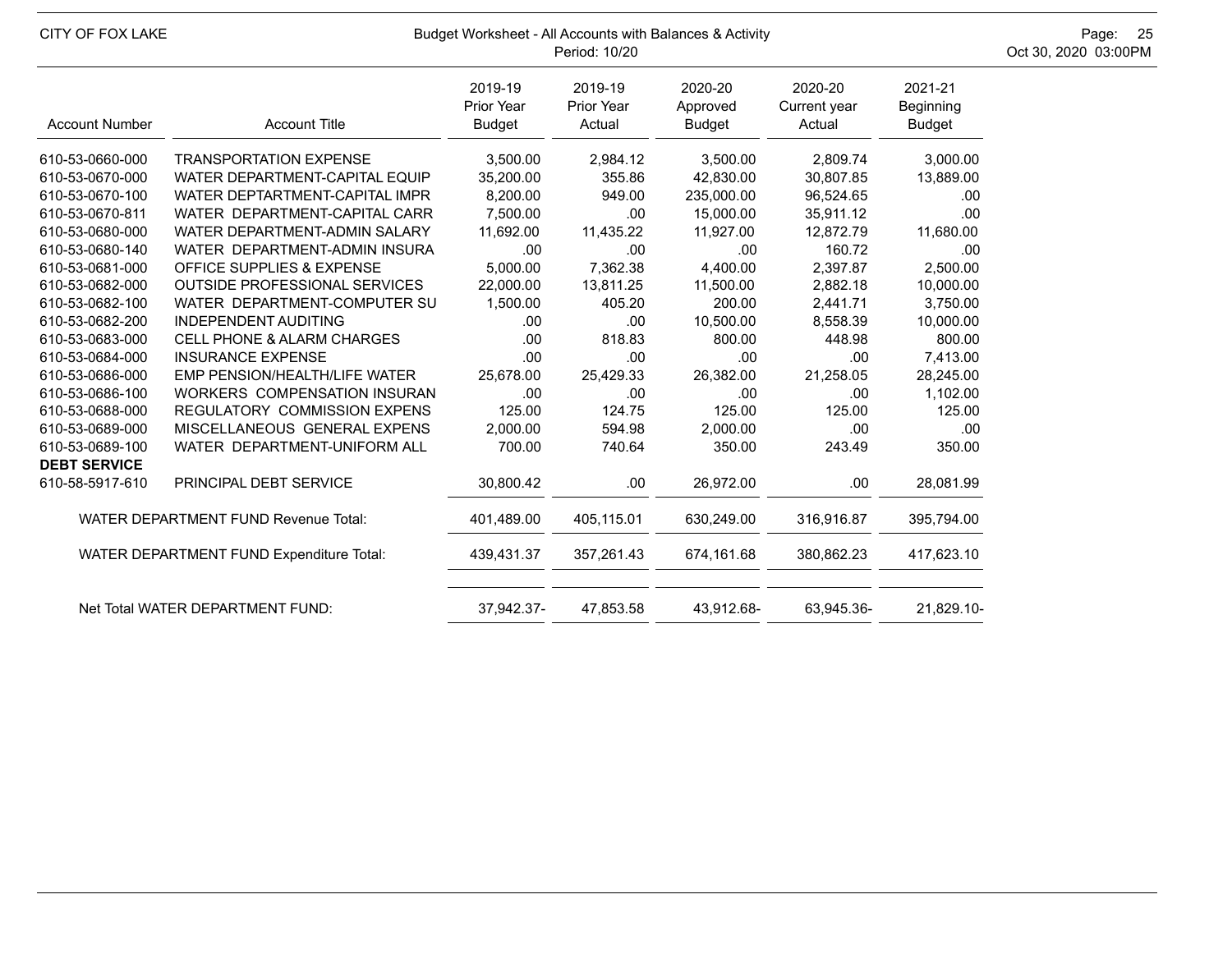| CITY OF FOX LAKE<br>Budget Worksheet - All Accounts with Balances & Activity<br>Period: 10/20 |                                          |                                        |                                 |                                      |                                   |                                       | Page: 26<br>Oct 30, 2020 03:00PM |
|-----------------------------------------------------------------------------------------------|------------------------------------------|----------------------------------------|---------------------------------|--------------------------------------|-----------------------------------|---------------------------------------|----------------------------------|
| <b>Account Number</b>                                                                         | <b>Account Title</b>                     | 2019-19<br>Prior Year<br><b>Budget</b> | 2019-19<br>Prior Year<br>Actual | 2020-20<br>Approved<br><b>Budget</b> | 2020-20<br>Current year<br>Actual | 2021-21<br>Beginning<br><b>Budget</b> |                                  |
| <b>SEWER DEPARTMENT FUND</b>                                                                  |                                          |                                        |                                 |                                      |                                   |                                       |                                  |
| <b>SEWER SALES REVENUE</b>                                                                    |                                          |                                        |                                 |                                      |                                   |                                       |                                  |
| 620-41-4190-000                                                                               | <b>INTEREST ON TEMP INVEST</b>           | 300.00                                 | 2,287.90                        | 2,700.00                             | 576.46                            | 205.00                                |                                  |
| 620-41-4210-000                                                                               | <b>RESIDENTIAL REVENUE</b>               | 360,000.00                             | 358,655.68                      | 360,000.00                           | 287,503.56                        | 360,000.00                            |                                  |
| 620-41-4220-000                                                                               | <b>COMMERCIAL REVENUE</b>                | 87,000.00                              | 92,320.20                       | 87,000.00                            | 64,726.02                         | 87,000.00                             |                                  |
| 620-41-4230-000                                                                               | <b>INDUSTRIAL REVENUE</b>                | 130,000.00                             | 145,425.89                      | 130,000.00                           | 97,964.29                         | 130,000.00                            |                                  |
| 620-41-4240-000                                                                               | PUBLIC AUTHORITY REVENUE                 | 12,000.00                              | 11,907.00                       | 12,000.00                            | 7,999.80                          | 12,000.00                             |                                  |
| 620-41-4720-000                                                                               | <b>FUNDS APPLIED</b>                     | 7,500.00                               | .00                             | .00                                  | .00.                              | 82,500.00                             |                                  |
| 620-41-6320-000                                                                               | <b>PENALTIES</b>                         | 1,500.00                               | 3,280.23                        | 1,500.00                             | 623.37                            | 1,500.00                              |                                  |
| 620-41-6340-000                                                                               | MISC. OPERATING REVENUES                 | 3,500.00                               | 11,236.15                       | 3,500.00                             | 11,240.50                         | 9,250.00                              |                                  |
|                                                                                               | Total SEWER SALES REVENUE:               | 601,800.00                             | 625,113.05                      | 596,700.00                           | 470,634.00                        | 682,455.00                            |                                  |
| <b>PUBLIC WORKS</b>                                                                           |                                          |                                        |                                 |                                      |                                   |                                       |                                  |
| 620-53-0082-000                                                                               | SEWER DEPARTMENT-WAGES                   | 54,600.00                              | 48,519.82                       | 55,414.00                            | 60,371.61                         | 63,622.00                             |                                  |
| 620-53-0082-125                                                                               | SEWER DEPARTMENT-VAC PAYOUT              | 1,183.95                               | 1,954.79                        | .00                                  | .00                               | .00                                   |                                  |
| 620-53-0082-140                                                                               | SEWER DEPT/INS/DISABLE/DENTAL            | .00                                    | .00                             | .00                                  | 1,475.25                          | .00                                   |                                  |
| 620-53-0403-000                                                                               | DEPRECIATION OF EXPENSE                  | 144,695.00                             | 158,837.00                      | 156,000.00                           | .00                               | 159,000.00                            |                                  |
| 620-53-0408-000                                                                               | SEWER DEPARTMENT-FICA                    | 5,071.00                               | 5,006.55                        | 5,145.00                             | 4,710.56                          | 5,761.00                              |                                  |
| 620-53-0427-000                                                                               | INTEREST ON LONG TERM DEBT               | 44,891.00                              | 35,411.67                       | 43,910.00                            | 30,796.63                         | 33,945.31                             |                                  |
| 620-53-0620-000                                                                               | POWER PURCHASED FOR PUMPING              | 17,000.00                              | 18,658.71                       | 17,000.00                            | 12,041.49                         | 16,000.00                             |                                  |
| 620-53-0826-000                                                                               | <b>CELL PHONE &amp; ALARM CHARGES</b>    | .00                                    | 1,221.69                        | 1,100.00                             | 754.82                            | 1,100.00                              |                                  |
| 620-53-0827-000                                                                               | OPERATING SUPPLIES & EXPENSE             | 17,000.00                              | 18,856.74                       | 15,200.00                            | 5,599.93                          | 7,000.00                              |                                  |
| 620-53-0827-220                                                                               | UTILITY SERVICES                         | .00                                    | 294.63                          | 1,800.00                             | 1,975.74                          | 2,500.00                              |                                  |
| 620-53-0827-311                                                                               | <b>COMPUTER SUPPORT</b>                  | .00                                    | 540.34                          | .00                                  | .00                               | .00                                   |                                  |
| 620-53-0828-000                                                                               | <b>TRANSPORTATION EXPENSE</b>            | 3,500.00                               | 2,821.42                        | 3,500.00                             | 2,268.58                          | 3,000.00                              |                                  |
| 620-53-0829-000                                                                               | SEWER DEPARTMENT-CAPITAL EQUI            | 69,300.00                              | 355.87                          | 29,330.00                            | 32,380.70                         | 13,889.00                             |                                  |
| 620-53-0829-100                                                                               | SEWER DEPARTMENT-CAPITAL IMPR            | .00                                    | .00                             | .00                                  | .00.                              | 82,500.00                             |                                  |
| 620-53-0829-811                                                                               | SEWER DEPARTMENT-CAPITAL CARR            | .00                                    | .00                             | .00                                  | 46,978.88                         | .00                                   |                                  |
| 620-53-0831-000                                                                               | MAINT OF SEWERAGE COLL SYSTEM            | .00                                    | .00                             | .00                                  | 4,977.46                          | 6,000.00                              |                                  |
| 620-53-0832-000                                                                               | MAINT OF PUMP STATION EQUIP              | 8,000.00                               | 4,694.76                        | 8,000.00                             | 29,275.84                         | 8,000.00                              |                                  |
| 620-53-0833-000                                                                               | MAINT OF CHALET GRINDER PUMP             | 500.00                                 | .00                             | 500.00                               | 1,080.86                          | 1,000.00                              |                                  |
| 620-53-0834-000                                                                               | MAINT/REPAIR BLDGS & GROUNDS             | 500.00                                 | 2,838.50                        | 1,000.00                             | 1,818.04                          | 1,500.00                              |                                  |
| 620-53-0850-000                                                                               | SEWER DEPARTMENT-ADMIN SALARI            | 11,692.00                              | 11,409.20                       | 11,927.00                            | 12,872.79                         | 11,680.00                             |                                  |
| 620-53-0850-140                                                                               | SEWER DEPARTMENT-OFF WAGES/IN            | .00                                    | .00                             | .00                                  | 160.73                            | .00                                   |                                  |
| 620-53-0851-000                                                                               | <b>GEN OFFICE SUPPLIES &amp; EXPENSE</b> | 4,500.00                               | 3,175.14                        | 4,500.00                             | 2,680.29                          | 3,500.00                              |                                  |
| 620-53-0851-100                                                                               | FLWCC BUDGET EXPENSE                     | 120,000.00                             | 132,487.74                      | 120,000.00                           | 97,180.00                         | 120,000.00                            |                                  |
| 620-53-0851-101                                                                               | FLWCC FUTURE RESERVE FUND                | 20,000.00                              | .00                             | .00                                  | .00.                              | .00                                   |                                  |
| 620-53-0851-102                                                                               | FLWCC COPPER SURCHARGE                   | 1,000.00                               | 1,119.65-                       | 1,000.00                             | .00.                              | 1,000.00                              |                                  |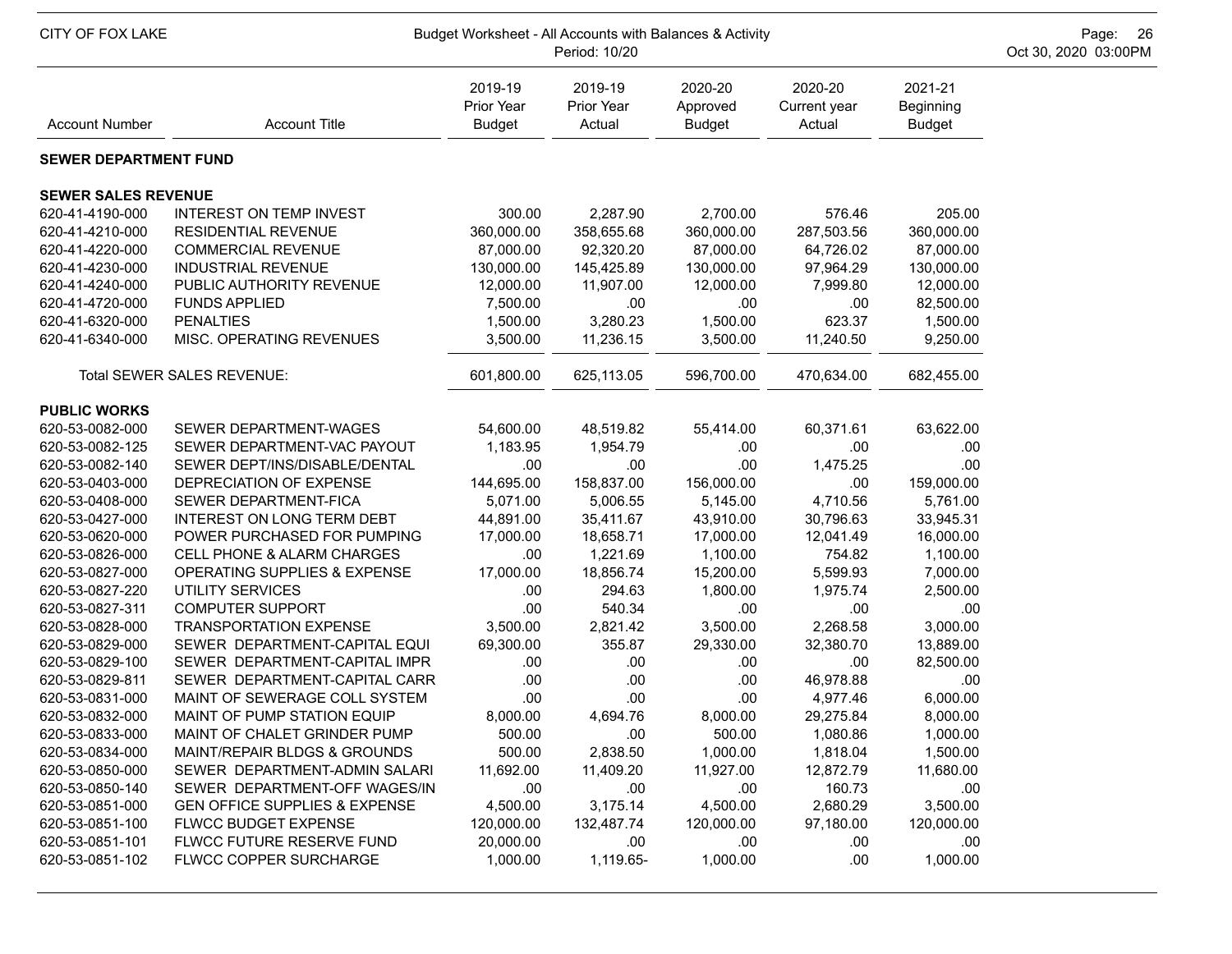| CITY OF FOX LAKE                            |                                          | Budget Worksheet - All Accounts with Balances & Activity<br>Period: 10/20 | Page: 27<br>Oct 30, 2020 03:00PM       |                               |                                   |                                       |  |
|---------------------------------------------|------------------------------------------|---------------------------------------------------------------------------|----------------------------------------|-------------------------------|-----------------------------------|---------------------------------------|--|
| <b>Account Number</b>                       | <b>Account Title</b>                     | 2019-19<br><b>Prior Year</b><br><b>Budget</b>                             | 2019-19<br><b>Prior Year</b><br>Actual | 2020-20<br>Approved<br>Budget | 2020-20<br>Current year<br>Actual | 2021-21<br>Beginning<br><b>Budget</b> |  |
| 620-53-0851-103                             | <b>FLWCC SLUDGE REMOVAL/LINER</b>        | .00                                                                       | 23,438.00                              | 56,250.00                     | 36,062.50                         | 56,250.00                             |  |
| 620-53-0852-000                             | <b>OUTSIDE PROFESSIONAL SERVICES</b>     | 18,000.00                                                                 | 13,905.23                              | 7,500.00                      | 2,364.71                          | 7,600.00                              |  |
| 620-53-0852-100                             | SEWER DEPARTMENT-COMPUTER S              | 1,500.00                                                                  | 557.85                                 | 500.00                        | 2,506.19                          | 3,750.00                              |  |
| 620-53-0852-200                             | <b>INDEPENDENT AUDITING</b>              | .00                                                                       | .00                                    | 10,200.00                     | 7,945.90                          | 9,500.00                              |  |
| 620-53-0853-000                             | <b>INSURANCE EXPENSE</b>                 | .00                                                                       | .00                                    | .00                           | .00                               | 7,427.00                              |  |
| 620-53-0854-000                             | EMP PENSION/BENEFIT/HEALTH/LIF           | 25,678.00                                                                 | 23,620.92                              | 26,382.00                     | 20,069.06                         | 28,882.00                             |  |
| 620-53-0854-100                             | <b>WORKERS COMPENSATION INSURAN</b>      | .00                                                                       | .00                                    | .00                           | .00.                              | 1,102.00                              |  |
| 620-53-0856-000                             | MISC. GENERAL EXPENSE                    | 500.00                                                                    | 94.97                                  | .00                           | .00                               | .00                                   |  |
| 620-53-0856-100                             | SEWER DEPARTMENT-UNIFORM ALL             | 700.00                                                                    | 740.64                                 | 350.00                        | 243.50                            | 350.00                                |  |
| 620-53-0857-000<br><b>DEBT SERVICE</b>      | <b>RENT</b>                              | 10,000.00                                                                 | .00                                    | 10,000.00                     | .00.                              | .00                                   |  |
| 620-58-5917-610                             | PRINCIPAL DEBT SERVICE                   | 51,226.00                                                                 | .00                                    | 52,606.00                     | .00.                              | 52,606.00                             |  |
| <b>SEWER DEPARTMENT FUND Revenue Total:</b> |                                          | 601,800.00                                                                | 625,113.05                             | 596,700.00                    | 470.634.00                        | 682,455.00                            |  |
|                                             | SEWER DEPARTMENT FUND Expenditure Total: | 631,036.95                                                                | 508,322.53                             | 639,114.00                    | 418,592.06                        | 708,464.31                            |  |
|                                             | Net Total SEWER DEPARTMENT FUND:         | 29,236.95-                                                                | 116,790.52                             | 42.414.00-                    | 52,041.94                         | 26,009.31-                            |  |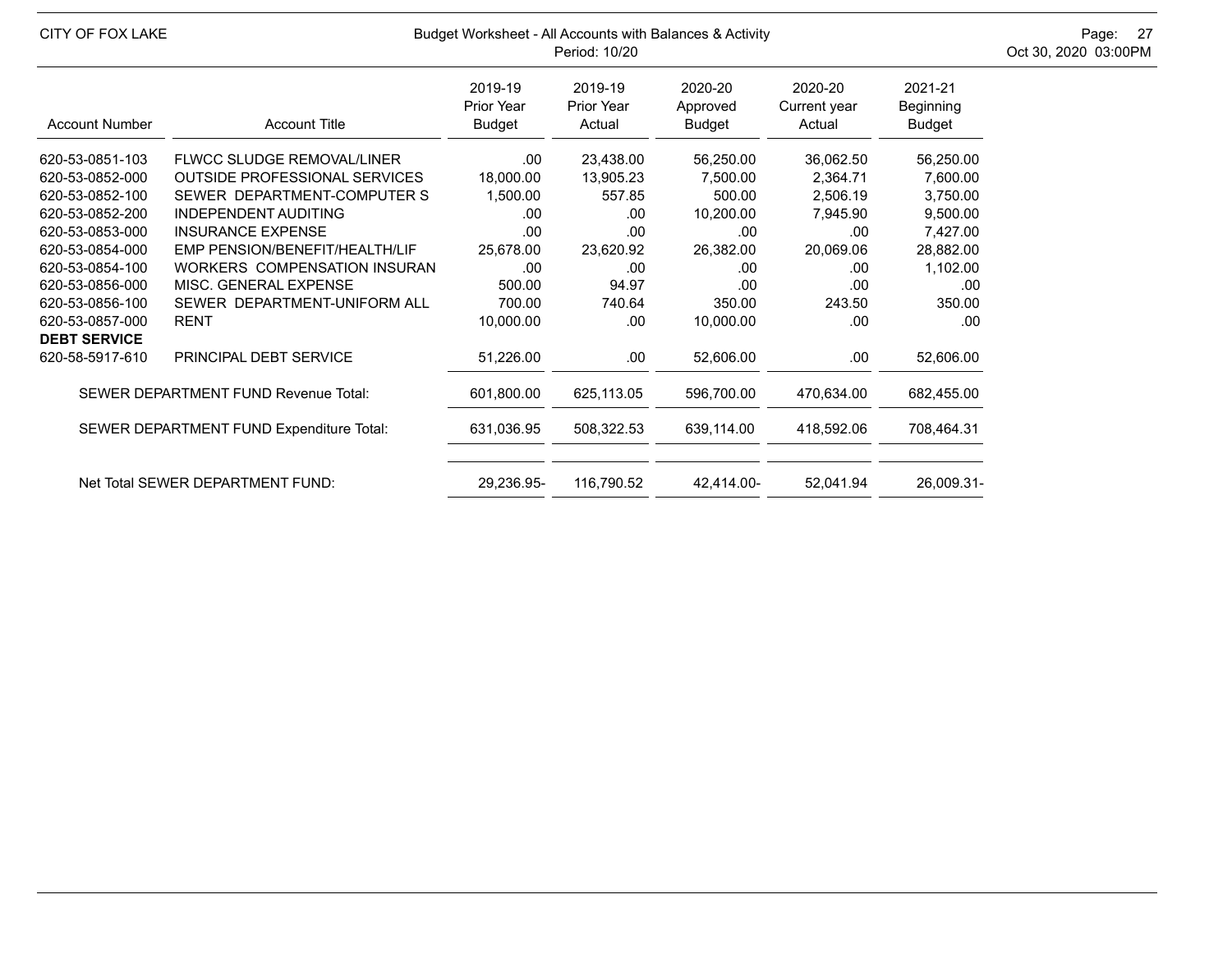| CITY OF FOX LAKE                                 |                                        | Budget Worksheet - All Accounts with Balances & Activity<br>Period: 10/20 |                                      |                                   |                                       |  |
|--------------------------------------------------|----------------------------------------|---------------------------------------------------------------------------|--------------------------------------|-----------------------------------|---------------------------------------|--|
| <b>Account Number</b><br><b>Account Title</b>    | 2019-19<br>Prior Year<br><b>Budget</b> | 2019-19<br><b>Prior Year</b><br>Actual                                    | 2020-20<br>Approved<br><b>Budget</b> | 2020-20<br>Current year<br>Actual | 2021-21<br>Beginning<br><b>Budget</b> |  |
| <b>CEMETERY NONEXP TRUST FUND</b>                |                                        |                                                                           |                                      |                                   |                                       |  |
| <b>MISCELLANEOUS REVENUE</b>                     |                                        |                                                                           |                                      |                                   |                                       |  |
| <b>INTEREST</b><br>701-48-4810-000               | 400.00                                 | 5,330.01                                                                  | 300.00                               | 641.40                            | 1,190.00                              |  |
| <b>Total MISCELLANEOUS REVENUE:</b>              | 400.00                                 | 5,330.01                                                                  | 300.00                               | 641.40                            | 1,190.00                              |  |
| <b>DEBT SERVICE</b>                              |                                        |                                                                           |                                      |                                   |                                       |  |
| <b>TRANSFER OUT</b><br>701-58-5800-000           | .00.                                   | .00                                                                       | 7,400.00                             | 7,400.00                          | 3,000.00                              |  |
| <b>CEMETERY NONEXP TRUST FUND Revenue Total:</b> | 400.00                                 | 5,330.01                                                                  | 300.00                               | 641.40                            | 1,190.00                              |  |
| CEMETERY NONEXP TRUST FUND Expenditure Total:    | .00                                    | .00.                                                                      | 7,400.00                             | 7,400.00                          | 3,000.00                              |  |
| Net Total CEMETERY NONEXP TRUST FUND:            | 400.00                                 | 5,330.01                                                                  | 7,100.00-                            | 6,758.60-                         | 1,810.00-                             |  |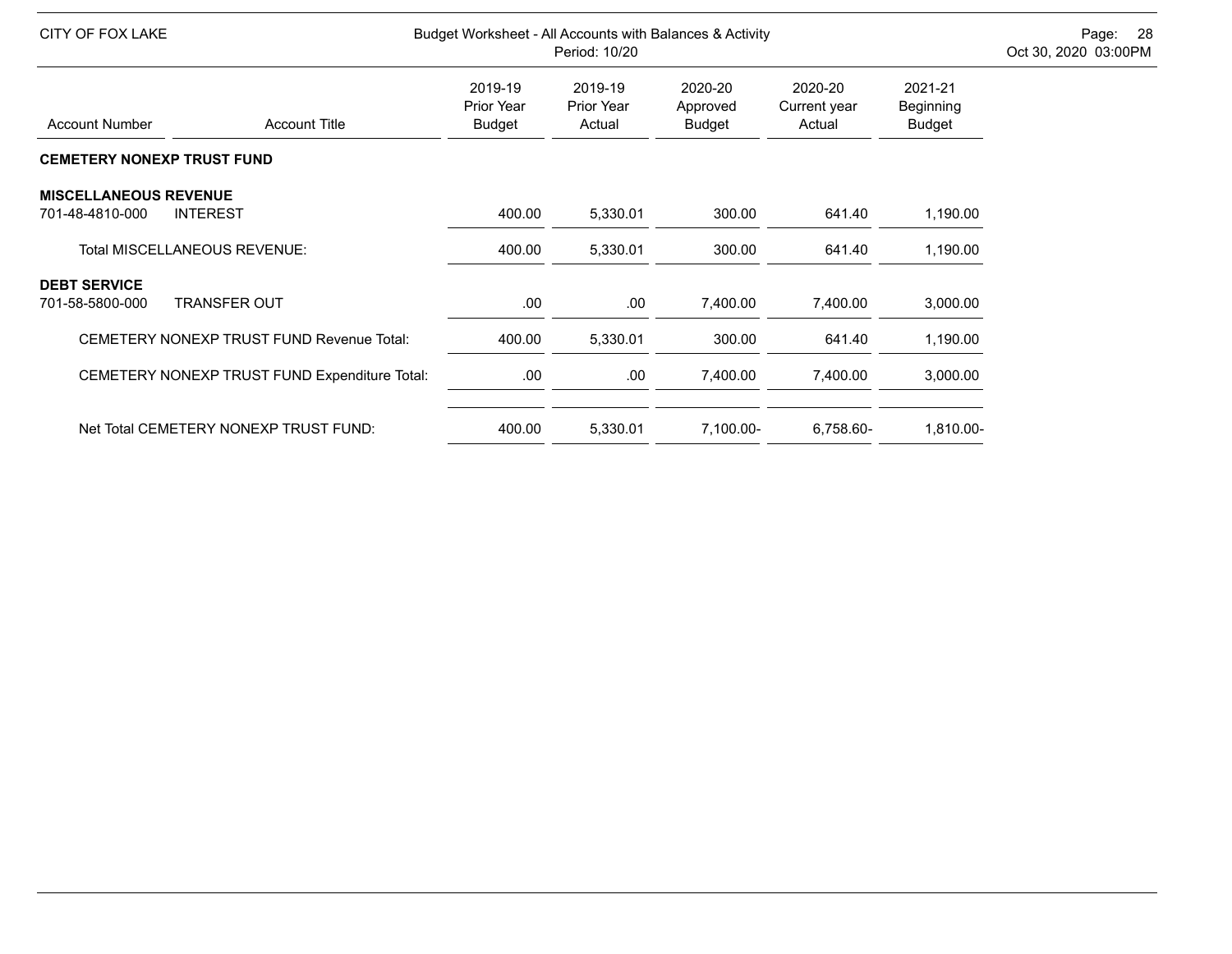| CITY OF FOX LAKE              |                                              | Budget Worksheet - All Accounts with Balances & Activity | Page: 29<br>Oct 30, 2020 03:00PM |                                      |                                   |                                |  |
|-------------------------------|----------------------------------------------|----------------------------------------------------------|----------------------------------|--------------------------------------|-----------------------------------|--------------------------------|--|
| <b>Account Number</b>         | <b>Account Title</b>                         | 2019-19<br>Prior Year<br><b>Budget</b>                   | 2019-19<br>Prior Year<br>Actual  | 2020-20<br>Approved<br><b>Budget</b> | 2020-20<br>Current year<br>Actual | 2021-21<br>Beginning<br>Budget |  |
| <b>ROBERTS EXP TRUST FUND</b> |                                              |                                                          |                                  |                                      |                                   |                                |  |
| <b>MISCELLANEOUS REVENUE</b>  |                                              |                                                          |                                  |                                      |                                   |                                |  |
| 802-48-4810-000               | <b>INTEREST</b>                              | 40.00                                                    | 153.39                           | 40.00                                | 74.89                             | 75.00                          |  |
|                               | Total MISCELLANEOUS REVENUE:                 | 40.00                                                    | 153.39                           | 40.00                                | 74.89                             | 75.00                          |  |
| <b>OTHER FINANCING USES</b>   |                                              |                                                          |                                  |                                      |                                   |                                |  |
| 802-59-5900-390               | MISCELLANEOUS EXPENSE                        | 40.00                                                    | 200.00                           | 150.00                               | 225.00                            | 200.00                         |  |
|                               | <b>ROBERTS EXP TRUST FUND Revenue Total:</b> | 40.00                                                    | 153.39                           | 40.00                                | 74.89                             | 75.00                          |  |
|                               | ROBERTS EXP TRUST FUND Expenditure Total:    | 40.00                                                    | 200.00                           | 150.00                               | 225.00                            | 200.00                         |  |
|                               |                                              |                                                          |                                  |                                      |                                   |                                |  |
|                               | Net Total ROBERTS EXP TRUST FUND:            | .00.                                                     | $46.61 -$                        | $110.00 -$                           | $150.11 -$                        | 125.00-                        |  |